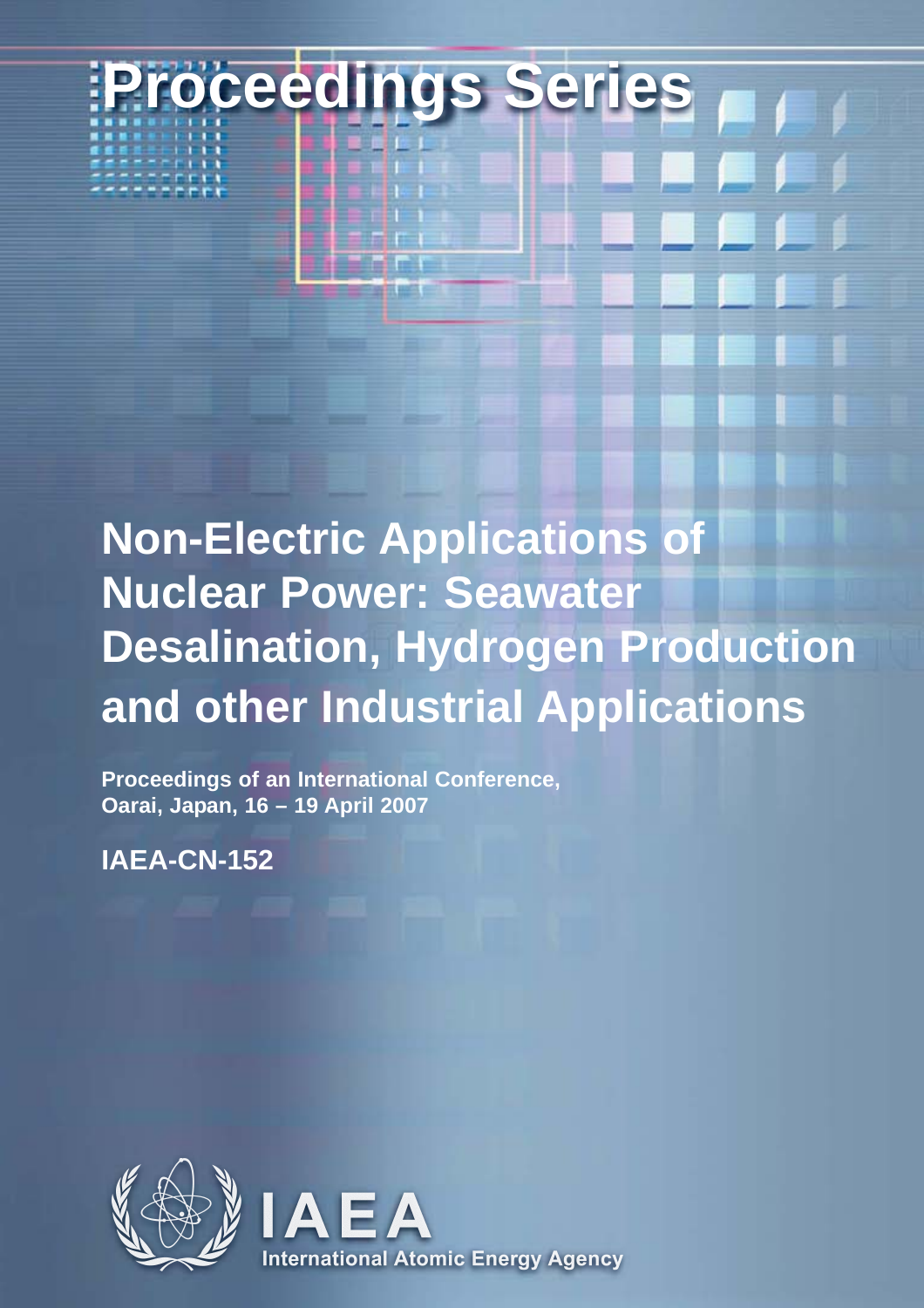NON-ELECTRIC APPLICATIONS OF NUCLEAR POWER: SEAWATER DESALINATION, HYDROGEN PRODUCTION AND OTHER INDUSTRIAL APPLICATIONS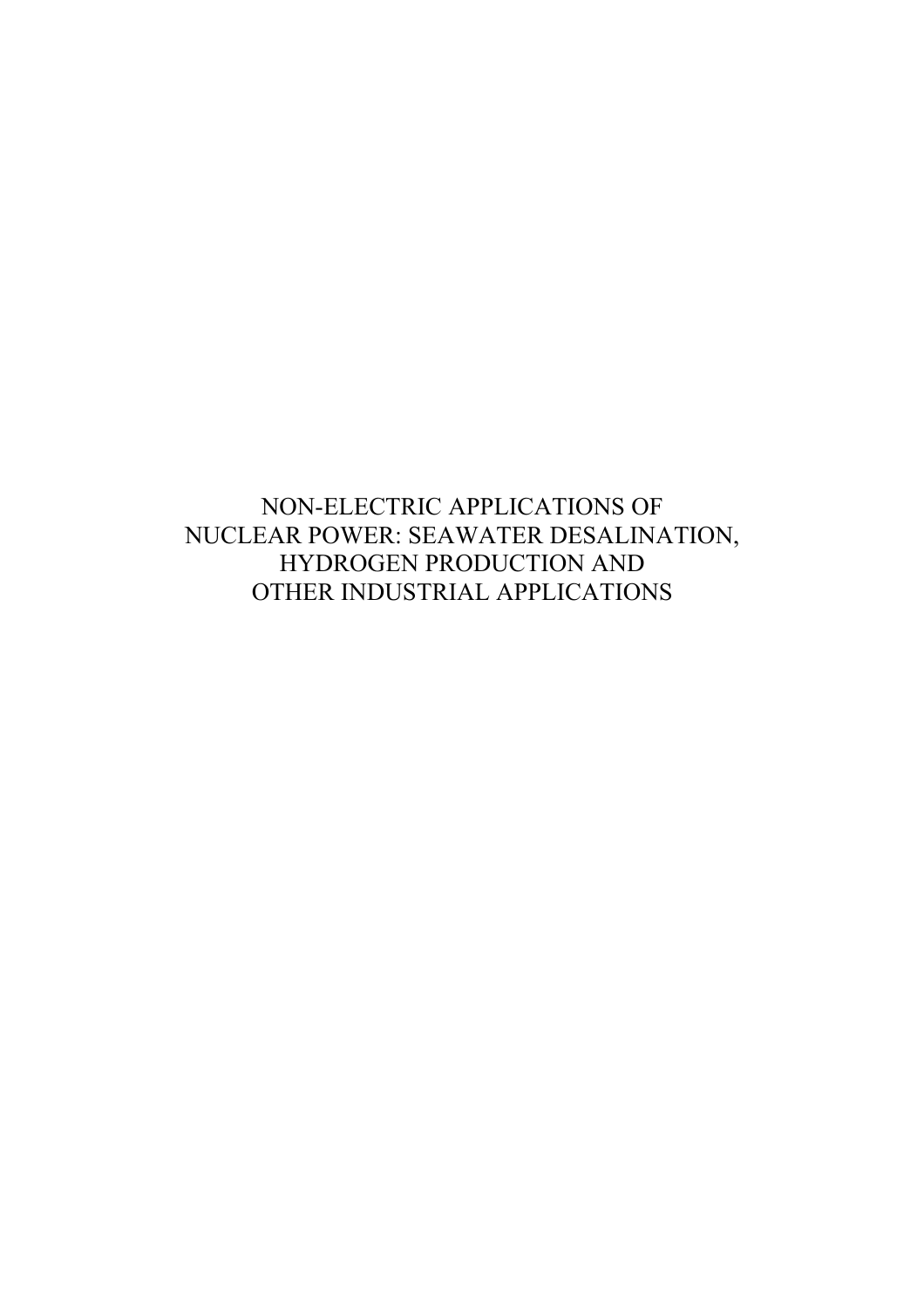PROCEEDINGS SERIES

### NON-ELECTRIC APPLICATIONS OF NUCLEAR POWER: SEAWATER DESALINATION, HYDROGEN PRODUCTION AND OTHER INDUSTRIAL APPLICATIONS

PROCEEDINGS OF AN INTERNATIONAL CONFERENCE, OARAI, JAPAN, 16–19 APRIL 2007

INTERNATIONAL ATOMIC ENERGY AGENCY VIENNA 2009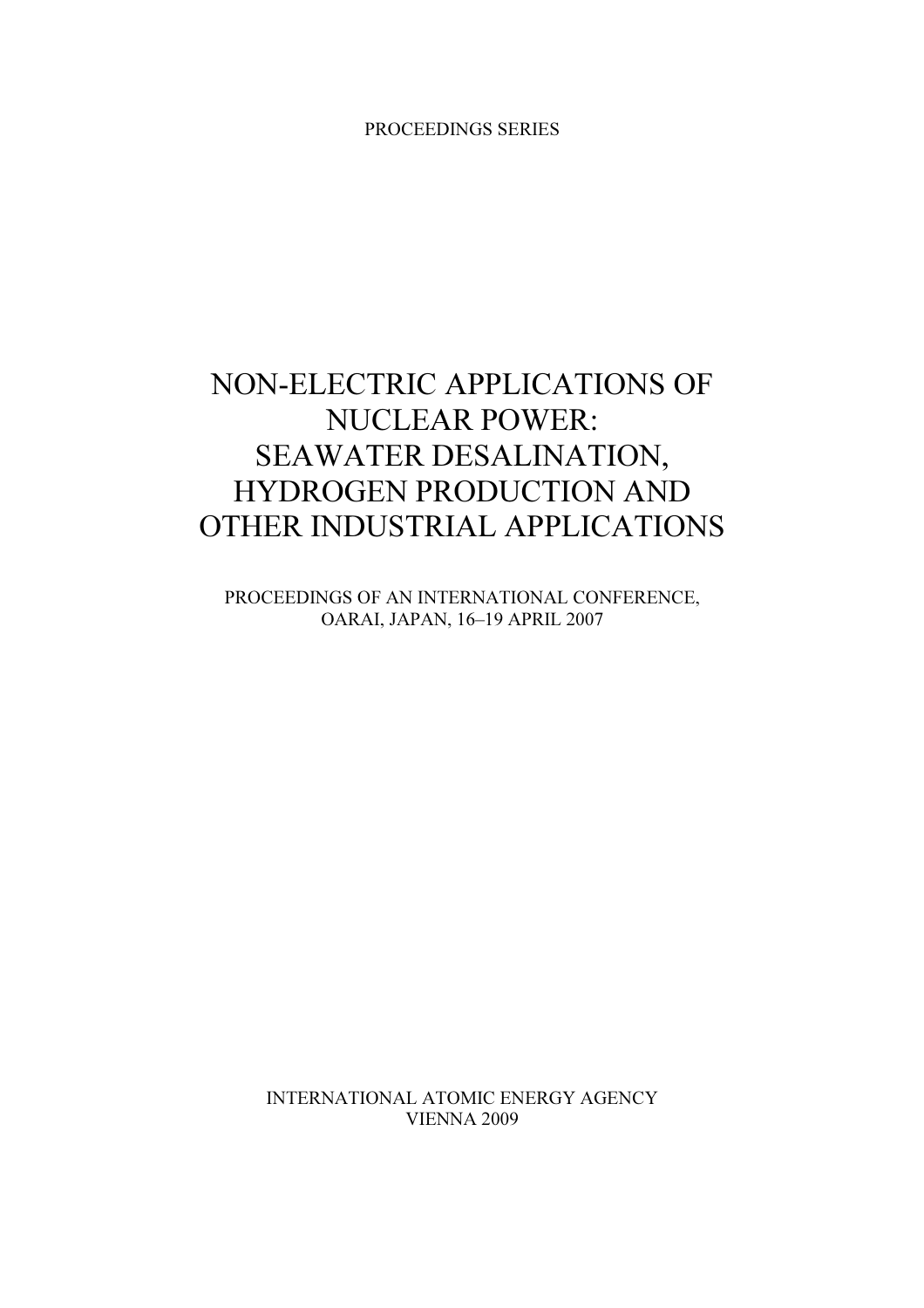The following States are Members of the International Atomic Energy Agency:

AFGHANISTAN ALBANIA ALGERIA ANGOLA ARGENTINA ARMENIA AUSTRALIA **AUSTRIA** AZERBAIJAN BANGLADESH BELARUS BELGIUM BELIZE BENIN BOLIVIA BOSNIA AND HERZEGOVINA BOTSWANA BRAZIL BULGARIA BURKINA FASO **CAMEROON** CANADA CENTRAL AFRICAN REPUBLIC **CHAD CHILE CHINA** COLOMBIA COSTA RICA CÔTE D'IVOIRE CROATIA **CUBA CYPRUS** CZECH REPUBLIC DEMOCRATIC REPUBLIC OF THE CONGO DENMARK DOMINICAN REPUBLIC ECUADOR EGYPT EL SALVADOR ERITREA ESTONIA ETHIOPIA FINLAND FRANCE **GABON** GEORGIA GERMANY GHANA **GREECE** 

GUATEMALA HAITI HOLY SEE HONDURAS **HUNGARY** ICELAND INDIA INDONESIA IRAN, ISLAMIC REPUBLIC OF IR $AO$ IRELAND ISRAEL **ITALY** JAMAICA JAPAN JORDAN KAZAKHSTAN KENYA KOREA, REPUBLIC OF KUWAIT KYRGYZSTAN LATVIA LEBANON LIBERIA LIBYAN ARAB JAMAHIRIYA LIECHTENSTEIN LITHUANIA **LUXEMBOURG** MADAGASCAR MALAWI MALAYSIA MALI MALTA MARSHALL ISLANDS MAURITANIA **MAURITIUS MEXICO** MONACO MONGOLIA **MONTENEGRO MOROCCO MOZAMBIOUE** MYANMAR NAMIBIA NEPAL NETHERLANDS NEW ZEALAND NICARAGUA NIGER NIGERIA **NORWAY** 

**OMAN** PAKISTAN PALAU PANAMA PARAGUAY **PERU** PHILIPPINES POLAND PORTUGAL **OATAR** REPUBLIC OF MOLDOVA ROMANIA RUSSIAN FEDERATION SAUDI ARABIA SENEGAL SERBIA SEYCHELLES SIERRA LEONE SINGAPORE SLOVAKIA SLOVENIA SOUTH AFRICA **SPAIN** SRI LANKA **SUDAN** SWEDEN SWITZERLAND SYRIAN ARAB REPUBLIC TAJIKISTAN THAILAND THE FORMER YUGOSLAV REPUBLIC OF MACEDONIA TUNISIA TURKEY UGANDA UKRAINE UNITED ARAB EMIRATES UNITED KINGDOM OF GREAT BRITAIN AND NORTHERN IRELAND UNITED REPUBLIC OF TANZANIA UNITED STATES OF AMERICA URUGUAY UZBEKISTAN VENEZUELA VIETNAM YEMEN ZAMBIA ZIMBABWE

The Agency's Statute was approved on 23 October 1956 by the Conference on the Statute of the IAEA held at United Nations Headquarters, New York; it entered into force on 29 July 1957. The Headquarters of the Agency are situated in Vienna. Its principal objective is "to accelerate and enlarge the contribution of atomic energy to peace, health and prosperity throughout the world''.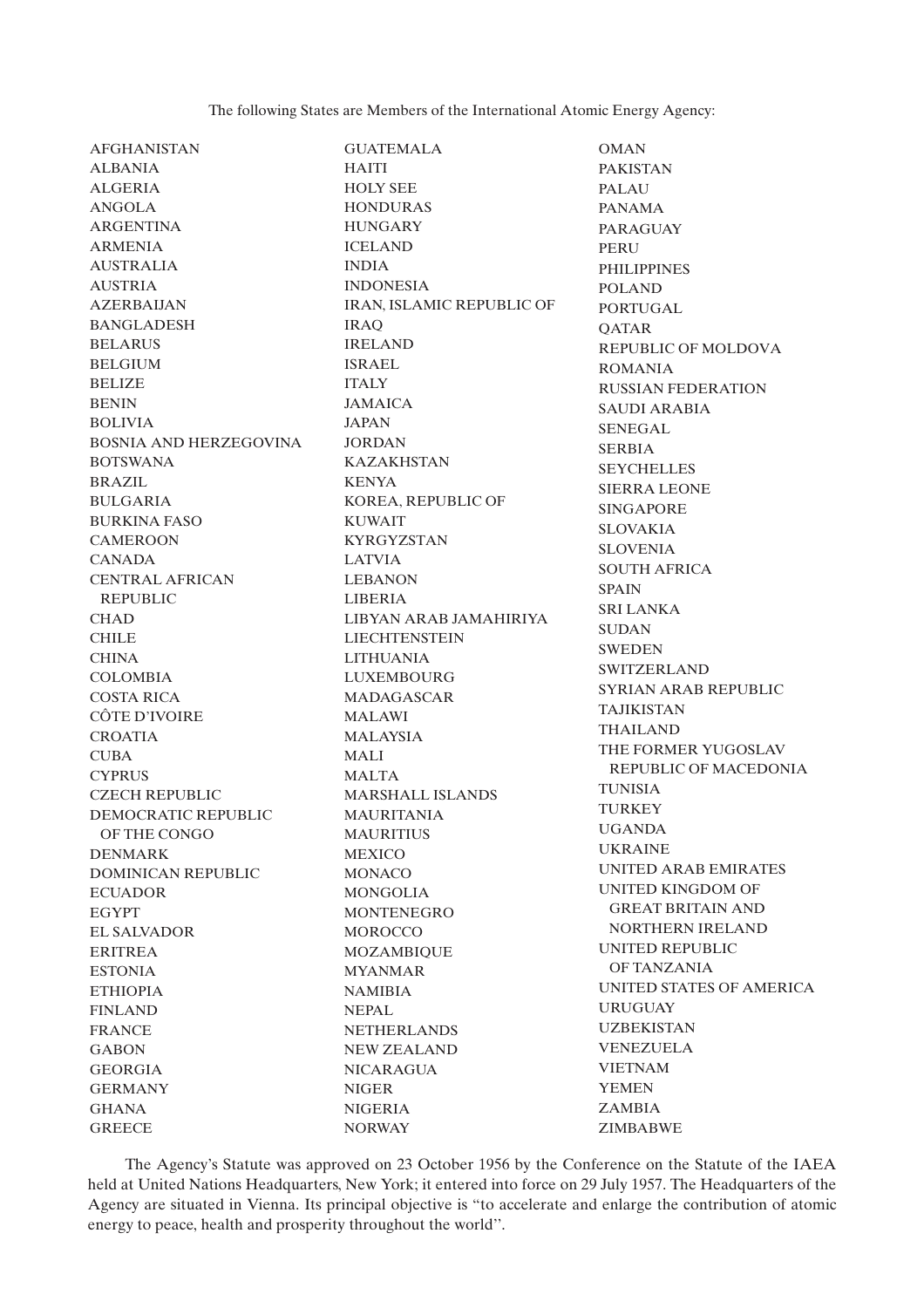#### COPYRIGHT NOTICE

All IAEA scientific and technical publications are protected by the terms of the Universal Copyright Convention as adopted in 1952 (Berne) and as revised in 1972 (Paris). The copyright has since been extended by the World Intellectual Property Organization (Geneva) to include electronic and virtual intellectual property. Permission to use whole or parts of texts contained in IAEA publications in printed or electronic form must be obtained and is usually subject to royalty agreements. Proposals for non-commercial reproductions and translations are welcomed and will be considered on a case by case basis. Enquiries should be addressed by email to the Publishing Section, IAEA, at sales.publications@iaea.org or by post to:

Sales and Promotion Unit, Publishing Section International Atomic Energy Agency Wagramer Strasse 5 P.O. Box 100 A–1400 Vienna Austria Fax: +43 1 2600 29302 Tel: +43 1 2600 22417 http://www.iaea.org/books

© IAEA, 2009

Printed by the IAEA in Austria April 2009 STI/PUB/1354

ISBN–978–92–0–108808–6 ISSN 0074–1884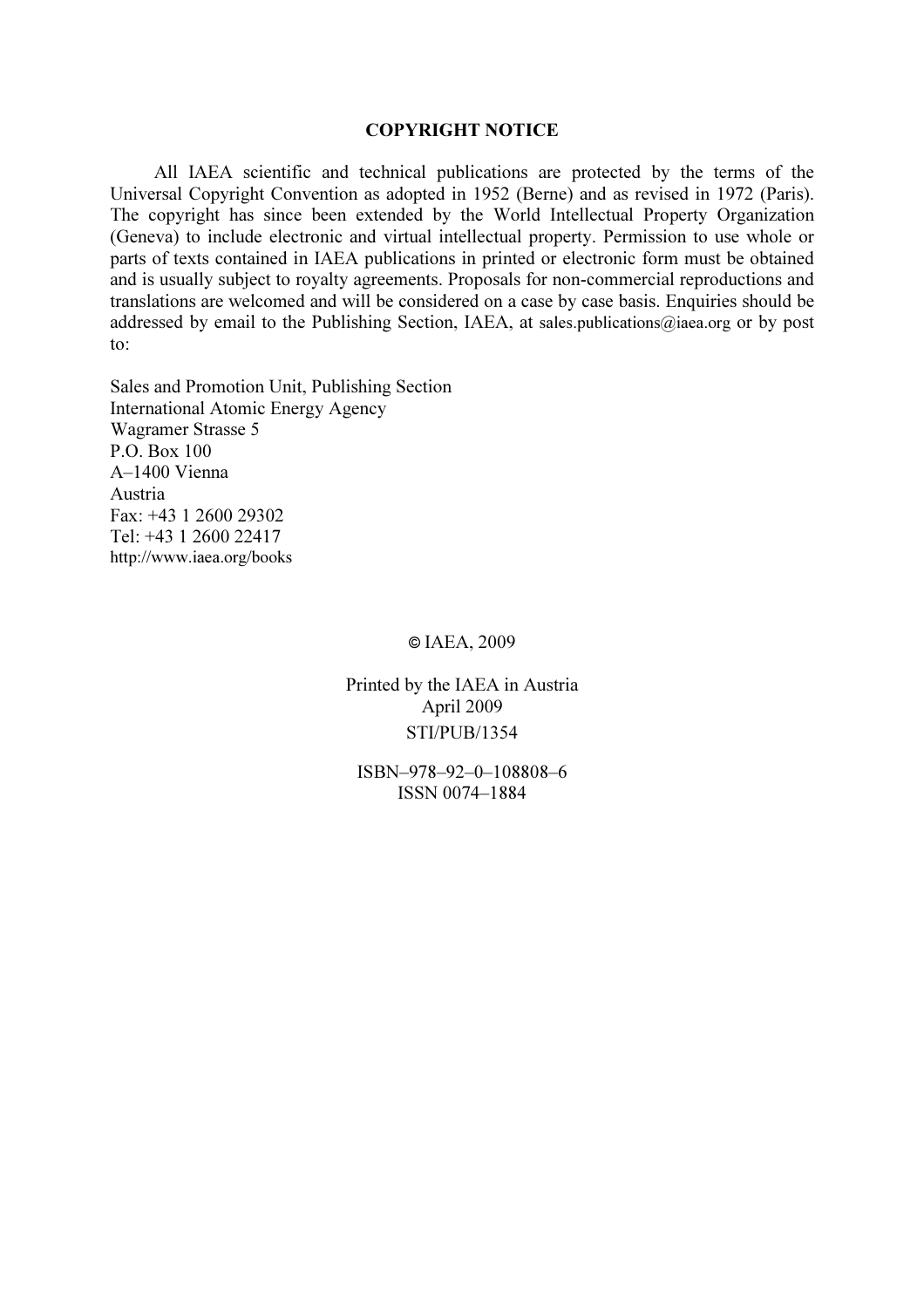#### **FOREWORD**

Today, nuclear power plants contribute about 16% to the world's electricity generation. Because electricity represents less than one third of the primary energy uses, nuclear energy provides only about 6% of total energy consumption in the world. If nuclear energy were used for purposes other than electricity generation, it could play a more significant role in global energy supply. This could have also a significant impact on global goals for reduced greenhouse gas emissions for a cleaner environment.

Nuclear power is the only large-scale carbon-free energy source that, in the near and medium term, has the potential to significantly displace limited and uncertain fossil fuels. To do this, however, nuclear power must move beyond its historical role as solely a producer of electricity to other non-electric applications. These applications include seawater desalination, district heating, heat for industrial processes, and electricity and heat for hydrogen production among others. These applications have tremendous potential in ensuring future worldwide energy and water security for sustainable development.

In recent years, various agencies involved in nuclear energy development programmes have carried out studies on non-electric applications of nuclear power and useful reports have been published. The IAEA launched a programme on co-generation applications in the 1990's in which a number of Member States have been and continue to be actively involved. This programme, however is primarily concerned with seawater desalination, and district and process heating, utilizing the existing reactors as a source of heat and electricity. In recent years the scope of the Agency's programme has been widened to include other more promising applications such as nuclear hydrogen production and higher temperature process heat applications. OECD/NEA (OECD Nuclear Energy Agency), Euroatom (European Atomic Energy Community) and GIF (Generation IV International Forum) have also evinced interest in the non-electric applications of nuclear power based on future generation advanced and innovative nuclear reactors.

The IAEA organized a Symposium on Nuclear Desalination of Seawater hosted by Korean Atomic Energy Research Institute in Taejon, South Korea in 1997. IAEA cooperated with World Council of Nuclear Workers (WONUC) and the Moroccon Association of Nuclear Engineers (AIGAM) on an International Conference on Nuclear Desalination held at Marrakesh in 2002. In view of the widened scope of the Agency's programme, it was proposed to hold the next International Conference in 2007 on Non-electric Applications of Nuclear Power. The objective of the conference was to share the experiences of Member States already engaged in the development programme in this area with those having interest and considering research studies.

This conference, held April 16–19, 2007 at JAEA, Oarai, Japan, covered various aspects of non-electric applications of nuclear power utilizing combined heat and power (CHP). The major focus was on desalination, hydrogen production or other fuel production as a complement to  $CO<sub>2</sub>$ -free energy sources and many newer industrial applications. This publication contains the text of all the contributory papers, summary of the sessions and the panel discussion at the conference. The proceeding will be useful to the scientists and engineers interested in research and development of the non-electric applications of nuclear power worldwide.

The IAEA officer responsible for this conference was I. Khamis. The local coordination was by T. Nishihara of JAEA. The cooperation of OECD/NEA and IDA and the contribution of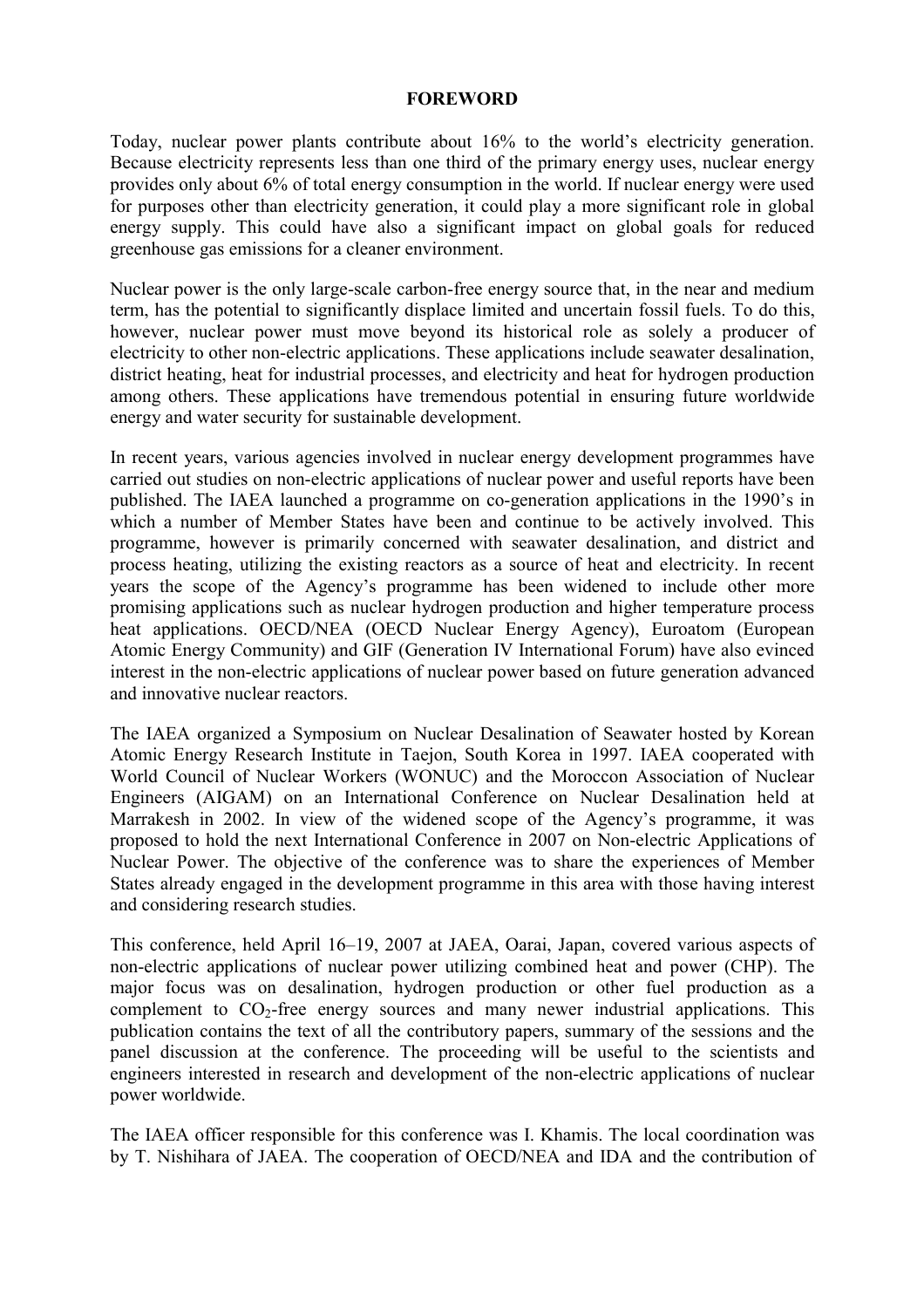the steering committee members and of the participants of the conference is also acknowledged.

#### *EDITORIAL NOTE*

*The papers in these proceedings are reproduced as submitted by the authors and have not undergone rigorous editorial review by the IAEA.* 

*The views expressed do not necessarily reflect those of the IAEA, the governments of the nominating Member States or the nominating organizations.* 

*The use of particular designations of countries or territories does not imply any judgement by the publisher, the IAEA, as to the legal status of such countries or territories, of their authorities and institutions or of the delimitation of their boundaries.* 

*The mention of names of specific companies or products (whether or not indicated as registered) does not imply any intention to infringe proprietary rights, nor should it be construed as an endorsement or recommendation on the part of the IAEA.* 

*The authors are responsible for having obtained the necessary permission for the IAEA to reproduce, translate or use material from sources already protected by copyrights.*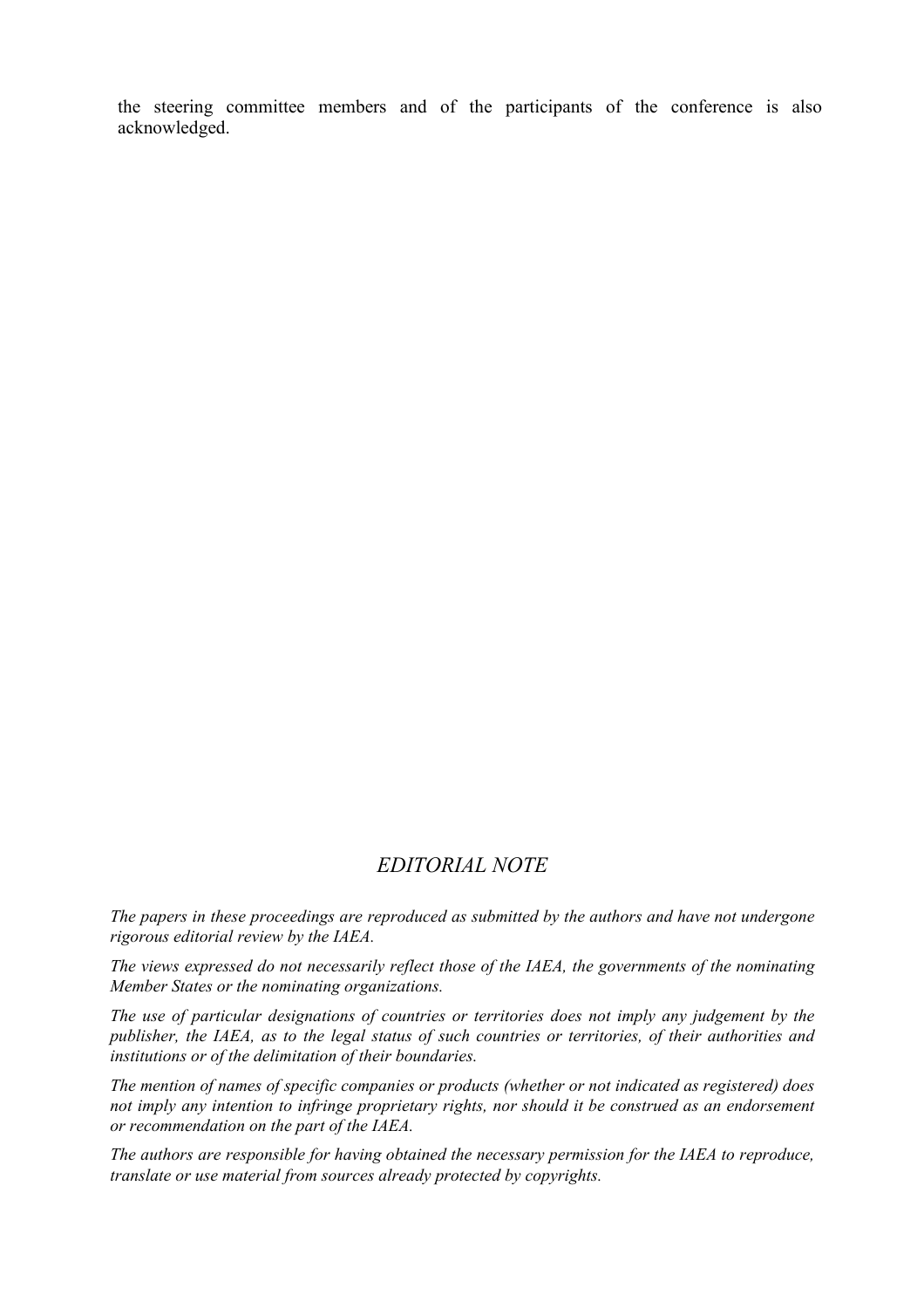#### **CONTENTS**

| 1. |     | <b>INTRODUCTION</b>                                                         |  |  |
|----|-----|-----------------------------------------------------------------------------|--|--|
|    | 1.1 |                                                                             |  |  |
|    | 1.2 |                                                                             |  |  |
|    | 1.3 |                                                                             |  |  |
|    | 1.4 |                                                                             |  |  |
|    | 1.5 |                                                                             |  |  |
|    | 1.6 |                                                                             |  |  |
|    | 1.7 |                                                                             |  |  |
|    | 1.8 |                                                                             |  |  |
| 2. |     | <b>SUMMARY OF PRESENTATIONS</b>                                             |  |  |
|    |     | Technical Session 1: Outlook for Nuclear Power and the                      |  |  |
|    |     |                                                                             |  |  |
|    |     | Technical Session 2: Nuclear Energy for Non-electric applications:          |  |  |
|    |     |                                                                             |  |  |
|    |     | Technical Session 3: Economics and Demand for Non-electric Applications17   |  |  |
|    |     |                                                                             |  |  |
|    |     | Technical Session 5: Nuclear Seawater Desalination and Other Applications21 |  |  |
| 3. |     |                                                                             |  |  |
| 4. |     |                                                                             |  |  |
| 5. |     |                                                                             |  |  |
| 6. |     |                                                                             |  |  |
|    |     |                                                                             |  |  |
|    |     |                                                                             |  |  |
|    |     |                                                                             |  |  |
|    |     |                                                                             |  |  |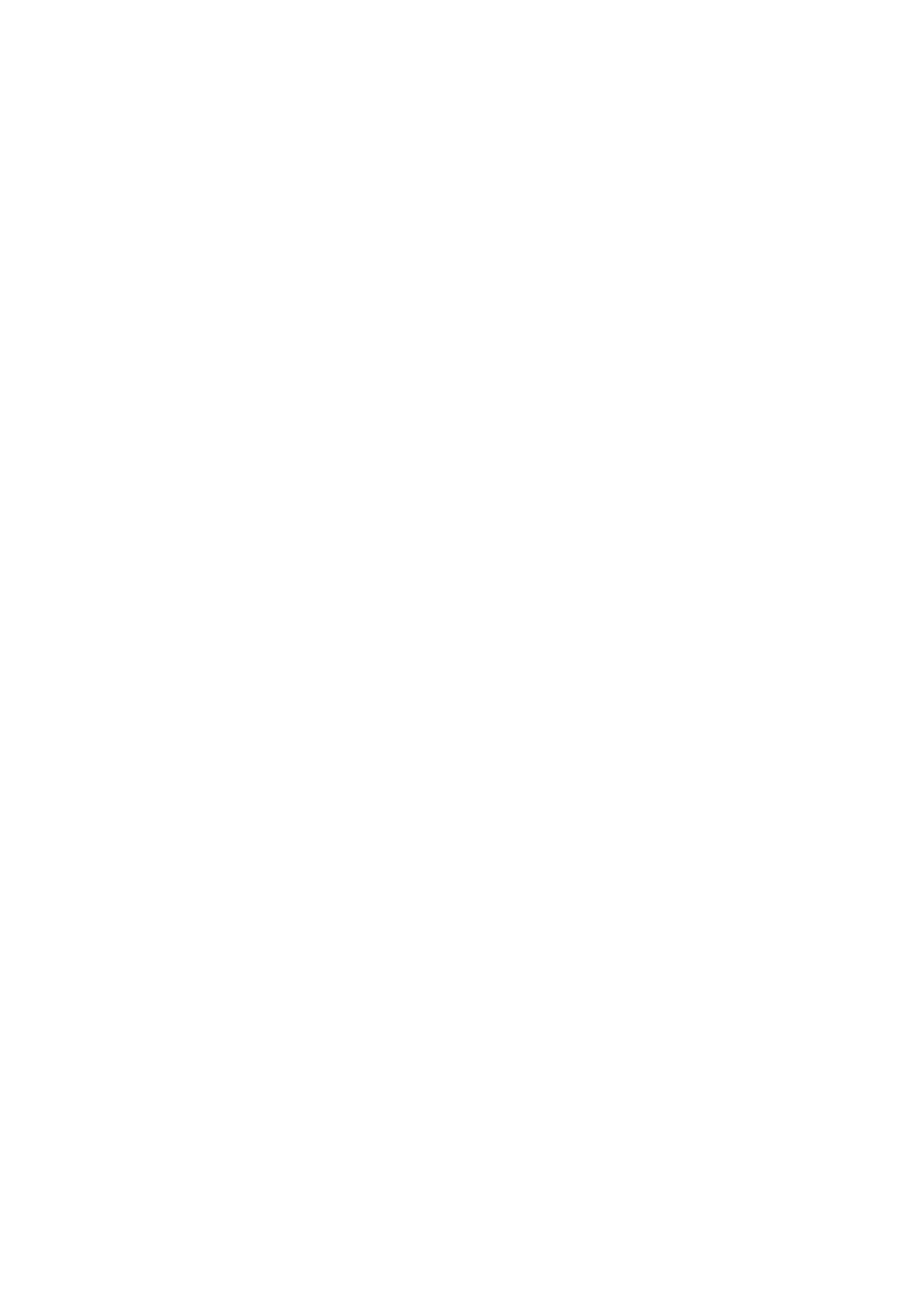#### **SUMMARY**

#### **1. INTRODUCTION**

IAEA organized the International Conference on "Non-electric Applications of Nuclear Power: Seawater Desalination, Hydrogen Production and other Industrial Applications" at Oarai, Japan on April 16-19, 2007, in cooperation with OECD Nuclear Energy Agency (OECD/NEA) and International Desalination Association (IDA) and hosted by the Government of Japan through the Japan Atomic Energy Agency (JAEA).

There were one hundred and twenty six participants from twenty four countries and six international organizations and the host organization. Sixty papers were presented at the conference and six poster presentations were displayed.

The programme of the conference was designed to cover the wider aspects of outlook of nuclear power and process heat applications as well as technology, safety and economics of non-electric applications. The current trends in nuclear desalination and research and development in the field of high temperature process applications including nuclear hydrogen production were particularly highlighted during the conference.

#### **1.1 The global energy scenario and nuclear energy out look**

All forecasts project increases in world energy demand, especially as population and economic productivity grow. There appears however no ideal or magic solutions to avoid the unclean, uncertain and expensive energy based on fossil fuels in the coming years, as the present trends indicate. Wind power, though growing, provides only a modest amount of electricity worldwide and cannot generate the heat required for alternative applications. Solar furnaces can provide high-temperature heat and electricity, but are still under development. Both of these renewable energy options require vast land resources and favorable climate conditions and would be incompatible with the large-scale applications. Nuclear energy on the other hand has the potential for large-scale deployment in future.

All energy technologies will be therefore needed in the years to come. As far nuclear is concerned, uranium resources are available for exploitation of nuclear energy and advanced nuclear technologies are developed/ are under development. From a sustainable development perspective, nuclear energy has a major role to play in terms of reduction of CO2 emissions, security of energy supply and diversification of supply and price stability.

As a proven technology, today nuclear power provides more than 16% of world electricity supply in over than 30 countries. The net nuclear power capacity in operation in developing countries alone is close to 14% of the total worldwide. More than ten thousand reactor-years of operating experience have been accumulated over the past 5 decades. In recent years, a growing interest in harnessing nuclear power in non electric applications has been shown by many countries all over the world. However, non electric applications of nuclear power may be foreseen for a wide range of applications such as hydrogen production, nuclear seawater desalination, district heating, oil recovery, coal conversion, and other industrial applications for the petrochemical and refinery process, paper and textile etc. It is evident that the specific temperature requirements for such non electric applications vary greatly from low (less than 100˚ C in case of heating) to very high (more than 1000˚ C in Iron and steel industry).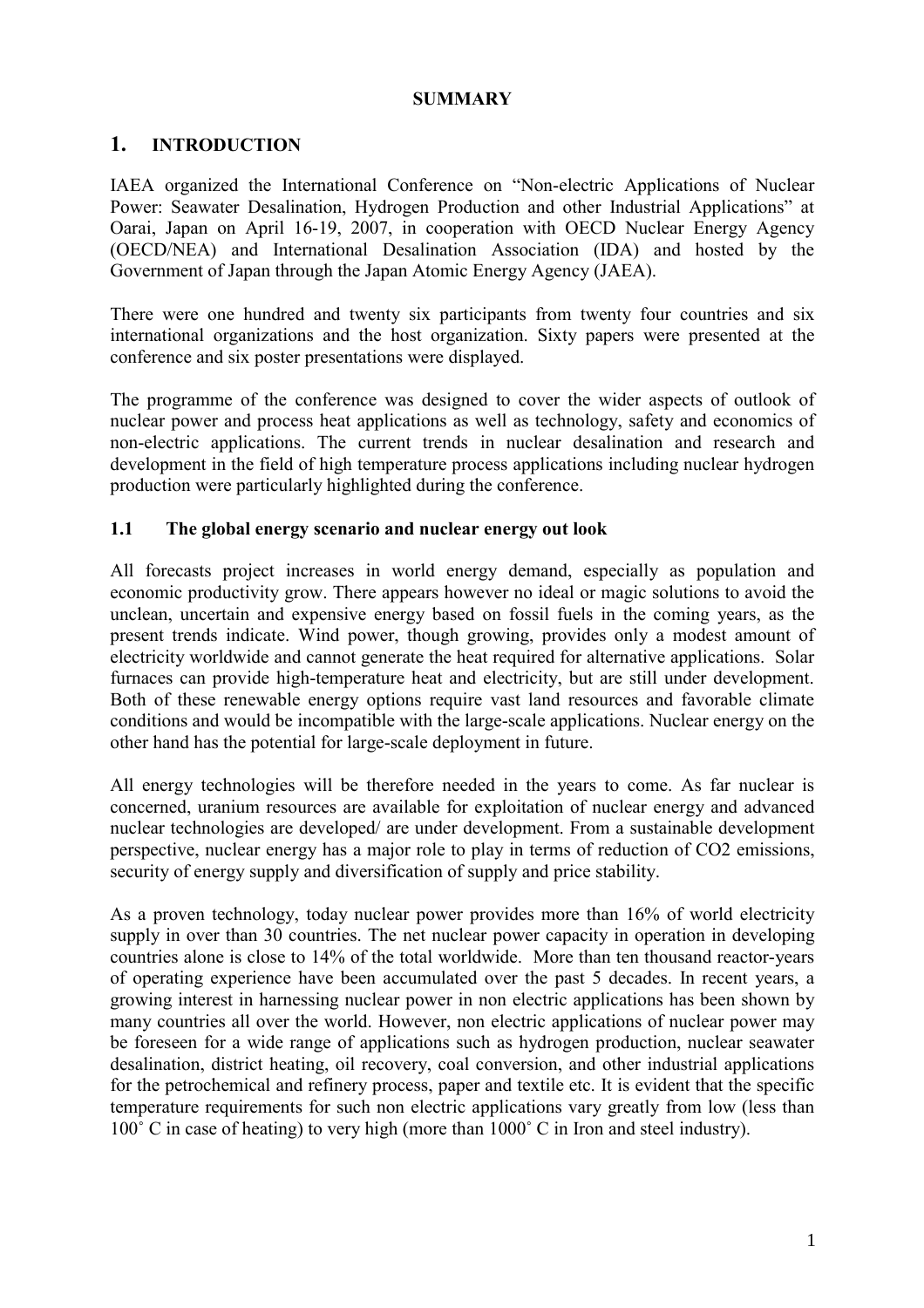The most prominent and economically seem competitive of nuclear power in the non electric applications are nuclear seawater desalination and hydrogen production. Currently, a great focus will be made on the latest activities on H-production economy and technology presented during the Japan conference which was held in Oarai during the period of 16–19 April 2007. Other major topic to be addressed thoroughly during the conference will be nuclear desalination. Overall, scientists of more than 170 persons are expected to attend coming from over than 40 Member states of the IAEA. The conference will constitute a large forum to exchange information on the status of process heat applications of nuclear power including high-temperature as well as low temperatures applications.

Various presentations on ongoing interest in Member States in the development and application of small and medium sized reactors will also be presented. Many innovative designs for nuclear reactors within the small-to-medium size range will be addressed. Such reactors are expected to play a positive role in the fulfillment for the need of non-electric applications of nuclear power. Recently, more than 50 concepts and designs of such innovative SMRs were developed in Argentina, Brazil, China, France, India, Japan, the Republic of Korea, Russian Federation, South Africa, and the USA.

In order for nuclear energy to contribute effectively to future global energy supplies and sustainable development, its applications should be extended beyond electricity, particularly in the transport sector where oil now supplies 95% of transport demand. The most promising way that nuclear energy might provide energy for transportation is through the production of hydrogen, either for direct use in fuel-cell vehicles or to produce synfuels. Hydrogen research is currently on the rise. Major automobile manufacturers have set ambitious targets for putting affordable fuel cell cars on the road, and significant governmental initiatives have been launched in the EU, the USA and Japan. Nuclear energy is part of these initiatives, but for nuclear energy to become a major future hydrogen supplier will require significant efforts in both reactor technology development and installing new infrastructures. Both challenges are best addressed through a global approach. Nuclear energy can also make a substantial contribution to a critical non-energy ambition – universal access to plentiful fresh water. Currently about 2.3 billion people live in water-stressed areas and among them 1.7 billion live in water-scarce areas, where the water availability per person is less than 1000 m 3/year. By 2025 the number of people suffering from water stress or scarcity could swell to 3.5 billion, with 2.4 billion expected to live in water-scarce regions. Water scarcity is a global issue, and every year new countries are affected by growing water problems. The desalination of seawater using nuclear energy (either low temperature heat or electricity) is a demonstrated option. Over 150 reactor-years of operating experience with nuclear desalination have been accumulated worldwide. Several demonstration programs are underway, with technical coordination support from the IAEA, to confirm its technical and economical viability under country-specific conditions. Nuclear desalination is most attractive in countries that both lack water and have the ability to use nuclear energy such as China, India and Pakistan. These three countries alone account for about 40% of the world's population, and thus represent a potential long-term market for nuclear desalination. The market will expand as other regions with high projected water needs, such as the Middle East and North Africa, increase their nuclear expertise and capabilities.

Advocates of nuclear energy for sustainable development argue that it is a well established non-carbon technology, as demonstrated by its 16% share of the world's electricity supply and even higher share in specific countries — 78% in France for example. Moreover, it has huge growth potential. Its resource base — uranium and thorium — is substantial and has no competing application. Nuclear energy increases the world's stock of technological and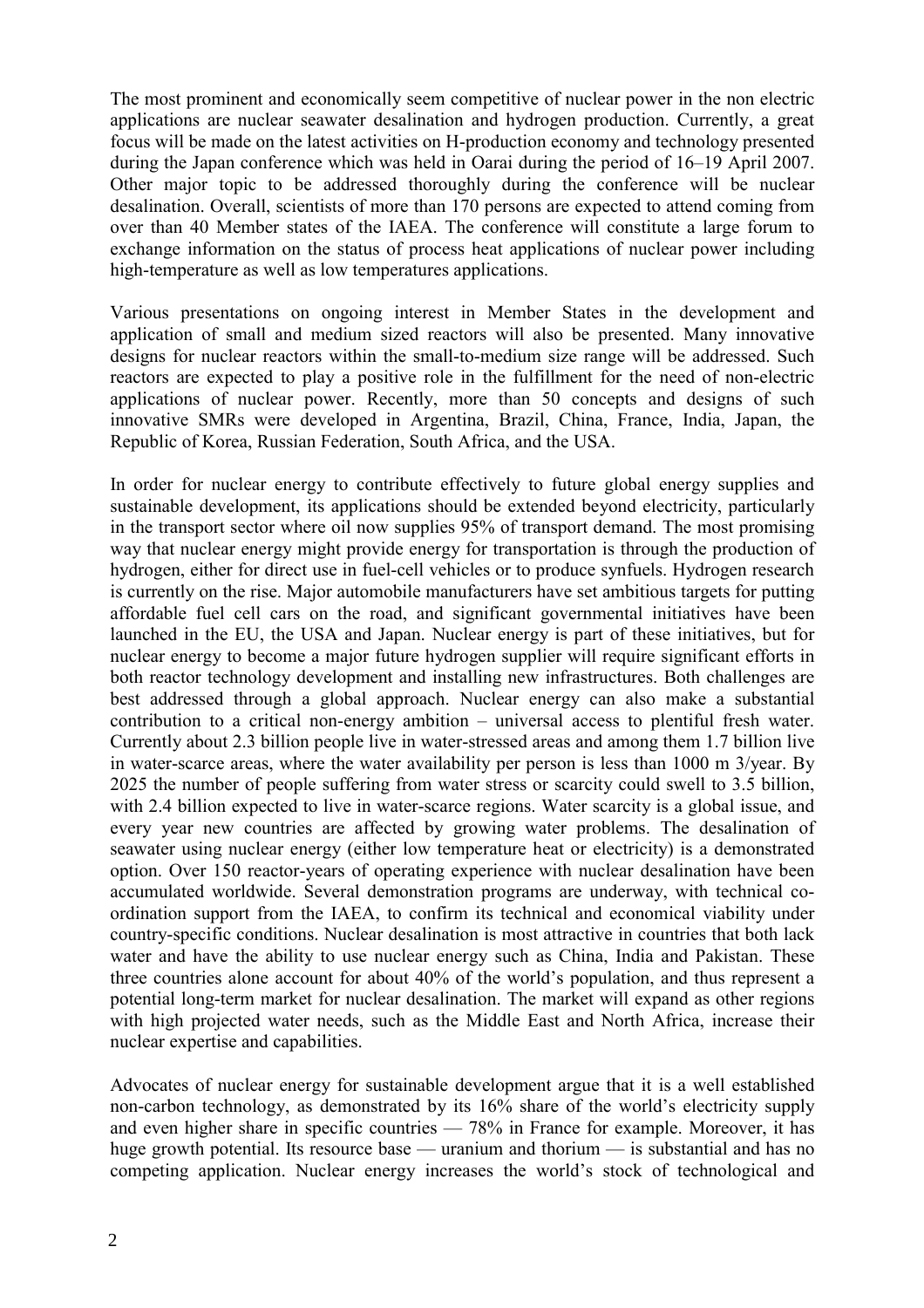human capital. It is ahead of other energy technologies in internalizing external costs. From safety to waste disposal to decommissioning — the costs of all of these are in most countries already included in the price of nuclear electricity. It avoids GHG emissions. The complete nuclear power chain, from resource extraction to waste disposal and including reactor and facility construction, emits only 2–6 grams of carbon per kilowatt-hour, about the same as wind and solar power and two orders of magnitude below coal, oil and even natural gas. If we were to extend our consideration beyond nuclear fission to nuclear fusion, which is largely outside the scope of this article, some of these arguments would be even stronger. The resource base for nuclear fusion, for example, is huge. However, fusion is still at an experimental stage. It is unlikely to provide a substantial share of electricity to the grid before 2050, although it is a possible contributor to global energy supplies in the second half of the century.

In industrialized countries, where most of the world's installed nuclear capacity is today, well run existing NPPs can be quite profitable. New NPPs, however, are most attractive in countries where energy demand "Nuclear energy can also make a substantial contribution to a critical non-energy ambition — universal access to plentiful fresh water. Currently about 2.3 billion people live in water-stressed areas and among them 1.7 billion live in water-scarce areas, where the water availability per person is less than 1000 m 3 /year. By 2025 the number of people suffering from water stress or scarcity could swell to 3.5 billion, with 2.4 billion expected to live in water-scarce regions.

Today, 16% of world electricity is generated by the nuclear power plants. There are 435 nuclear reactors operating in 33 countries. The existing power plants are very competitive; their load factors have remained high. Upgrading of plant capacities in a number of power plants have also taken place/ are planned. A number of older reactors are scheduled for life- time extension as it is found economical. Nuclear power production is now a mature technology.

Unfortunately, existing nuclear power plants have been branded as "cash cows" for most utilities worldwide. A remarkable change in the view of the capital markets in the last few years on nuclear being not that capital intensive seems quite encouraging. A large number of reactors are now planned in many developing countries due to their increasing energy demand and having meagre fossil sources.

However lack of confidence in the political stability, nuclear regulatory policies and financial aspects in many developing countries interested in nuclear technology has been a negative factor. The role of governments in recognizing the social benefits and in reducing various risks is highly desirable.

There are no ideal or magic solutions to avoid the unclean, uncertain and expensive energy in the coming years, as the present trends indicate. All energy technologies will be therefore needed in the years to come. As far nuclear is concerned, uranium resources are available for exploitation of nuclear energy and advanced nuclear technologies are developed/ are under development. From a sustainable development perspective, nuclear energy has a major role to play in terms of reduction of  $CO<sub>2</sub>$  emissions, security of energy supply and diversification of supply and price stability.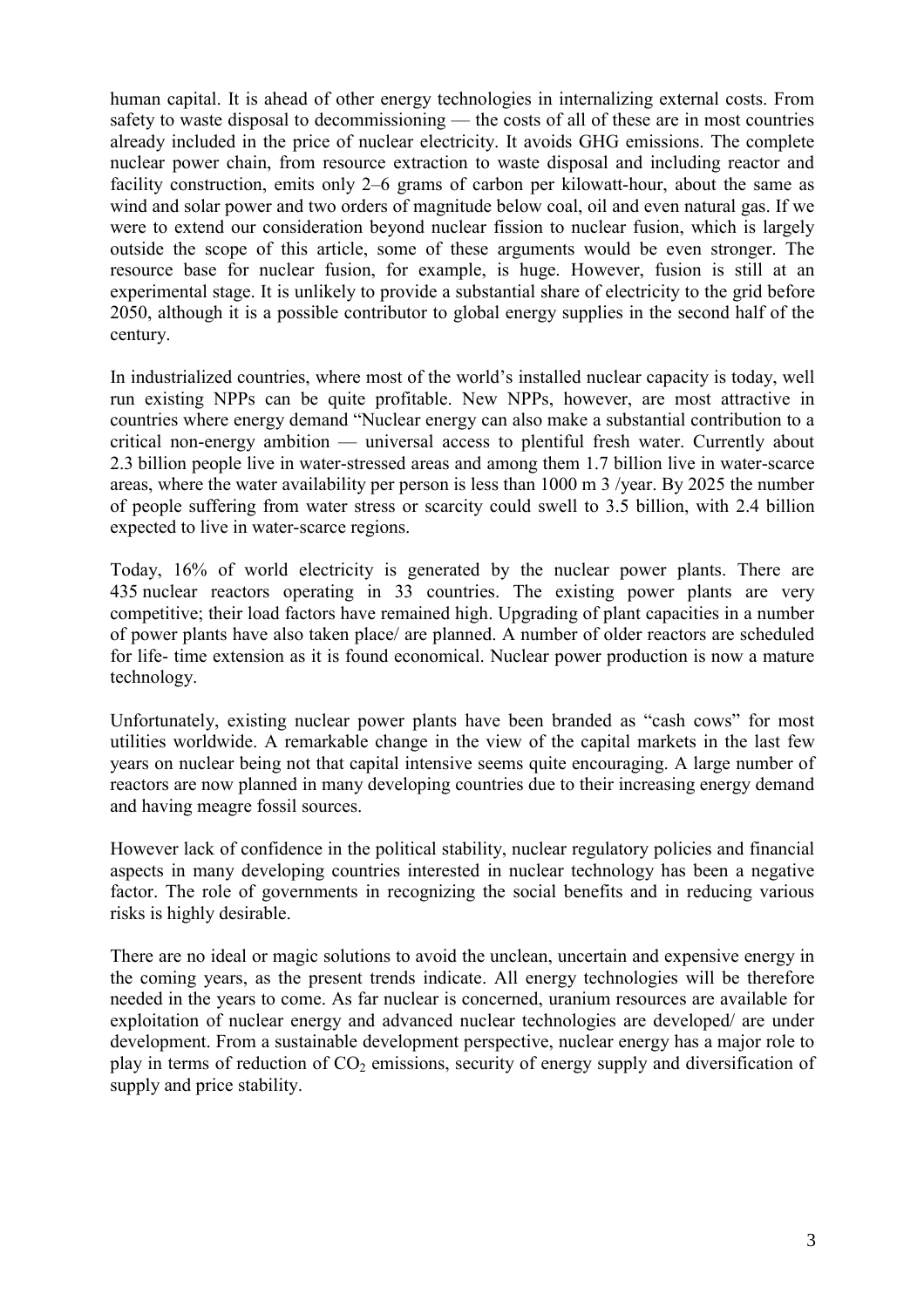#### **1.2 IAEA's priorities**

The growing awareness of the need for environmental protection together with a recognition of energy supply security that nuclear power is offering has lead in many parts of the world to renewed discussion about the nuclear power option to meet increasing energy and electricity demands, particularly in developing countries. The IAEA has reflected this new trend of rising expectation in its programme by putting emphasis on assistance to those countries, which are planning to introduce nuclear power or intend to expand its capacity. IAEA and the nuclear community would have three priorities. First, to ensure that when nuclear energy is used to produce electricity for district heating, desalination or hydrogen production, it is used safely, securely, and with minimal proliferation risk. Second, to ensure continued technological innovation for improved economic viability, enhanced safety, security and proliferation resistance. Third, to ensure that the needs of developing countries are taken into account.

#### **1.3 Non-electric applications of nuclear power**

About one-fifth of the world's energy consumption is used for electricity generation. Most of the world's energy consumption is for heat and transportation. Nuclear energy has considerable potential to penetrate these energy sectors now served by fossil fuels that are characterized by price volatility and finite supply. The newer applications using combined heat and power from nuclear reactors include seawater desalination, district heating, heat for industrial processes, and electricity and heat for hydrogen production.

Non-electric applications of nuclear energy have been considered since the very beginning of nuclear energy development. These have for various reasons not been deployed so far to a significant industrial scale. With the dramatic increase in oil and gas prices in the last few years and also due to rising concerns of the green house gas emissions and its impact on climate change, there is renewed worldwide interest in considering nuclear energy sources for the above applications for the energy and water security in a sustainable manner.

Recent statistics show that currently 2.3 billion people live in water stressed areas and among them 1.7 billion live in water scarce areas. The situation is going to worsen further in the coming years. Better water conservation, water management, pollution control and water reclamation are all part of the solution to projected water stress. So too are new sources of fresh water, including seawater desalination. Desalination technologies have been now well established and the contracted capacity of the desalination plants worldwide is about 37 million m3/d. Interest in nuclear desalination is driven by the expanding global demand for fresh water, by concern about Green House Gases (GHG) emissions and pollutions from fossil fuels and in developments in small and medium sized reactors that might be more suitable than large power reactors.

Nuclear energy is a clean, safe, and powerful greenhouse gas emission-free option to help meet the world's demand for energy. It has a still unexploited potential of producing, in the Combined heat and power (CHP) mode, process heat and steam in a broad temperature range. There is experience with nuclear in the heat and steam market in the low temperature range. An extension appears possible on a short term in the areas of desalination, district heating, and tertiary oil recovery. In the higher-temperature heat/steam range, a significant potential for nuclear exists for hydrogen production and in the petro-chemical industries including the production of liquid fuels for the transportation sector. It still needs, however, a broader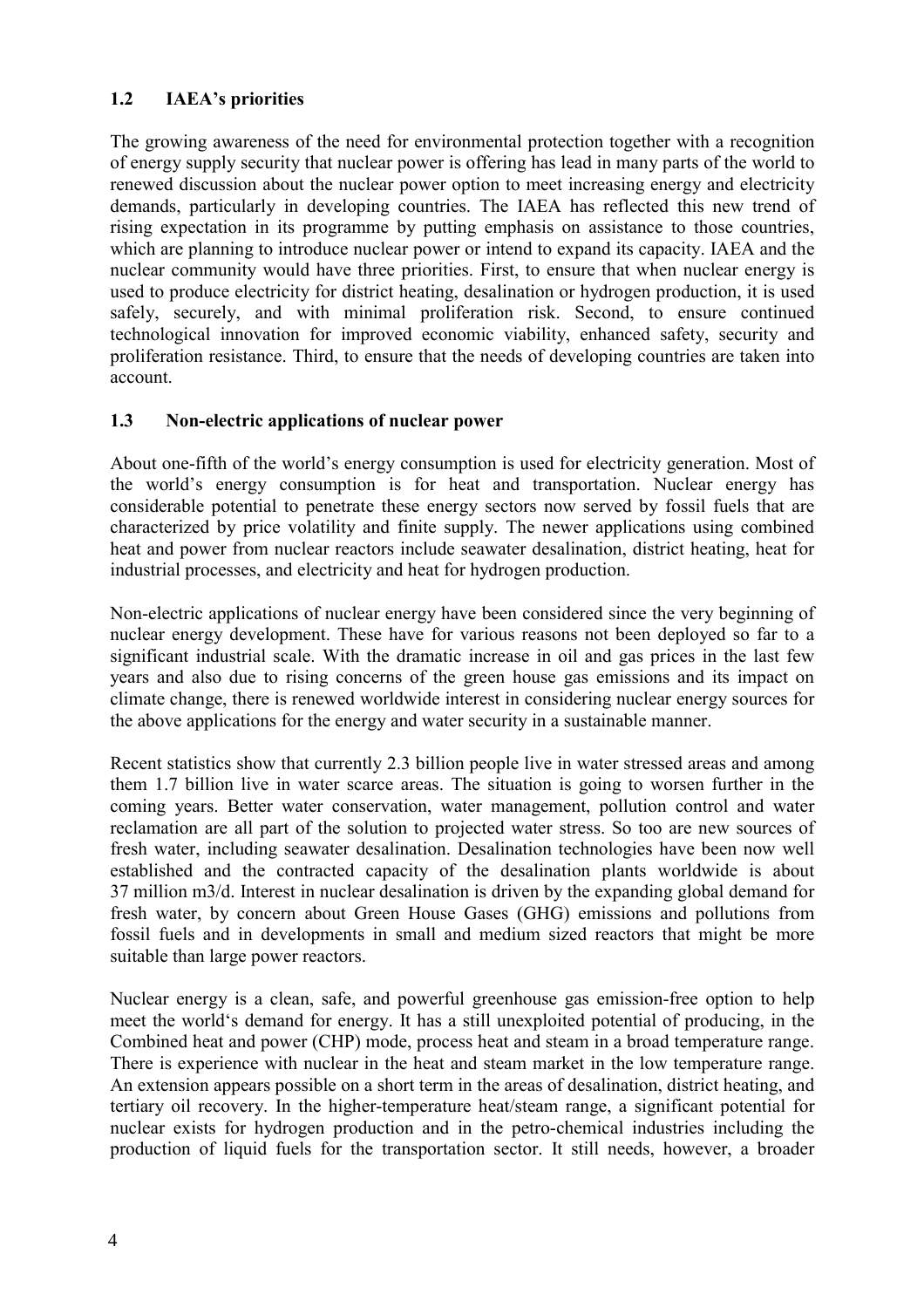deployment of respective nuclear heat sources. The VHTR represents a highly promising, near-term option of a Gen IV type nuclear reactor of the future.

Nuclear heat applications have been considered for long time, but not much has succeeded. Effective and practical measures to gain the advantages of aspects of climate change/green house gas reduction need to be taken now. Nuclear technology and its related institutions should advance and address to the real world as other technologies and environmental institutions do. Practical application would be possible based on exchange of experiences and further international collaboration.

#### **1.4 Seawater desalination**

Desalination has decisively proven during last 30 years its reliability to deliver large quantities of fresh water from the sea. Unlike oil, fresh water has no viable substitute. The sea is the unlimited source to create new fresh water through desalination. The future requires effective integration of energy resources to produce power and desalinated water economically with proper consideration for the environment.

The significant increase in fuel-energy and material cost has a dramatic impact on capital and operational cost of desalination and power plants. Impact of US\$ 80-95 per barrel oil (and equivalent increase in price of gas), high demand for raw materials, (steel, copper, nickel) has dramatically increased pressure to develop novel solutions which can minimize fossil energy consumption and reduce capital expenditure of desalination plants. All of these lead to renewed global interest in the nuclear energy as a source for desalination.

Since nuclear energy is nearly carbon free generation and is long-term sustainable solution and potentially competitive with fossil fuels, it is necessary to consider it as a choice for desalination projects. Particularly in cases when power and heat for desalination is generated from using heavy crude oil or coal, which requires significant cost for pollution control and is an inefficient generation solution, resulting in significant increase of the penalty for  $CO<sub>2</sub>$ emission and greenhouse impact.

#### **1.5 Hydrogen production**

As an alternative path to the current fossil fuel economy, a hydrogen economy is envisaged in which hydrogen would play a major role in energy systems and serve all sectors of the economy, substituting for fossil fuels. Hydrogen as an energy carrier can be stored in large quantities, unlike electricity, and converted into electricity in fuel cells, with only heat and water as by-products. It is also compatible with combustion turbines and reciprocating engines to produce power with near-zero emission of pollutants.

Nuclear-generated hydrogen has important potential advantages over other sources that will be considered for a growing hydrogen economy. Nuclear hydrogen requires no fossil fuels, results in lower greenhouse-gas emissions and other pollutants, and lends itself to large-scale production. These advantages do not ensure that nuclear hydrogen will prevail, however, especially given strong competition from other hydrogen sources. There are technical uncertainties in nuclear hydrogen processes, certainly, which need to be addressed through a vigorous research and development effort. The hydrogen storage and distribution are also important area of research to be undertaken for bringing in a successful hydrogen economy regime in future.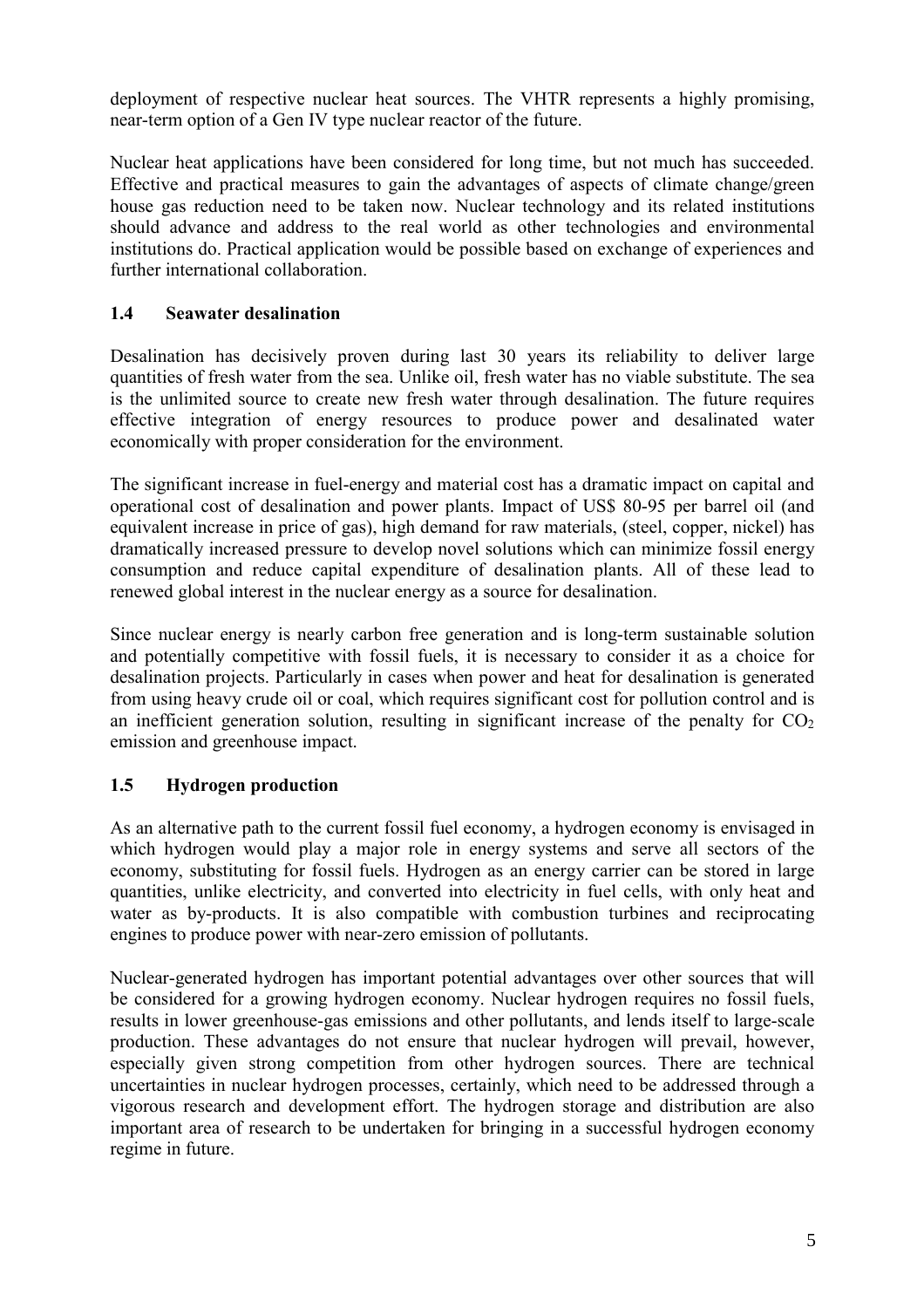As a greenhouse-gas-free alternative, the U.S., Japan, and other nations are exploring ways to produce hydrogen from water by means of electrolytic, thermochemical, and hybrid processes. Most of the work has concentrated on high-temperature processes such as high temperature steam electrolysis (HTE) and the sulphur–iodine (SI) and calcium-bromine cycles. These processes require higher temperatures  $(>750^{\circ}C)$  than can be achieved by water cooled reactors. Advanced reactors such as the very high temperature gas cooled reactor (VHTGR) can generate heat at these temperatures, but will require several years before they are commercially deployed. There are estimates that for SI or even for HTE process, the hydrogen cost can be brought to  $\frac{2}{k}$  levels, if O<sub>2</sub> credit is also taken in to account. If the natural gas price ranges between  $$6-8$  /MBtu and  $CO<sub>2</sub>$  sequestering costs are also included, hydrogen by steam methane reforming (SMR) would cost more than nuclear hydrogen.

A greater appreciation is emerging of the economic and financial aspects of hydrogen production particularly the suggestion that the ability to switch between two possible product streams e.g. electricity and hydrogen; heating and desalination may improve economics. The economics of an integrated complex of nuclear production of electricity, hydrogen and fresh water may look further more attractive.

The current worldwide hydrogen production is roughly 50 million tonnes per year. Although current use of hydrogen in energy systems is very limited, its future use could become enormous, especially if fuel-cell vehicles would be deployed on a large commercial scale. Meanwhile in near term, the developments on plug-in-vehicles and hybrid vehicles could provide enough experience on the hydrogen use in transport sector. The hydrogen economy is getting higher visibility and stronger political support in several parts of the world.

#### **1.6 Other industrial applications**

Economic studies generally indicate that district heating costs from nuclear power are in the same range as costs associated with fossil-fuelled plants. In the past, the low prices of fossil fuels have stunted the introduction of single-purpose nuclear district heating plants. Although many concepts of small-scale heat-producing nuclear plants have been presented during the years, very few have been built. However, as environmental concerns mount over the use of fossil fuels, nuclear-based district heating systems have potential.

Although nuclear industrial process heat applications have significant potential, it has not been realized to a large extent. In fact, currently only the Goesgen reactor in Switzerland and the RAPS–2 reactor in India continue to provide industrial process heat, whereas other process heat systems have been discontinued after successful use. Among the reasons cited for closure of these units, one is availability of cheaper alternate energy sources, including waste heat near the industrial complexes.

Of potential future applications of nuclear process heat, one is the use of nuclear energy for oil sand open-pit mining and deep-deposit extraction in Canada. Alberta's oil sand deposits are the second largest oil reserves in the world, and have emerged as the fastest growing, soon to be dominant, source of crude oil in Canada.

Coal gasification/liquefactions as a relatively cleaner fossil fuel source is an area of active interest. Production of synfuels and other hydrocarbons using nuclear heat is another area of greater promise.  $CO<sub>2</sub>$  can be used as feedstock together with water, nuclear heat and electricity for producing synthetic hydrocarbons, which may be better energy carrier than hydrogen. This can also act as  $CO<sub>2</sub>$  sink reducing its emission to the environment. Preliminary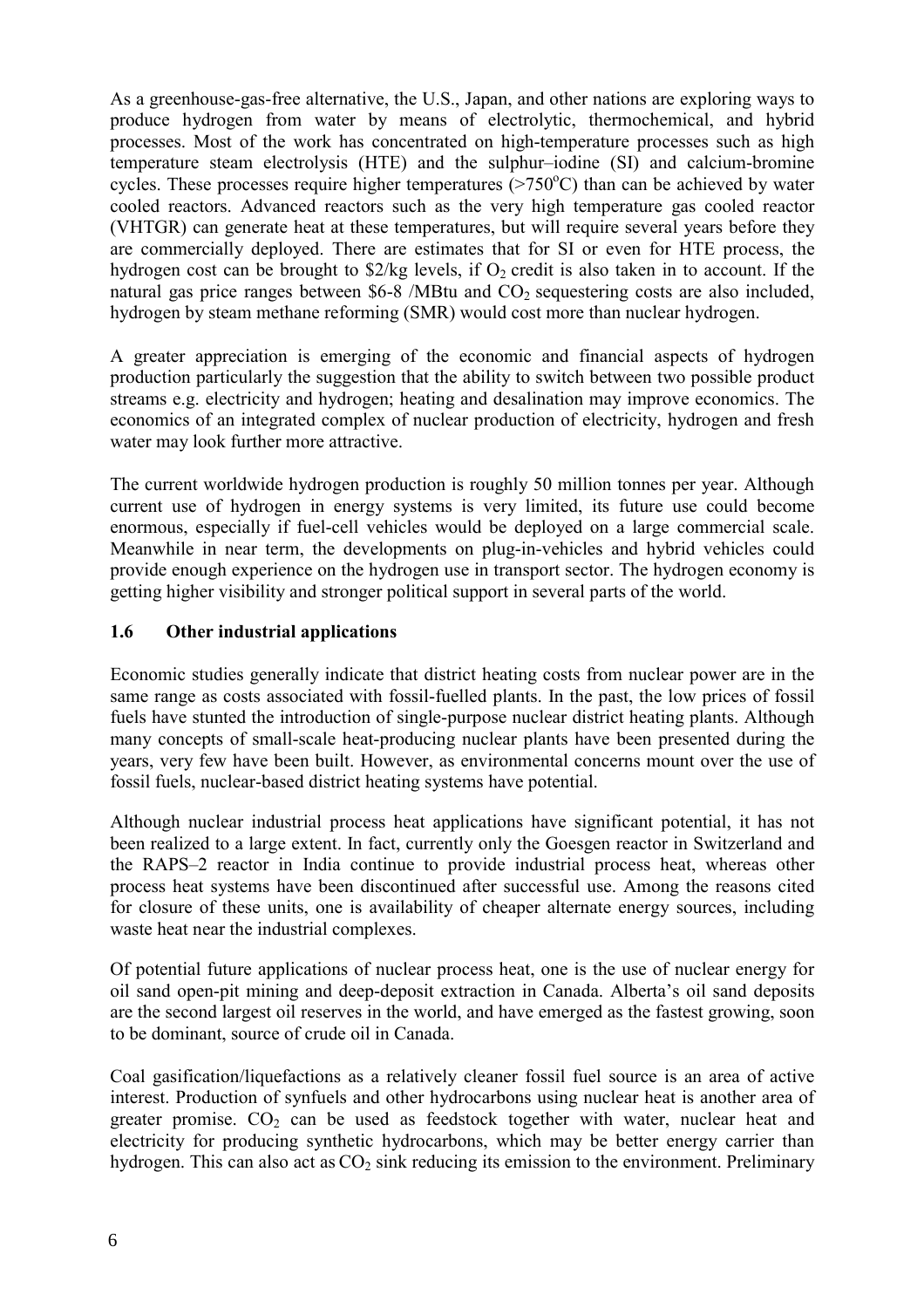estimates indicate that synfuels could be produced at prices comparable or even lower than fossil fuels. Further work on integrated nuclear-chemical complex is desirable to gain vital experience in this area.

#### **1.7 Future prospects of nuclear energy applications**

As an alternative path to the current fossil fuel economy, a hydrogen economy is envisaged in which hydrogen would play a major role in energy systems and serve all sectors of the economy, substituting for fossil fuels. Hydrogen as an energy carrier can be stored in large quantities, unlike electricity, and converted into electricity in fuel cells, with only heat and water as by-products. It is also compatible with combustion turbines and reciprocating engines to produce power with near-zero emission of pollutants.

Nuclear-generated hydrogen has important potential advantages over other sources that will be considered for a growing hydrogen economy. Nuclear hydrogen requires no fossil fuels, results in lower greenhouse-gas emissions and other pollutants, and lends itself to large-scale production. The current worldwide hydrogen production is roughly 50 million tonnes per year. Although current use of hydrogen in energy systems is very limited, its future use could become enormous, especially if fuel-cell vehicles would be deployed on a large commercial scale.

As a greenhouse-gas-free alternative, the U.S., Japan, and other nations are exploring ways to produce hydrogen from water by means of electrolytic, thermochemical, and hybrid processes. Most of the work has concentrated on high-temperature processes such as high temperature steam electrolysis (HTE) and the sulphur–iodine (SI) and calcium-bromine cycles. There are many ongoing national programmes aiming at the development of a hydrogen economy such as the Hydrogen Initiative of the United States, the European Hydrogen and Fuel Cell Technology Platform, and fuel cell/hydrogen programmes in Japan and Korea. There are also various international efforts for the realization of a hydrogen economy.

In recent years, various agencies involved in nuclear energy development programmes worldwide have carried out studies on advanced applications of nuclear power.

- The IAEA launched a programme on co-generation applications and has published two TECDOCs (923 and 1184) and a Guidebook on Introduction of Nuclear Desalination (TRS-400) in 2000. IAEA also published a report in 2002 on the Market Potential for Non-electric Applications of Nuclear Energy (TRS-410).
- The Organization for Economic Cooperation and Development (OECD) Nuclear Energy Agency carried out a comprehensive survey of published literature on the nonelectric applications, including reports from international organizations, national institutes and other parts of NEA and published a report summarizing the findings and recommendations.
- The Generation IV International Forum (GIF) project aims at development of innovative reactors with temperatures up to 1000oC. The GIF road map recommends necessary R&D.
- The Michelangelo Network (MICANET) started within the 5th EUROATOM has been examining the role of nuclear energy in near and medium term missions; i.e. the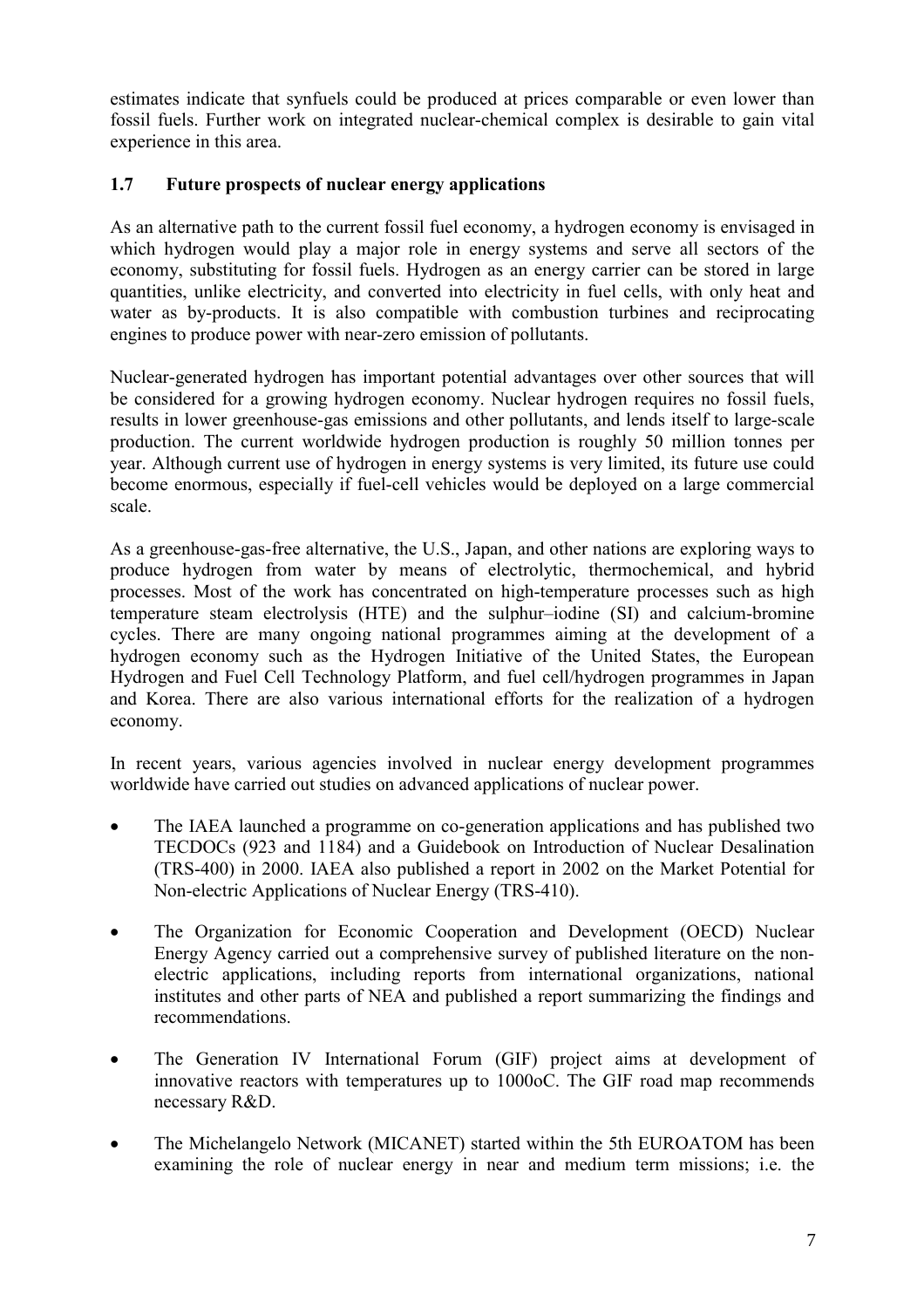transition phase from the present fossil era to  $CO<sub>2</sub>$  emission-free technologies in the future. The programme results were reported in November 2005 as a work package on "Non-electric application of nuclear energy".

Nuclear heat applications have been considered for long time, but not much has succeeded. Effective and practical measures to gain the advantages of aspects of climate change / green house gas reduction need to be taken now. Nuclear technology and its related institutions should advance and address to the real world as other technologies and environmental institutions do. Practical application would be possible based on exchange of experiences and further international collaboration.

In considering the deployment of nuclear energy into newer potential applications, challenges and difficulties should not be overlooked. Moving from their potential to realities is undoubtedly feasible, but will need time, investments, and policy measures to address a wide range of techno-economic and socio-political challenges. Public acceptance is a major issue for nuclear energy. Non-electric applications of nuclear energy can play an important role in enhancing public acceptance.

#### **1.8 IAEA's roles and programmes and likely future direction**

Various utilization of non-electrical applications of nuclear energy i.e. high and low temperatures of nuclear produced steam such as seawater desalination; hydrogen production; district heating; and other industrial applications, has been drawing broad interest in IAEA Member States. The IAEA has an active programme for supporting these activities. For example, the IAEA supports the demonstration of nuclear seawater desalination in the Member States through various activities including the optimization of the coupling of nuclear reactors with desalination systems, economic research and assessment of nuclear desalination projects, development of software for the economic evaluation of nuclear desalination plants as well as fossil fuel based plants (DEEP). It also provides training to interested Member States in the above areas. It cooperates with various international organizations involved in promoting major activities such as seawater desalination and hydrogen production.

As nuclear desalination is a very rapidly evolving field, more and more countries are opting for dual purpose integrated nuclear desalination systems, the need for R&D efforts to improve the hard technology on the one hand and the calculation methods on the other hand would also evolve asymptotically. The need for advances in technologies leading to more efficient and economic systems is obvious. What is still not commonly perceived is the need for advanced calculation methods for nuclear desalination systems. These, like in any other technology, are a pre-requisite to the conception of advanced systems. Yet another, more important requirement for more precise methods of calculations is the need by decision makers in many countries to access reliable and accurate information regarding the performances and economics of the proposed systems. Therefore, the IAEA is launching a new CRP on some specific advances in the field of nuclear desalination technologies which will be implemented in the forthcoming cycle (2008-2011). This new CRP will focus on integrating further activities on DEEP.

The IAEA's DEEP computer code has been widely used by engineers and researchers for preliminary economic evaluation of desalination (by a wide range of fossil and nuclear energy sources, coupled to selected desalination technologies). Various development stages,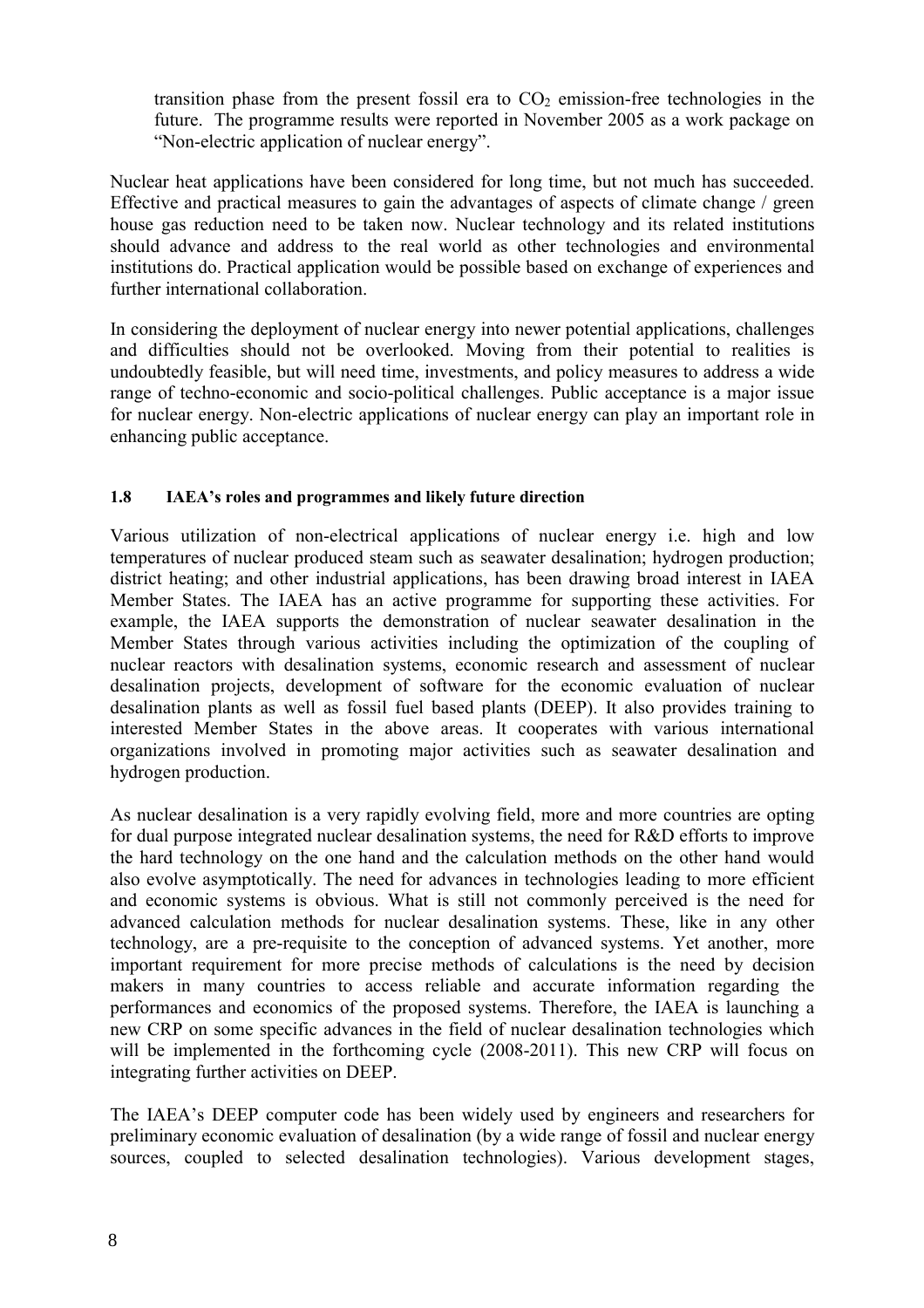drawbacks, and achievement were presented and analyzed. Rational for the current activity and expected outcomes were discussed.

The IAEA has already started a CRP on Advances in nuclear power process heat Applications. The objective of the CRP is to evaluate the potential of all advanced reactor designs in process heat applications. Indeed, global concern over growing populations, peaking reserves of fossil fuels and greenhouse emissions associated with them, is driving the increased interest in nuclear power process heat applications, such as hydrogen production and seawater desalination. High Temperature Gas Cooled Reactors (HTGRs) are poised to play a potential role due to their high temperature output of 850-950 ºC, which improves hydrogen production efficiency and their available and free waste heat, which lowers the cost of thermal desalination. In parallel, there has been increasing interest and new research aiming at overcoming efficiency limitations at lower process temperatures, which would improve the potential of other reactor designs of lower temperature capacity, in process heat applications. Therefore, the challenges to be addressed by this CRP are related to process technologies, coupling safety, high temperature material technology and the economic merits of centralized or distributed production units.

The International Atomic Energy Agency (IAEA) is developing software to perform economic analysis and scoping studies related to hydrogen production. The software is expected to be based on few of the most promising processes for hydrogen production such as: high and low temperature electrolysis, thermochemical processes including S-I process, and typical conventional methods applicable for high and low temperature processes of hydrogen production. In addition, HEEP is expected to include conventional electrolysis and steam reforming for comparison purposes with nuclear hydrogen production. Furthermore, the HEEP software is expected to be building on other many activities on hydrogen production and cost assessments within the hydrogen economy.

HEEP is expected to be similar to the IAEA software DEEP which is being used to perform economic analysis and feasibility studies related to nuclear desalination in the IAEA and other Member States. It is expected that HEEP will have similar architecture to DEEP but with the possibility of easy update and future expansion. This HEEP development was initiated following a technical advisory meeting in September 2007. The meeting has helped catalyze the activities in many countries towards the development and testing of the HEEP software. The meeting covered:

- Design aspects of high temperature nuclear reactors suitable for hydrogen production;
- Most promising hydrogen production processes;
- Allocation of cost of hydrogen production using high temperature reactors;
- Available models for the production and delivery of hydrogen;
- Assessment of hydrogen economy

Among other future direction of the IAEA activities on non electric application of nuclear power will include: support to demonstrate nuclear desalination projects, enhance safety aspects of integrated nuclear desalination systems as well as nuclear hydrogen facilities, addressing the socio and environmental impacts of non electric applications of nuclear power, and continuing the validation/development of software for the economic evaluation of desalination technologies and hydrogen production. This will be achieved through technical meetings on non electric applications of nuclear energy in major areas such as desalination and hydrogen production, information exchange on advances in nuclear desalination technologies, addressing status of nuclear desalination; hydrogen production processes;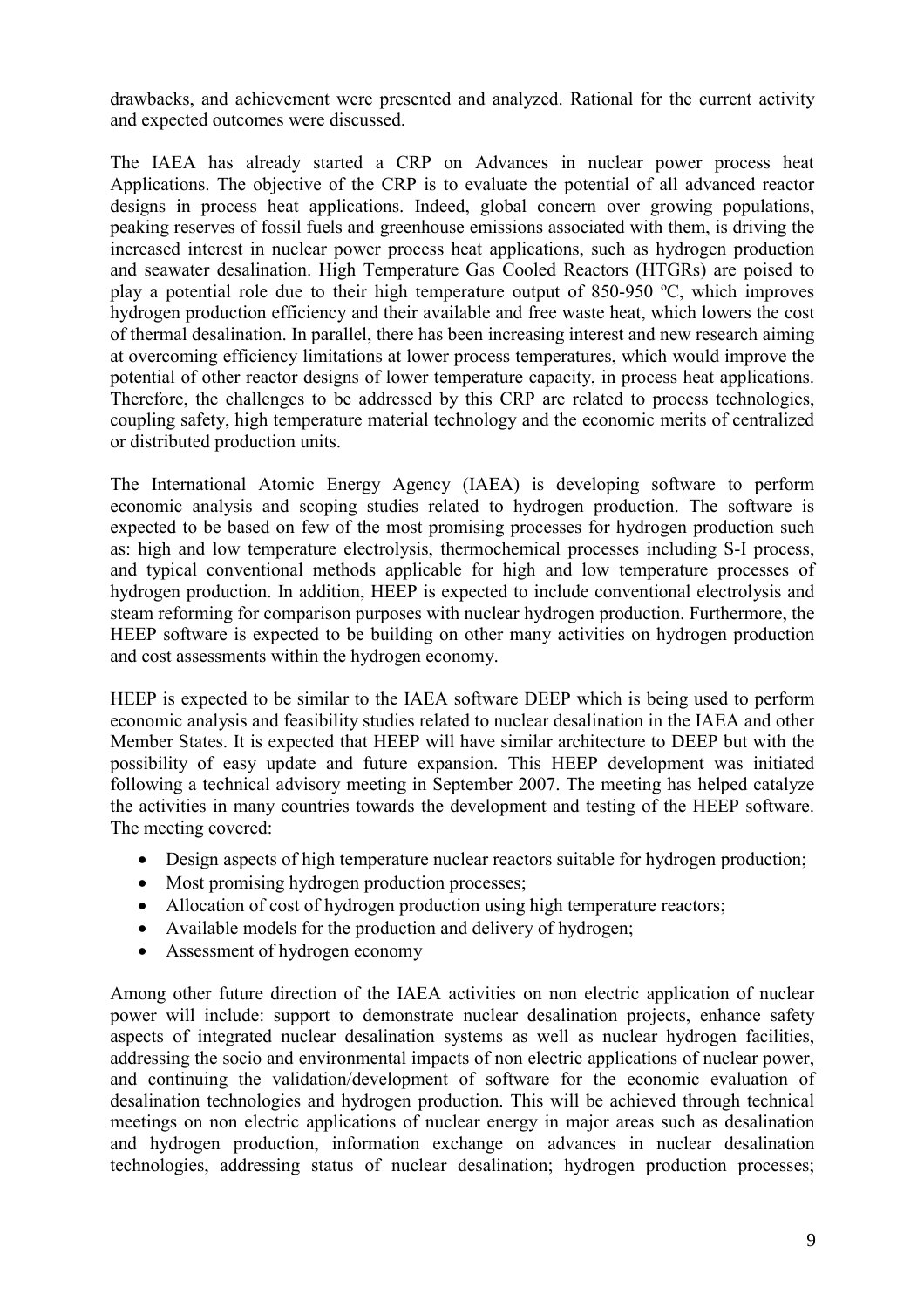district heating; as well as other industrial applications, and safety issues. The results of such activities will be published as technical reports.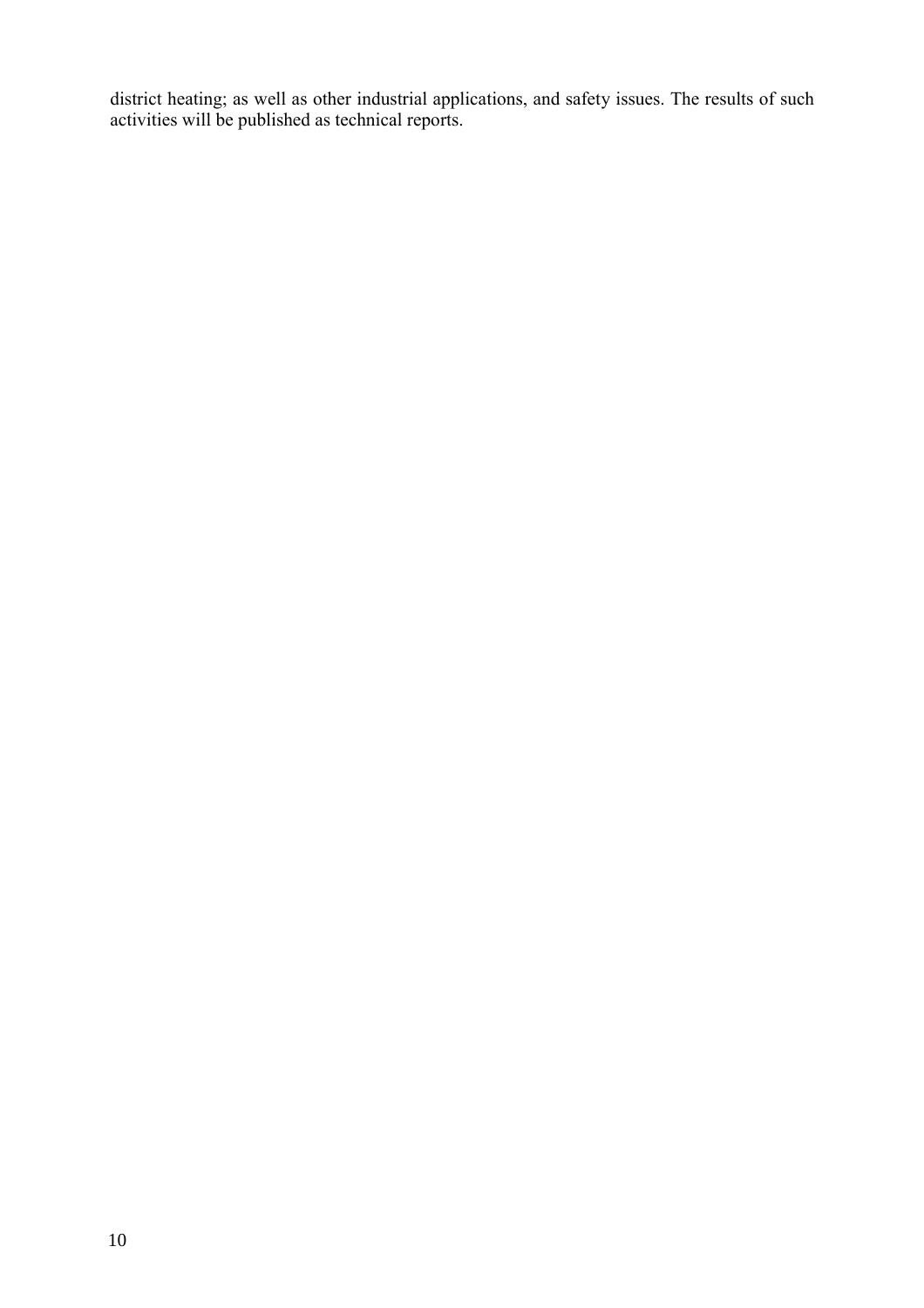#### **2. SUMMARY OF PRESENTATIONS**

#### **Technical Session 1 OUTLOOK FOR NUCLEAR POWER AND THE FUTURE OF PROCESS HEAT APPLICATION**

#### *Chairpersons*: **L. Awerbuch** (IDA) **T. Dujardin** (OECD/NEA)

Five papers were presented in this session by representatives from OECD/NEA, IAEA, JAEA, FZJ Jülich and the IDA.

The OECD/NEA paper dealt with the World Energy Outlook from present till 2030. The projected two scenarios include the Reference Scenario with present trends and an Alternate Policy Scenario in which technologies to help curb emission growth are likely to be implemented widely with consequent impact on different energy sources.

In the Reference Scenario (RS), global demand will grow by more than half over the next quarter of a century, with coal use rising most in absolute terms. World oil demand will grow by just over half between 2004 and 2030. Most of the increase in oil demand will come from developing countries, where economic growth -the main driver of oil demand- is most rapid. Oil remains by far the most heavily traded fuel, but trade in natural gas will expand faster. World electricity demand will double between 2004 and 2030. Most of the additional demand for electricity is expected to be met by coal, which remains the world's largest source of electricity up to 2030.

In the Alternative Policy Scenario (APS), global savings in energy related  $CO<sub>2</sub>$  emissions, improved end-use efficiency of electricity & fossil fuels accounts for two-thirds of avoided emissions in 2030. More favourable policies on nuclear could significantly accelerate the growth in global capacity especially in OECD countries. Electricity supply investments are lower than in Reference Scenario, but renewables and nuclear investment are higher. Over a quarter of global electricity comes from renewable energy sources in 2030 in APS. A dozen policies in the US, EU & China account for around 40% of the global emissions reduction in 2030 in the Alternative Policy Scenario. The share of nuclear power drops much less than in the Reference Scenario, helping to curb emissions growth

Nuclear energy main features are: mature technology, nearly carbon-free electricity generation source, stable cost and low marginal cost, geopolitical distribution of uranium resources and domestic source of energy. Today, nuclear power plants generate 16% of world electricity. There are 442 nuclear reactors operating in 33 countries. The existing power plants are very competitive; their load factors have remained very high. Upgrading of plant capacities in many cases have also taken place. A number of older reactors are scheduled for life- time extension as it is found economical. Nuclear power production is now a mature technology. Gas-fired electricity is no longer the cheapest form of generation; gas prices assumed to remain between 6 and \$9 per Mbtu and even more.

Unfortunately, existing nuclear power plants have been branded as "cash cows" for most utilities worldwide. Decisions to build new plants "future cash cows" were thus difficult to make. A remarkable change in the view of the capital markets in the last two years on nuclear being not that capital intensive is quite encouraging. Economic competitiveness is no more an issue. A large number of reactors are planned in many developing countries with increasing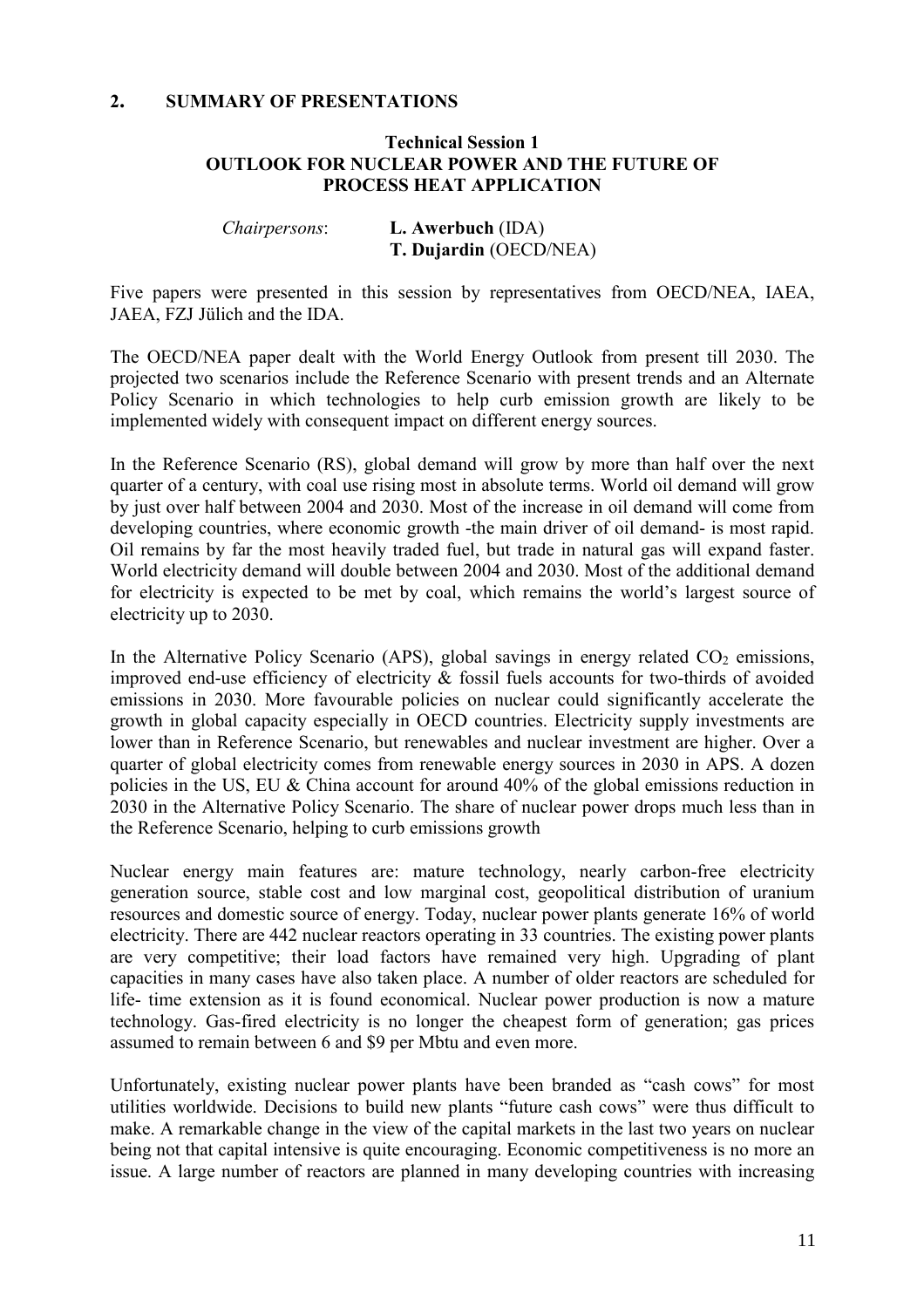energy demand and having meagre fossil sources. Capital markets expect new construction in some countries of Europe too. Resources to invest in new NPP are available.

However lack of confidence in the political stability, nuclear regulatory policies and financial aspects in many countries interested in nuclear technology was a negative factor. To overcome this, partnership of utilities/large industrials ('the Finnish solution') are welcome. The role of governments in recognizing the social benefits and in reducing the risks is also desirable.

The concluding remarks outlined by the author on Energy Policy are:

"There are no ideal or magic solutions to avoid the unclean, uncertain and expensive energy in near future as the present trends indicate. All energy technologies will be therefore needed in the years to come. As far nuclear is concerned, uranium resources are available for exploitation of nuclear energy and advanced nuclear technologies are developed/ are under development. From a sustainable development perspective, nuclear energy has a major role to play in terms of reduction of  $CO<sub>2</sub>$  emissions, security of energy supply and diversification of supply and price stability."

The paper also discussed the OECD/NEA activities on non-electric applications. These primarily include; information exchange meetings on nuclear production of hydrogen, isotope production, R&D activities and exchange of information with the VHTR system project and processes applicable to systems other than VHTR.

The IAEA paper indicated that growing awareness of the need for environmental protection together with recognition of energy supply security that nuclear power is offering, has lead in many parts of the world to renewed discussion about the nuclear power option to meet increasing energy and electricity demands, particularly in developing countries. The IAEA has reflected this new trend of rising expectation in its programme by putting emphasis on assistance to those countries, which are planning to introduce nuclear power or intend to extend its capacity. More recently the Department of Nuclear Energy of IAEA has increased its scope of interest and included new activities on Non-electric Application of Nuclear Energy.

The IAEA programme is based on three pillars: Science and Technology; Safety and Security; and Verification. IAEA and the nuclear community would have three priorities: First to ensure protection when nuclear energy is used to produce electricity, for district heating, desalination or hydrogen production, it is used safely, securely, and with minimal proliferation risk. Second, to ensure continued technological innovation for improved economic viability, enhanced safety, security and proliferation resistance. Third, to ensure that the needs of developing countries are taken into account.

The paper from JAEA reported that JAIF Committees on Nuclear Heat Application were established as early as in 1969. A number of useful publications were made covering the subject of industrial uses of nuclear heat, uses of LWR and HTR heat and contribution towards global environment protection.

The paper first discussed about the operating nuclear desalination plants in a number of Japanese reactor sites. The salient details the VHTR applications and utilization systems were then presented. The objectives of this study were:

- Propose promising VHTR applications and utilization systems.
- Estimate possible fossil energy savings and  $CO<sub>2</sub>$  reduction.
- Identify technological gaps for practical use.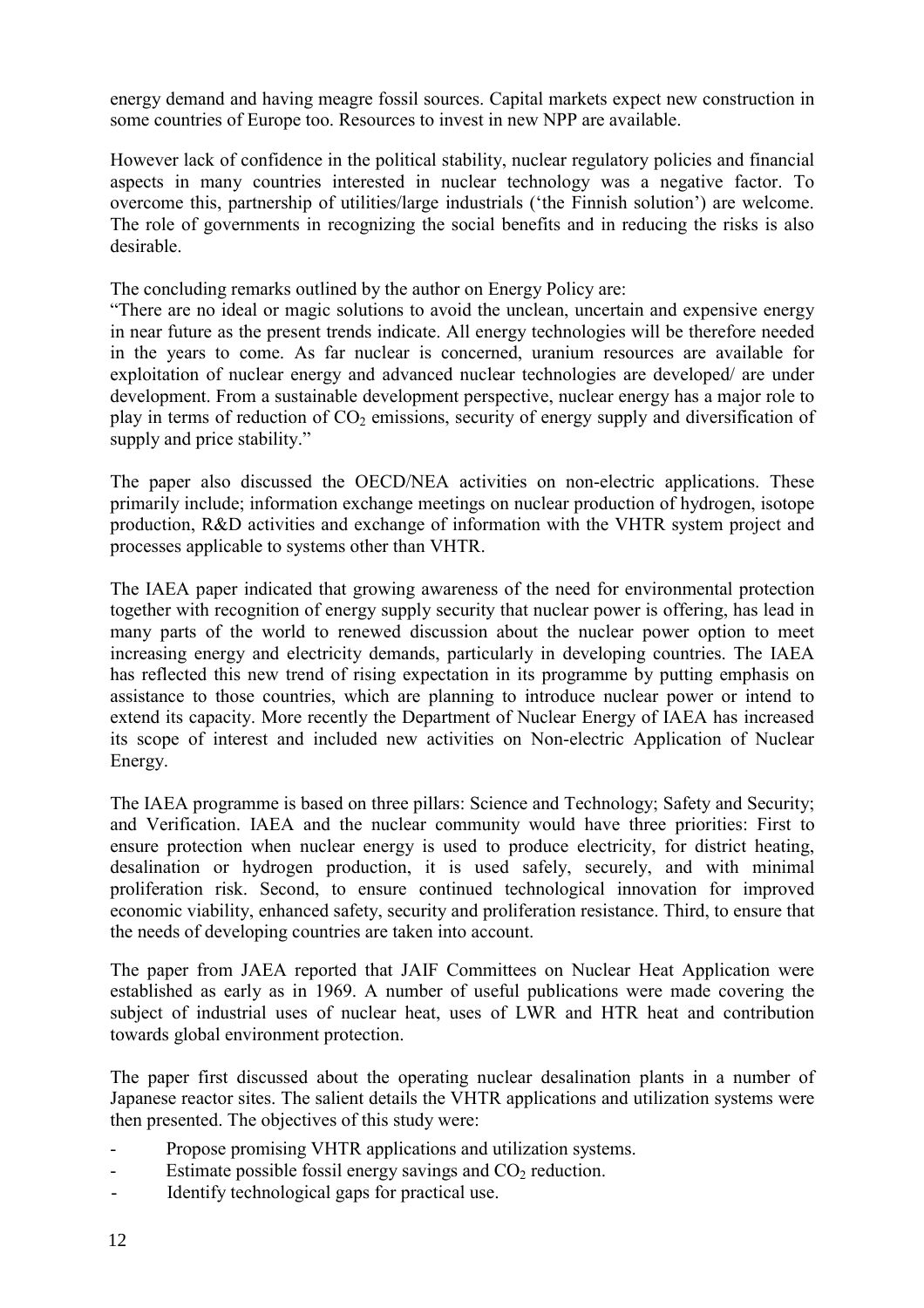An outline of the VHTR deployment scenario, the scenario for FCVs and scenario for a "Hydrogen Town" were put forward.

In author's opinion, nuclear heat applications have been considered for long time, but not much has succeeded. Effective and practical measures to gain the advantages of aspects of climate change/green house gas reduction need to be taken now. Nuclear technology and its related institutions should advance and address to the real world as other technologies and environmental institutions do. Practical application would be possible based on exchange of experiences and further international collaboration.

The paper from FZJ Jülich dealt with present role of nuclear energy in power generation and suggested combined heat and power (CHP) and nuclear process heat (NPH) as other forms of nuclear energy utilization. The strong points of nuclear CHP are;.more independence of energy imports, increase in efficiency by  $\sim 15$  %, reduced heat waste and CO<sub>2</sub> emissions, adaptation to industrial needs (modular size) and good social acceptance.

The operating experiences of the industrial heat supply in Canada, Germany and Switzerland, the district heating in European countries and of nuclear desalination in Kazakhstan and Japan were presented by the author. The prospects of nuclear production of synthetic crude oil, heat supply for SMR process and a nuclear refinery for production of hydrocarbons and liquid fuels were also indicated.

In conclusion the author pointed out the following;

Nuclear energy is a clean, safe, and powerful greenhouse gas emission-free option to help meet the world's demand for energy. It has a still unexploited potential of producing, in the CHP mode, process heat and steam in a broad temperature range. There is experience with nuclear in the heat and steam market in the low temperature range. An extension appears possible on a short term in the areas of desalination, district heating, and tertiary oil recovery.

In the higher/temperature heat/steam range, a significant potential for nuclear is given in the petro-chemical industries including the production process of liquid fuels for the transportation sector. It still needs, however, a broader deployment of respective nuclear heat sources. The VHTR represents a highly promising, near-term option of a Gen IV type nuclear reactor of the future.

The IDA paper gave a detailed account of the current status of desalination technology, future developments and prospects of nuclear energy as a source for future large-scale desalination on a sustainable basis. The details of the commonly operated desalination processes, MSF, MED, RO and hybrid plants including the capital costs and the energy consumption and their efficiencies were discussed. The salient aspects of the paper are as follows:

Worldwide Desalination Inventory Report includes a total of 17,348 desalting units with a total capacity of  $37,750,000$  m<sup>3</sup>/d or 8.3 billion imperial gallons per day, installed or contracted as on July 2006. Desalination is already used in 125 countries around the world. Desalination has decisively proven during last 30 years its reliability to deliver large quantities of fresh water from the sea. Unlike oil, fresh water has no viable substitute. The sea is the unlimited source to create new fresh water through desalination. The future requires effective integration of energy resources to produce power and desalinated water economically with proper consideration for the environment.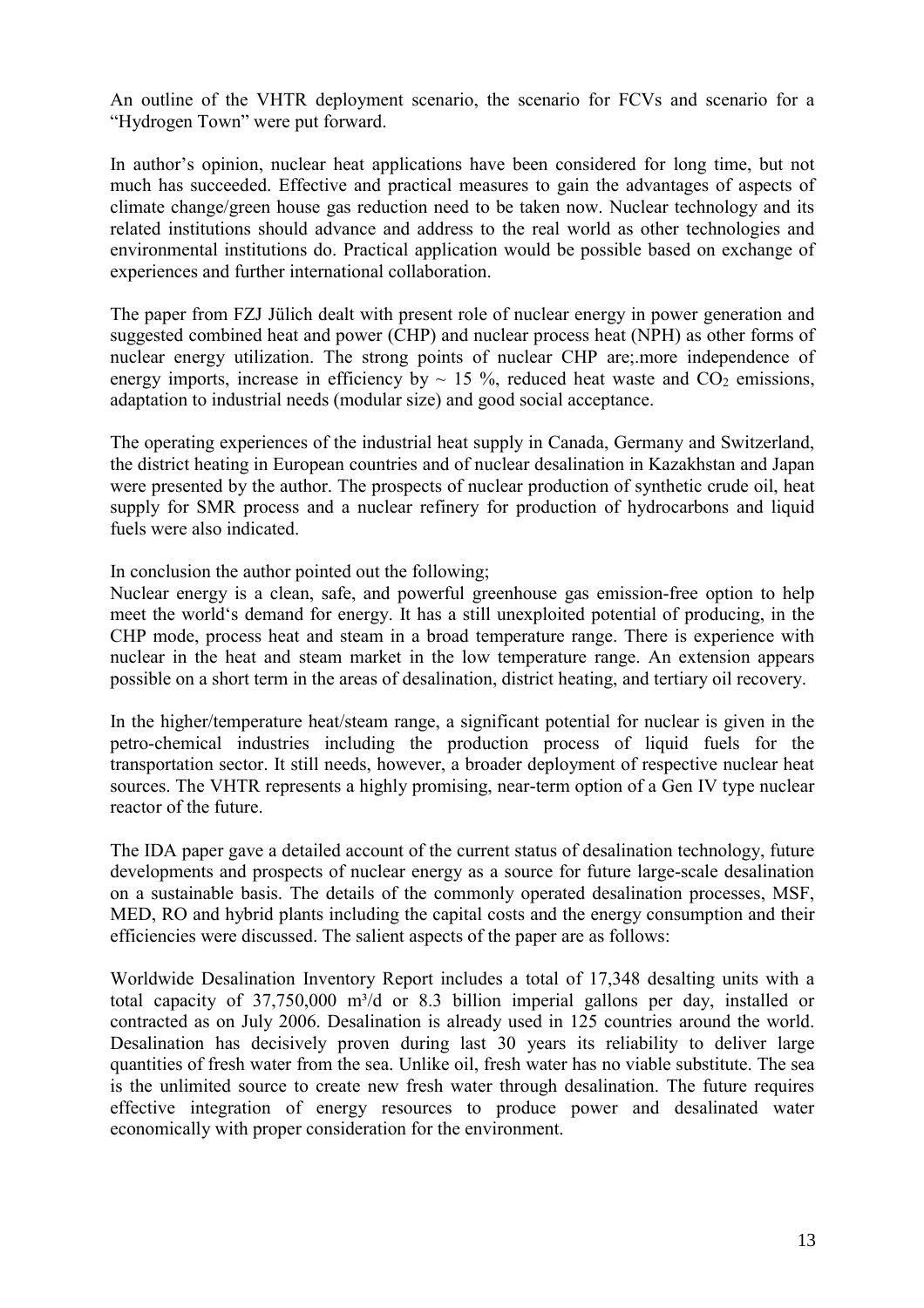The significant increase in fuel-energy and material cost has a dramatic impact on capital and operational cost of desalination and power plants. Impact of US\$ 60-75 per barrel oil and high demand for raw materials, steel, copper, nickel has dramatically increased pressure to develop novel solutions which can minimize fossil energy consumption and reduce capital expenditure of desalination plants. All of this leads to renewed global interest in the nuclear energy.

In an era of high energy and material cost, an integrated use of technology can compensate the impact on rising cost. As desalination and water reuse expansion in the world continues at a rapid pace, these innovations must be integrated into the next generation of water facilities. Desalination provides hope to the world community that we can provide water, the essence of life, at a reasonable cost, solving the scarcity of existing water supplies, avoiding regional and territorial conflicts, and providing the water resource for sustainable development.

Since nuclear energy is nearly carbon free generation and is long-term sustainable solution and potentially competitive with fossil fuels it is necessary to consider as a choice for desalination projects. Particularly in cases when power and heat for desalination is generated from using heavy crude oil or coal, which requires significant cost for pollution control and is an inefficient generation solution, resulting in significant increase of the penalty for  $CO<sub>2</sub>$ emission and greenhouse impact.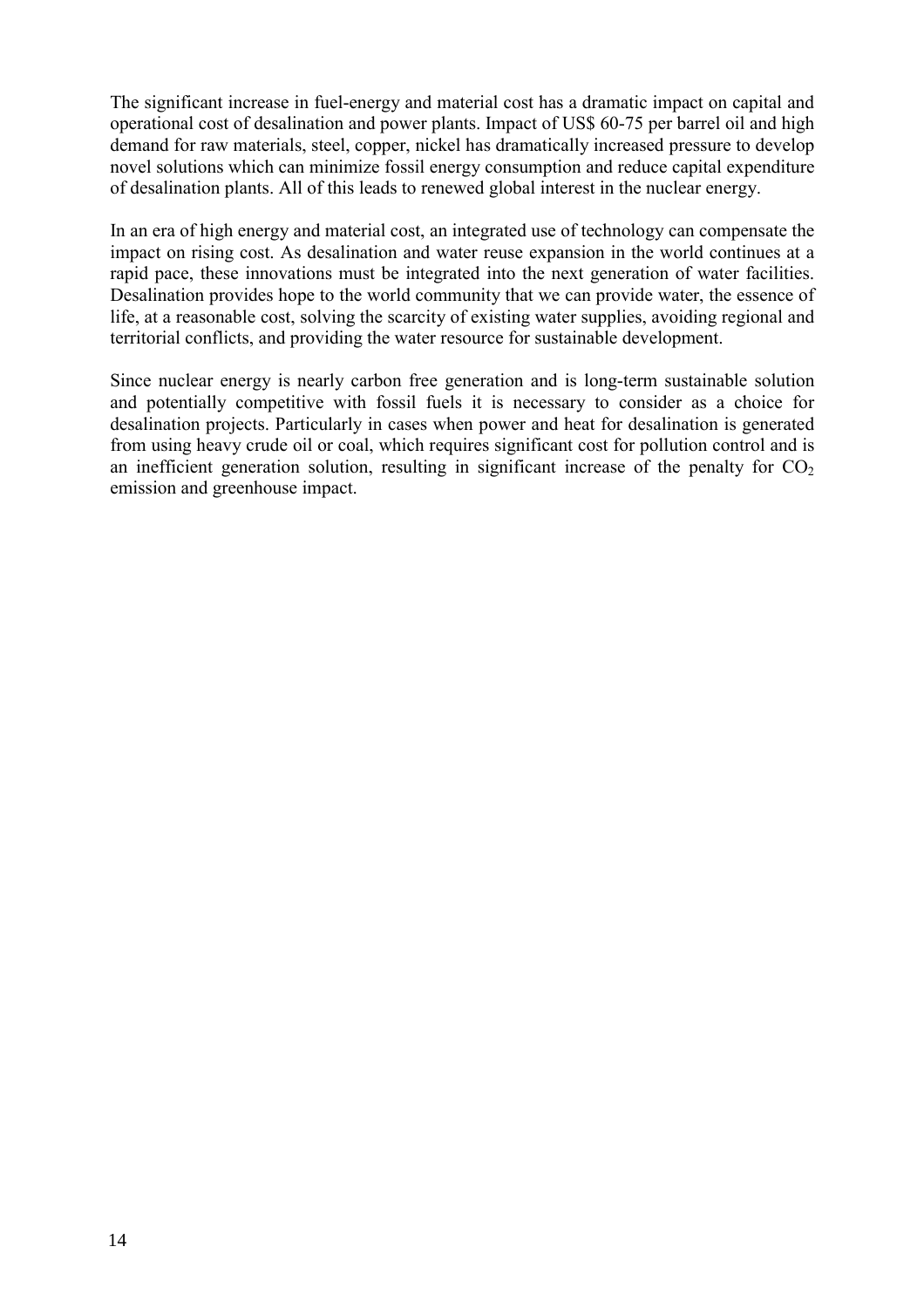#### Technical Session 2 NUCLEAR ENERGY FOR NON-ELECTRIC APPLICATIONS: TECHNOLOGY & SAFETY

#### Chairpersons: A. Omoto, IAEA

The Session 3 dealt with nuclear energy for non-electric applications: technology and safety. There were a total of 10 papers in this session. Some papers introduced the status of the national or international projects concerning the nuclear energy for non-electric applications. Some of the papers stressed needs for the nuclear applications, and suggested possible global markets in general and also local markets specific to desalination and district heat.

Although there was not much discussion on the needs and markets of the nuclear energy for the other promising non-electric applications, it was generally well recognized in the conference deliberations.

Some papers also introduced the status of technology development and future plans dealing with technical issues. Those are mainly concerning the economy or improvement of thermal efficiency. The economic competitiveness of the many nuclear application was found to be not so obvious compared to the conventional fossil applications.

In addition to this, issues related to the importance of materials of construction were brought out by the participants. In conceptual design, issues of materials are left behind, but it is thought to be critical for commercialization. Thus, the issues of materials need a better look and may be discussed more in a global sense.

It seems that the technical issues would be solved in the near future provided the R&D plan is executed as expected. However it is not clear that those will be fully funded as proposed. Also it is not desirable that each country takes up the same technical issues.

Therefore, a certain international cooperation is thought to be necessary in an effective way. The Agency can work to foster the necessary international cooperation by holding information exchange meetings and/or cooperative R&D such as CRP.

Several interesting ideas were given on the heat application systems, which include the alternative of current exiting ideas. However, it seems that those ideas are not systematically organized even in one country. There are too many ideas and some of them were already evaluated to be not worthwhile. It may be a good idea to have a seminar to discuss and argue on the new idea on the heat applications in the Agency.

Regarding safety for the non-electric applications, many speakers summarized the general and technical issues on the safety. It seems that the technical issues would be solved in a proper way. An interesting question was raised from the audience whether the heat application systems can be categorized to be non- nuclear grade, because the application system is a part of nuclear system, as it works as a cooling system of the reactor, for example. For this question, a Japanese paper gave one of the possible solutions, which was developed for the HTTR - IS process demonstration plant, where the IS process is to be connected to an actual reactor of the HTTR. The idea how the application system can be treated as non-nuclear system was introduced in the paper.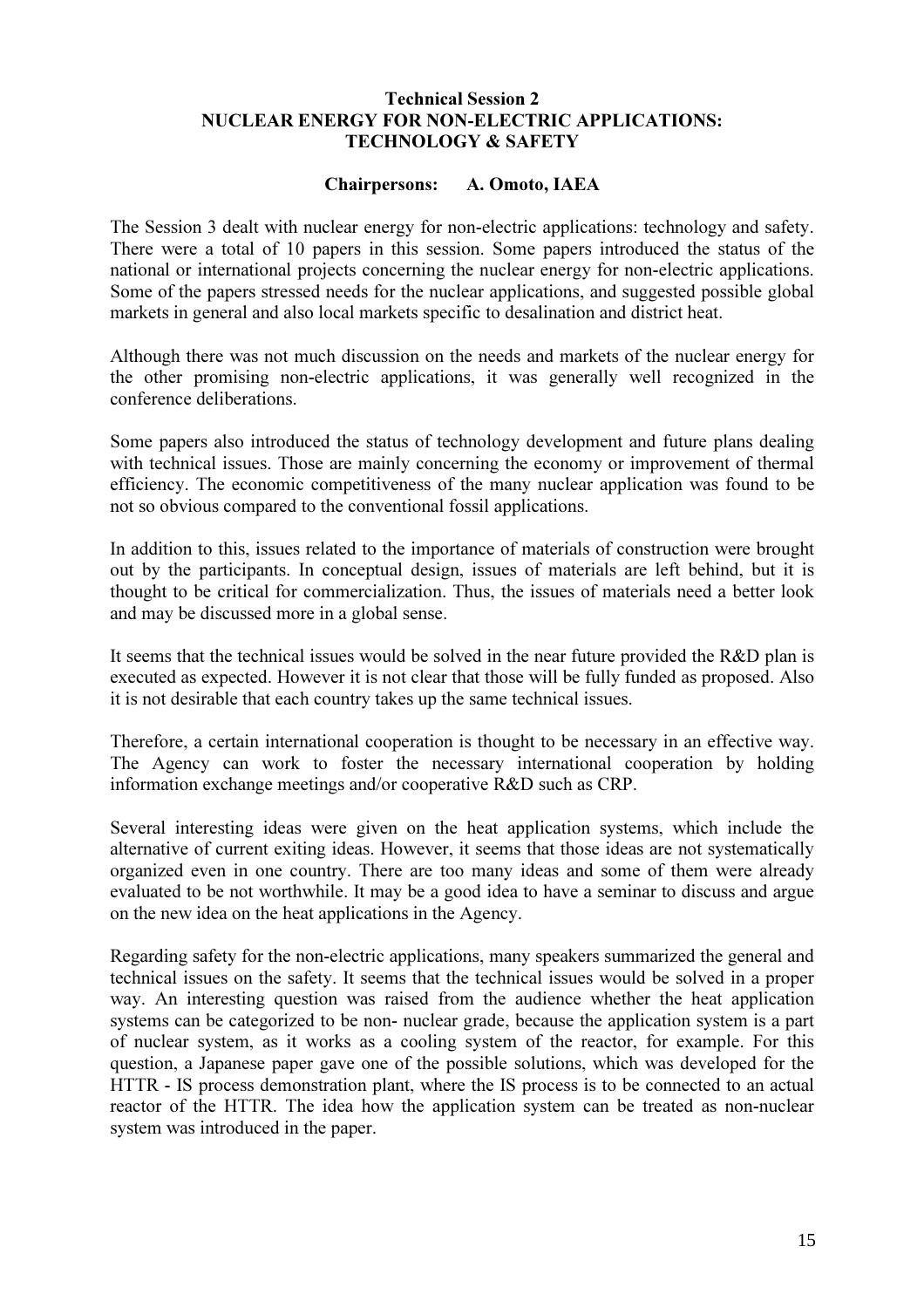Therefore the common standards and evaluation methodology shall be developed in a global manner. The Agency may make a significant contribution to develop and authorize such a global safety standards.

The safety aspects of non-electric applications using low temperature heat such as desalination, district heating and a few industrial process heat applications have been the subject matter of intense study and many useful reports were published. There is already over 1000 reactor years of accumulated experience of safe operation of such systems.

With regard to combined nuclear and chemical facilities, apart from their own specific categories of hazards, a qualitatively new class of events will have to be taken into account which is characterized by interacting influences. Arising problems to be covered by a decent overall safety concept are the question of safety of the nuclear plant in case of a flammable gas cloud explosion, or the tolerable contamination of the product. In addition, there are the comparatively more frequently expected situations of thermodynamic feedback in case of a loss of heat source (nuclear) or heat sink (chemical).

The risk analysis of a nuclear hydrogen production plant by coupling of the nuclear reactor and the chemical plant, with higher temperature & pressure and corrosive environment and also having explosive contents, is an important issue. The risk can be reduced by the enhanced safety of the VHTR as well as the separation of the reactor and the chemical plant. Release of any radioactivity such as tritium from nuclear fission that can contaminate the product hydrogen also need to be monitored.

The siting of nuclear heat application systems from a public acceptance point of view is also a subject matter of great importance. In general, nuclear reactor must be built near the heat demands district, because the distance of the heat transport is limited due to the heat loss considerations. This is a tough question to be solved and the Agency should take a leading role for the public acceptance.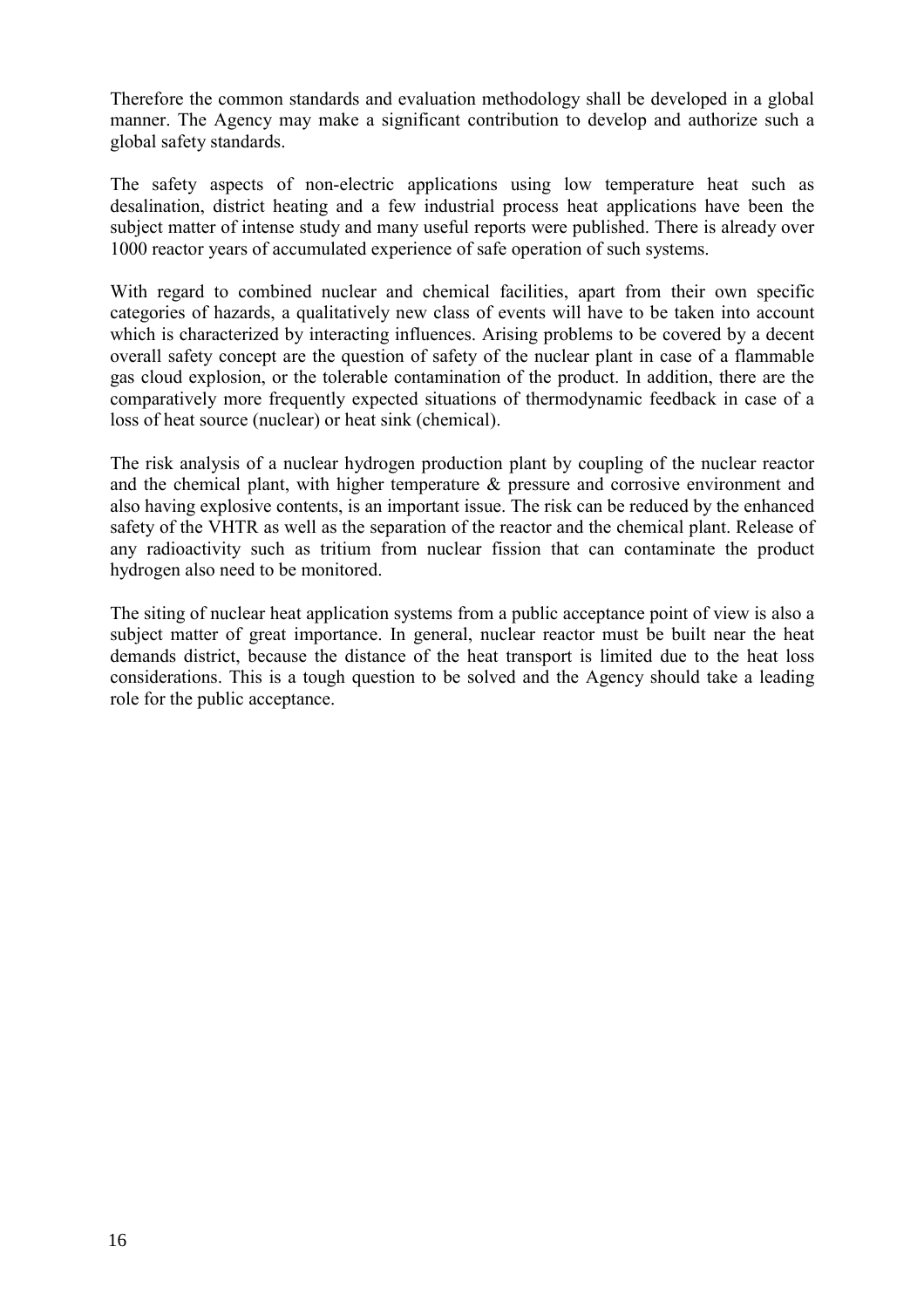#### **Technical Session 3 ECONOMICS AND DEMAND FOR NON-ELECTRIC APPLICATIONS**

#### *Chairpersons*: **L. Brey** (United States of America) **M. Megahed** (Egypt)

This session featured nine papers from six Member States and the IAEA. Most of the author's focus centered on the economic and financial aspects of seawater desalination. In many cases, the tool utilized in the economic analyses was the IAEA's Desalination Economic Evaluation Program (DEEP) software code, which provides an economic basis for comparing different fossil and nuclear energy sources coupled to various desalination systems. The salient feature of this code and the pertinent information from the corresponding Coordinated Research Programme on *"Economic Research on, and Assessment of, Selected Nuclear Desalination Projects and Case Studies"* was the subject of a presentation by the IAEA.

Specific site related studies were presented by the Member States for possible desalination plants in Tunisia, Brazil, Indonesia and for various regions throughout the Mediterranean and Arabian Gulf. Many of these featured co-generation applications of electricity production and seawater desalination. For Tunisia, combinations of nuclear and fossil (at 70 to 120 \$/bbl fuel cost) energy sources were considered coupled with RO and MED/RO hybrid desalination systems for an output of up to  $192,000 \text{ m}^3/\text{day}$ . Results from this study indicated the nuclear co-generation/desalination plants exhibited costs lower than fossil fired systems with the GT-MHR/RO plant being the lowest cost system.

Economic results for a co-generation plant located in Northern Brazil indicated that the nuclear plant, with its high capital cost, was less competitive than a natural gas fuelled plant, However, with a long term trends of lower capital and operating costs for nuclear coupled with the trend of rising natural gas cost, the nuclear co-generation plant becomes attractive.

A representative of Indonesia's BATAN supplied the results of an economic and financial study for setting up a co-generation plant utilizing the South Korea's SMART modular reactor coupled to a MED desalination system on Madura Island. Again the IAEA's DEEP software was utilized as the economic software to investigate this plant with an output of 40,000 m<sup>3</sup>/day. The resulting calculations showed the SMART/MED plant to be both feasible and beneficial.

The economics associated with desalination utilizing different co-generation energy sources and desalination methods was addressed in a paper authored by technical experts from France and Germany. Of special consideration was the effective credit or penalty associated with green house gas emissions from the burning of fossil fuels. Sensitivity studies utilizing different values for fossil fuel prices, interest, discount rates, etc. were considered for these different systems in order to provide techno-economic options for decision makers in considering the appropriate plant type for specific sites.

A comparative economic analysis for the siting of desalination plants in three distinct world regions was provided by the Nuclear Power Institute of China. This study also used the IAEA DEEP software for comparing a number of nuclear and fossil energy sources, including the seawater desalination pool shell type reactor (SDPSR). The results showed the SDPSR to be competitive with other nuclear technology and fossil fuelled plants for water production in Region 1 (Southern Europe) and Region 2 (SE Asia and N. Africa).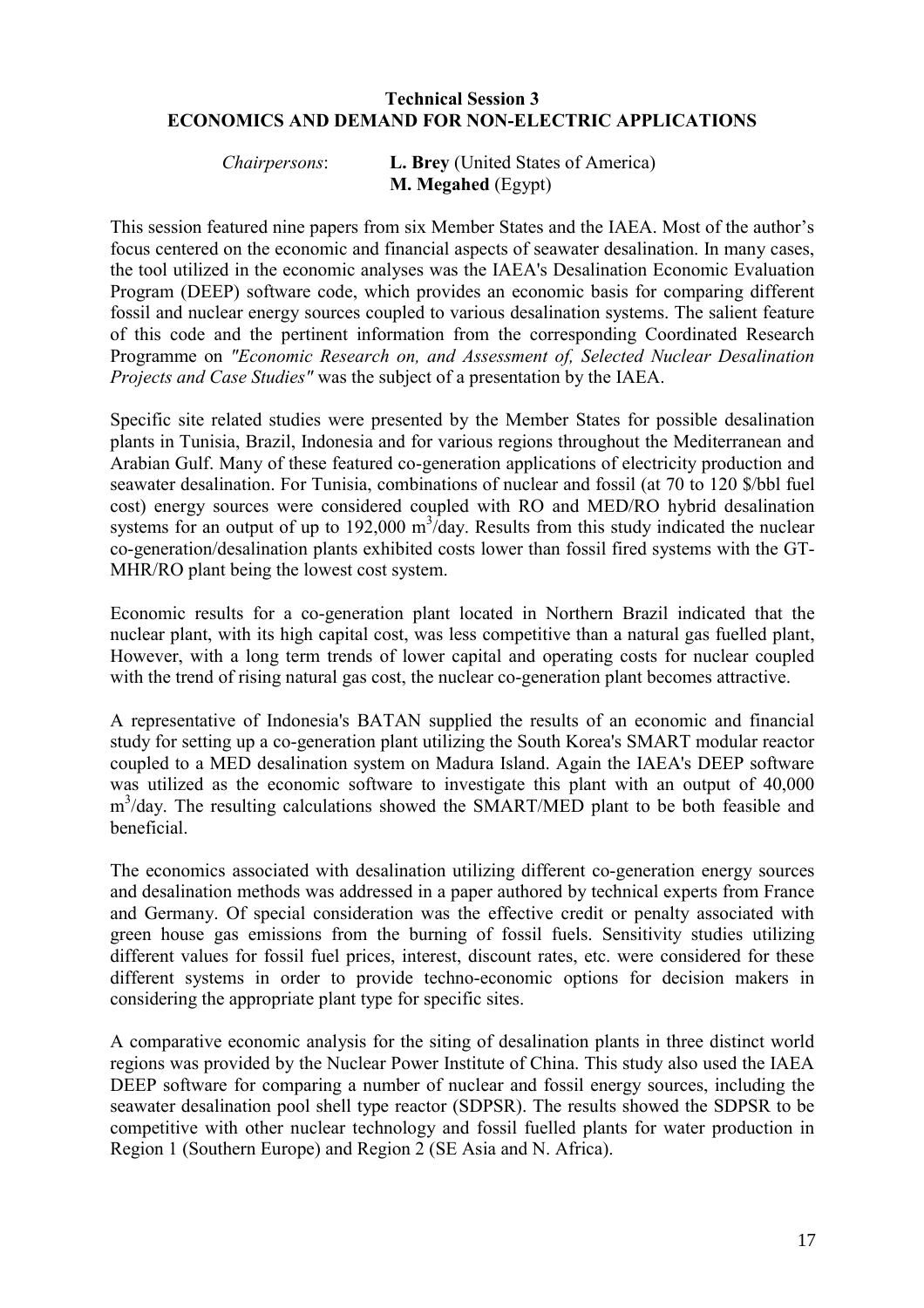Authors from Japan, France and the USA addressed the Power Credit (PC) economic modelling approach for evaluation of joint product production utilizing nuclear energy. This approach, utilized within both Generation IV and in the IAEA's DEEP process for economics of nuclear desalination, was described in detail with focus on the calculation of levelized unit costs for non-electricity products and jointly produced outputs such as electricity with fresh water, hydrogen, heat or actinide incineration services.

Economic and environmental aspects of applying China's PSNR200 nuclear heating reactor to provide 1.5MPa steam as an energy source for industrial applications in the Shanghai area were explored. When compared to a coal fired plant to produce the same quantity of energy, an annual reduction in  $CO<sub>2</sub>$  emission of 675,000 tonnes was possible. Factoring this environmental benefit into the economic analysis (with the recent trade price of 25US\$/ton of  $CO<sub>2</sub>$  between England and China) results in total annual revenue of 406.27 million RMB (8 RMB = 1 US\$) for an internal rate of return of 22.58%.

The industrial activities of Japan relative to non-electric applications of nuclear power, specifically the HTGR, were considered. Recent areas of focus in Japan include the following: Development of fuel cell vehicles to utilize hydrogen production via nuclear energy; use of steam and/or hydrogen and electricity via nuclear power to replace aging fossil fired chemical complexes to limit carbon based gas emissions, and the proposed establishment of "Hydrogen Towns" in selected areas of Japan which are aimed at utilization of hydrogen as the energy of the future.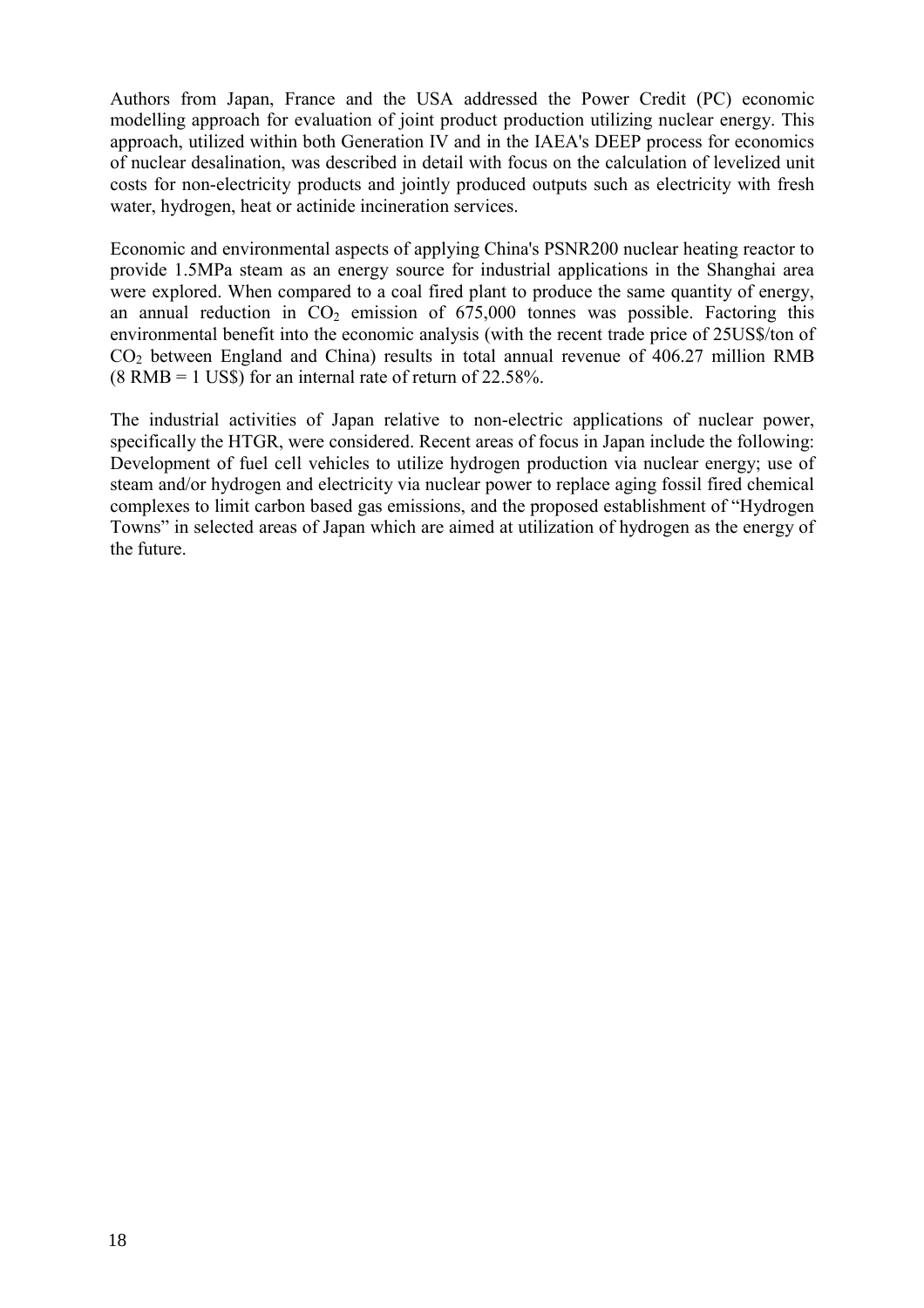#### Technical Session 4 HIGH-TEMPERATURE APPLICATIONS

#### Chairpersons: S.J. Herring, (United States of America) A.I. Miller, (Canada)

This session had 18 presentations, interestingly equally from OECD countries and the emerging countries. The session provided an exceptional opportunity for sharing of technical information between countries — especially with countries with little opportunity for such sharing. Extensive new interest from many countries in producing hydrogen using nuclear power, especially using the SI process was clearly noted.

The majority of the papers dealt with thermochemical water splitting SI process for hydrogen production using heat and electricity from the HTGRs. These papers covered modeling & analysis, experimental study & developmental work, bench scale & engineering demonstration loop and national projects and experiences. A few papers concerned with electrolytic and hybrid processes utilizing heat and electricity from water cooled reactor, super critical water cooled reactor and fast breeder reactor. One paper highlighted the role of high temperature reactors in synthetic fuel production. Technical details of existing high temperature reactors and the ones under consideration or development were presented along with the details of various proposed applications. The economic and financial aspects were also considered in some cases.

The theme of the conference that it is possible to do much more than produce electricity from nuclear reactors was convincing and broadly expressed. The case for nuclear heat for synthetic fuels was strongly made and the possibilities reviewed were directed toward real problems, e.g. supplying water, making synfuels and ameliorating the GHG-climate crisis.

Coal gasification/liquefaction as a relatively cleaner fossil fuel source is an area of active interest. Production of synfuels and other hydrocarbons using nuclear heat is another area of greater promise.  $CO<sub>2</sub>$  can be used as feedstock together with water, nuclear heat and electricity for producing synthetic hydrocarbons, which may be better energy carrier than hydrogen. This can also act as  $CO<sub>2</sub>$  sink reducing its emission to the environment. Preliminary estimates indicate that synfuels could be produced at prices comparable or even lower than fossil fuels. Further work on integrated nuclear-chemical complex is desirable to gain vital experience in this area.

Most of the work on hydrogen production has concentrated on high-temperature processes such as high temperature steam electrolysis (HTE) and the sulphur–iodine (SI) and calciumbromine cycles. These processes require higher temperatures  $(>750^{\circ}C)$ . Advanced reactors such as the very high temperature gas cooled reactor (VHTGR) can generate heat at these temperatures, but will require several years before they are commercially deployed. There are estimates that for SI or even for HTE process, the hydrogen cost can be brought to \$2/kg levels, if  $O_2$  credit is also taken in to account. If the natural gas price ranges between \$6–8 /MMBTU and  $CO<sub>2</sub>$  sequestering costs are also included, hydrogen by steam methane reforming (SMR) would cost more than nuclear hydrogen.

A greater appreciation is emerging of the economic and financial aspects of hydrogen production. It was particularly noted that the ability to switch between two possible product streams — e.g. electricity and hydrogen; heating and desalination may further improve economics.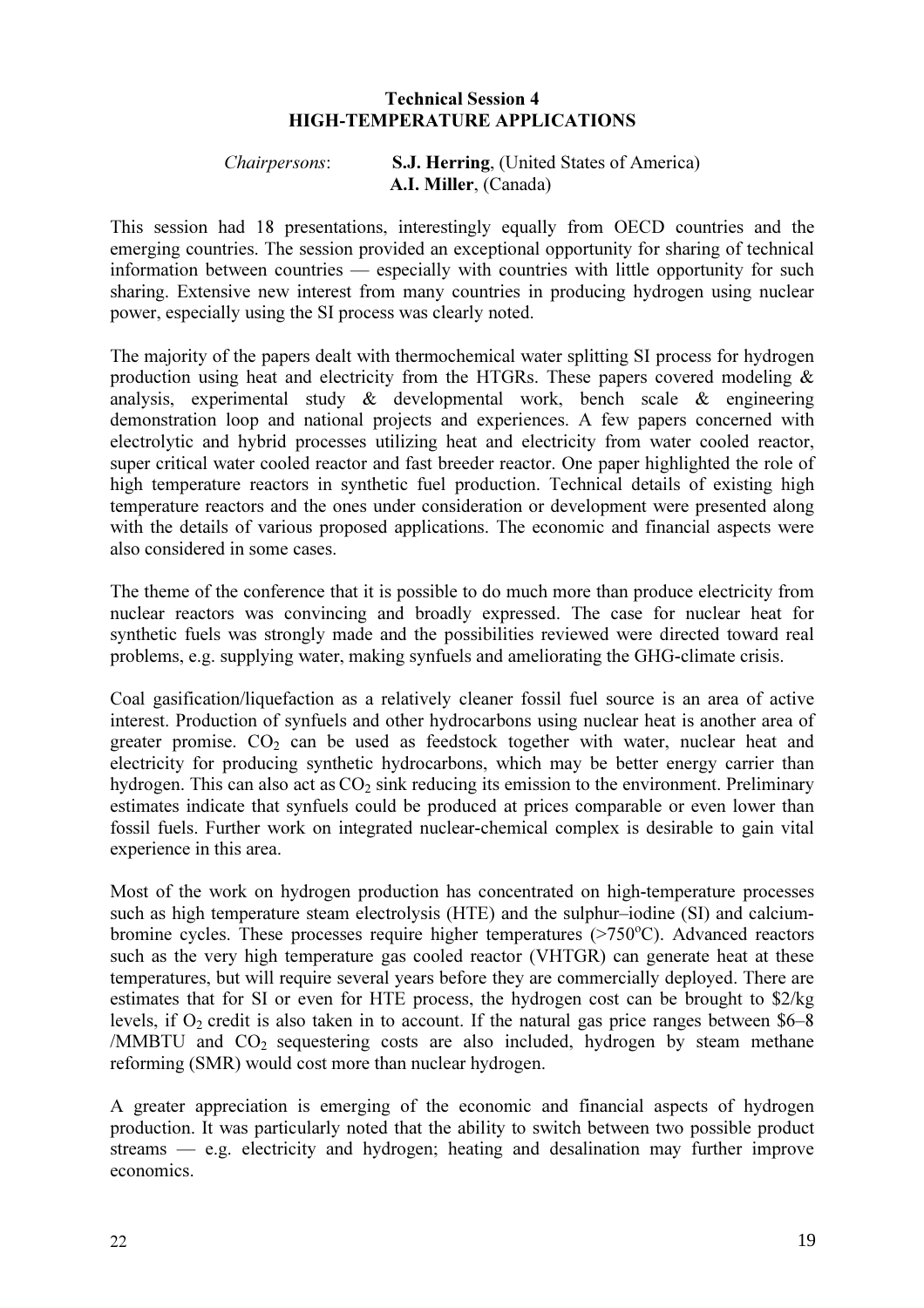Several papers reported on interesting new experimental results and momentum toward and enthusiasm for experimental demonstrations was clearly evident. This is appropriate since, for example, materials issues as we go to higher temperatures with aggressive chemicals are not fully solved.

Training is seen as a key topic for spreading nuclear to new countries and new markets. For the non-electric applications, the wealth of work done in the 70s and 80s in Europe, especially in Germany, should be recaptured while this is still possible, even to the extent of involving retirees. It is well known how General Atomics draw on the experience of people from the earlier "hydrogen age" who are still employed. This was noted as hugely valuable to current work. However, much of the European work has no new generation of specialists to maintain knowledge of previous work.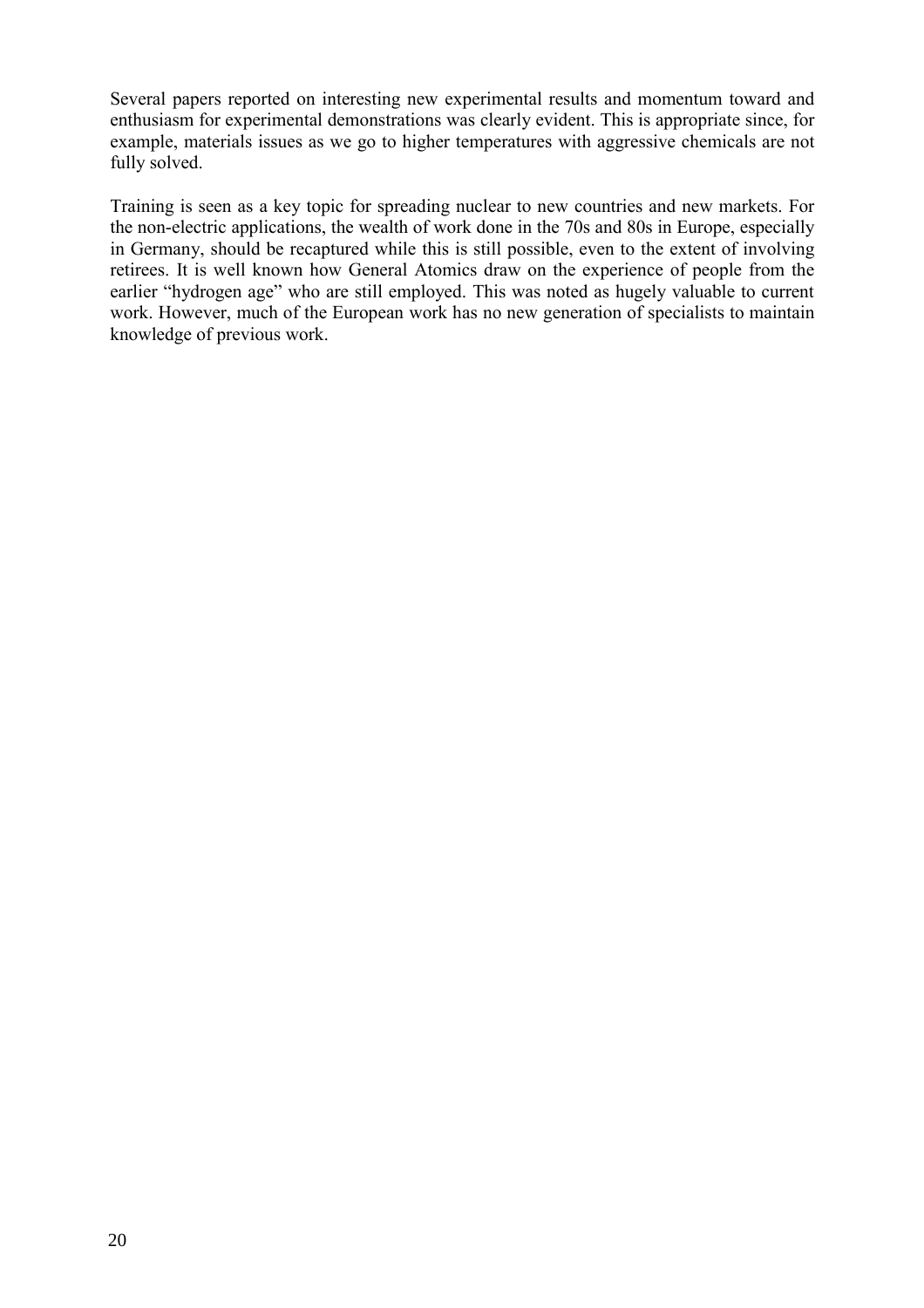#### **Technical Session 5 NUCLEAR SEAWATER DESALINATION AND OTHER APPLICATIONS**

| Chairpersons: | <b>P.K. Tewari</b> (India) |
|---------------|----------------------------|
|               | S. Nisan (France)          |

The session covered in all fourteen papers from eight countries and three international organizations. Presentations included two regional and three national studies. Two specific studies were presented on applications other than desalination namely oil shale sands and ethanol production.

In the first part of the session, the nuclear desalination activities of IAEA Member States both with past and existing nuclear desalination systems were summarized by IAEA. Currently, a number of Member States are involved in techno-economic site- specific studies while some are pursuing nuclear desalination demonstration projects.

The role of Arab Atomic Energy Agency (AAEA) in promoting nuclear desalination in Member Arab states was outlined by its representative. AAEA is now coordinating a project to define and develop steps for deploying nuclear desalination systems. Nine Arab countries are participating in the project which involves working groups dealing with:

- Specifications and characteristics of a virtual site
- Safety and licensing
- Desalination technologies and coupling schemes
- Techno-economic feasibility studies

In the subsequent presentation, the history of nuclear desalination activities in the Arab World was presented, first giving the balance of water and energy demands and of the available resources. The presenter gave several arguments in favour of nuclear desalination systems, based on the probable use of Small and Medium-sized Reactors (SMRS). The paper concluded by discussing the various reasons and socio-economic factors, which could lead to broader pan-Arab collaboration.

The next presentation from IDA, discussed the market drivers for power and desalination. Tremendous increases have been reported in power and water demands worldwide. The primary conditions to meet these demands in a sustainable manner would be to first meet the challenges regarding further cost reductions, environmental sustainability and public acceptance of nuclear desalination systems. In future, the single most important requisite for desalination market expansion would be the privatization of the desalination market.

Some facts and figures for nuclear desalination systems for the development of the Sinai region were presented in the next paper. A paper on the development of a small sized MVC plant development for a remote island site in Indonesia was then presented.

In the following paper, the first results of a demonstration nuclear desalination system based on the utilization of a PBMR to be constructed at Koeberg site in South Africa around 2012 were presented.

Another paper from Indonesia explained why the nuclear desalination system comprising two SMART reactor units coupled to MED, were considered necessary for the Madura Island. This presentation included analysis of complex factors such as the introduction of a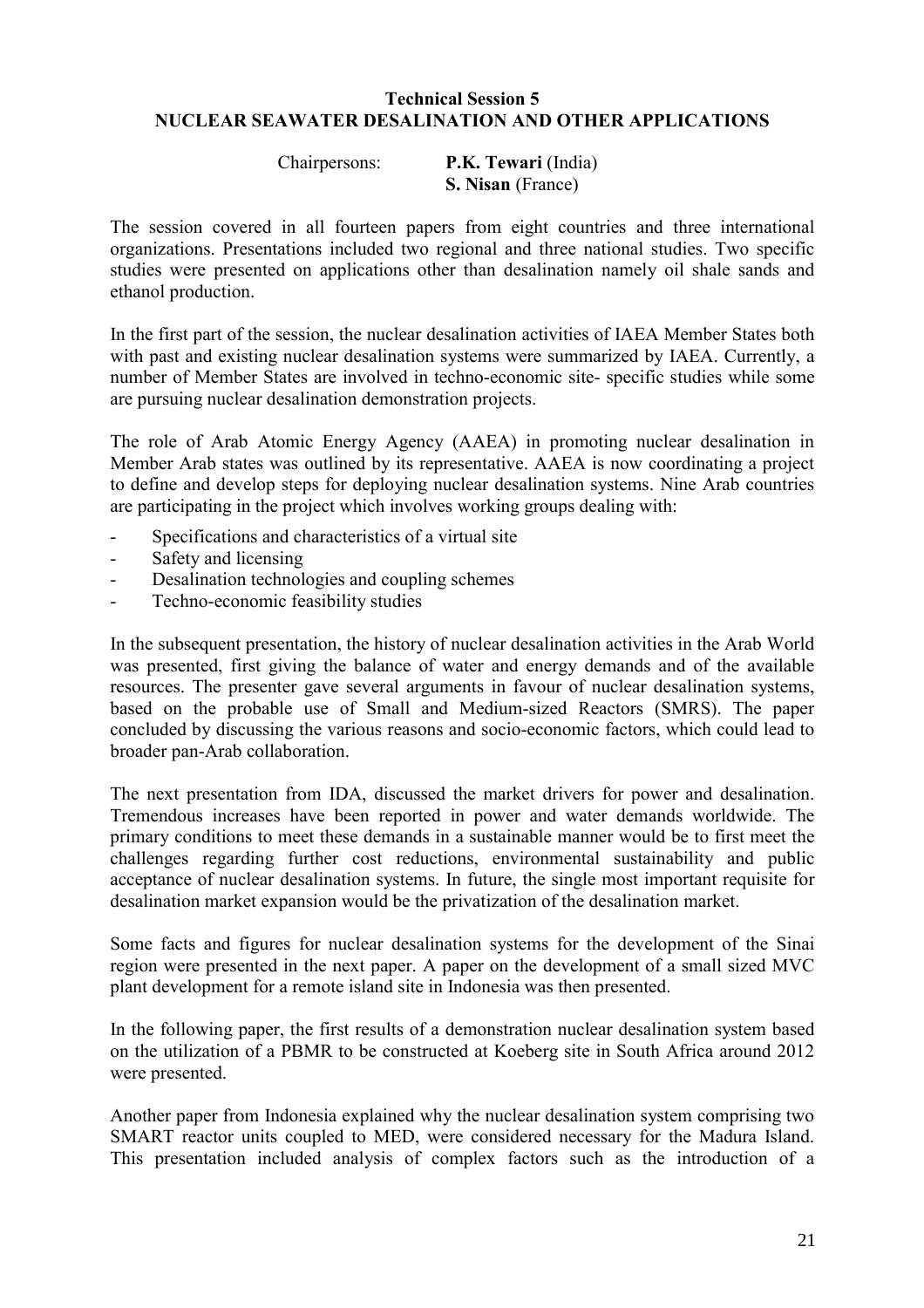sophisticated nuclear desalination system in a relatively undeveloped area with little qualified manpower and deep rooted rural background.

In the last paper of the first part of the session, representative from Argentina discussed the contents of an eventual safety report for a nuclear desalination system, the safety approach that should be used to meet the double safety objective of desalted water free from any radioactivity without any impact on the operation and safety of the coupled nuclear reactor. It was shown, how the incorporation of certain engineered features could meet these objectives.

In the second part of the session the US representative from Idaho National Laboratory gave a presentation on the use of generation IV power conversion systems in the context of the hydrogen initiative. The paper outlined various methods by which nuclear reactors could provide the energy for the production of transportation fuels while the carbon source for these fuels is extracted from the atmosphere using biomass.

It was shown that this approach could be a sustainable method for the continued use of hydrogen fuels. High temperature electrolysis is proving to be a flexible product of  $H_2$  and/or synthesis gas. At the moment there is no clear economic advantage of one particular method of hydrogen production over the other.

In the second paper from Argonne National Laboratory USA, the future of desalination in the US, were presented for the water stressed regions are California, Texas and Florida. In this context, two objectives have been identified:

- A short- term objective aiming to achieve a 20% improvement in costs and energy efficiency.
- A long- term objective to achieve up to 80 % improvements, to be realized around 2030.

It was shown how optimized hybrid systems using RO and MED could lead to considerable flexibility of water quality for various applications. It was observed that the costs of such hybrid systems could be of the same order as that of a stand- alone RO system.

In the next presentation some interesting facts and figures about water demands and use in Yemen were presented. In this country, 90% of the available water is used for agriculture.

A paper from Canada presented the work on extraction of oil from oil sands in the Alberta region, using the SAGD process. This process is very energy intensive. At present, natural gas-fired plants are used as energy source, which could be replaced by nuclear reactors producing steam and electricity or dedicated reactors producing only high temperature steam.

The last presentation of the session was from Germany on the fuel ethanol production using nuclear plants. A typical example is the production of ethanol from corn. Other biomass forms could be sugar or starch and cellulose, from which sugar with enzymes would be produced to enable ethanol production. The processes are energy intensive and could use massive quantities of steam, ideally provided by nuclear reactors. The ultimate requirement of the market is measured in hundreds of Giga Watts of nuclear heat.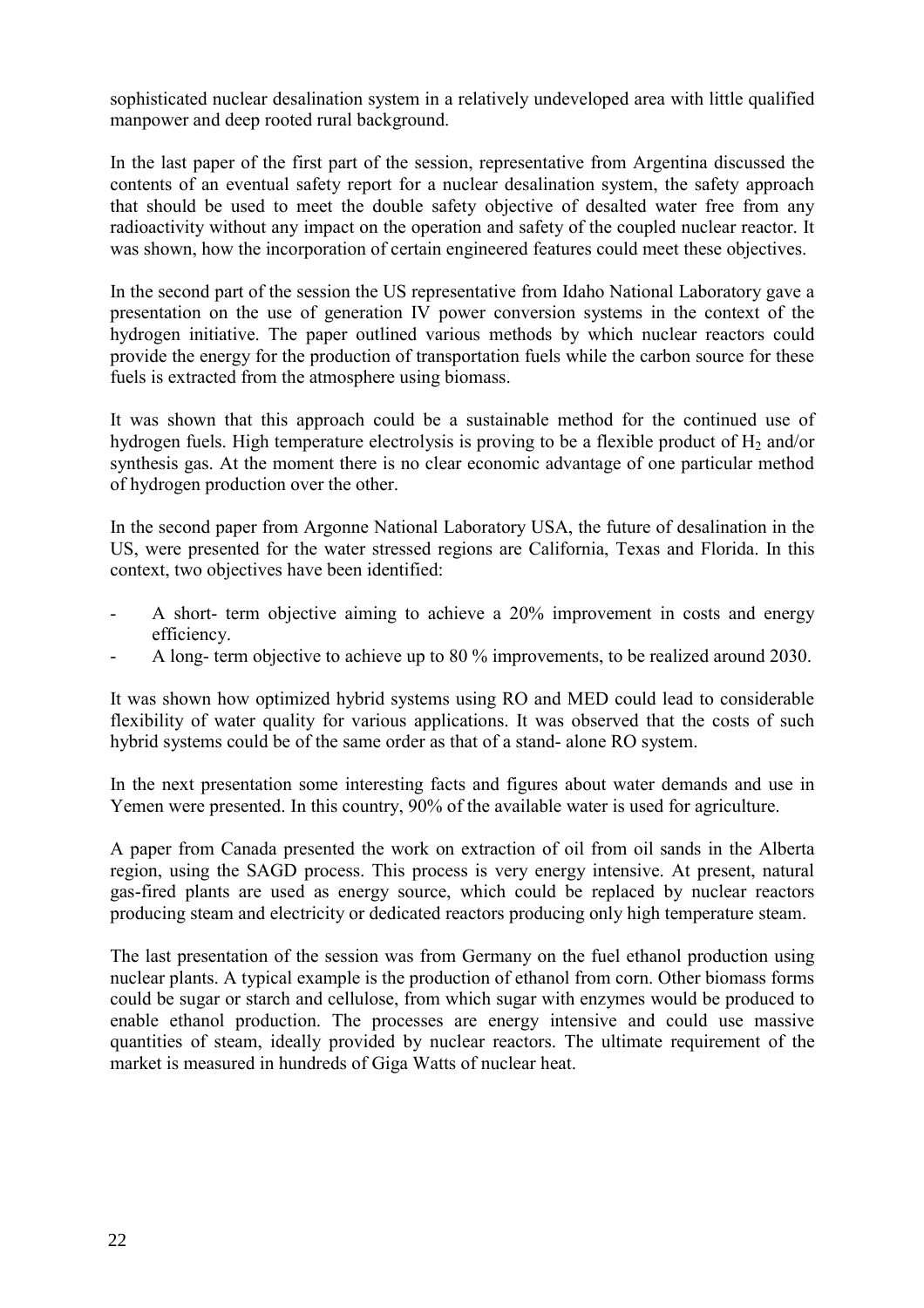#### **3. PANEL DISCUSSION**

#### *Panelists*: **M. Ogawa, M. Petri, A. Eltayeb, S.J. Herring, S.M. Ghurbal, H Al Thani, I. Othman**

#### *Rapportier*: **R.S. Faibish**

The panel consisted equally of members from developing countries and OECD countries. It was noted that representatives from the developing countries (Libya, Sudan, Syria, and the UAE) focused on one big issue that is their countries are witnessing increasing power and water demands in the present and coming years due to increasing population, industrialization and economic development. These countries are considering the introduction of nuclear power and desalination for their future energy and water security in the near and long terms. The OECD countries were represented by panelists from the US and Japan. They shared the information on the other promising heat applications of nuclear power. The focus of the panel was to highlight the challenges to the introduction of nuclear power and its use for nonelectric applications particularly in the developing countries and suggest solutions/ actions.

#### *General Issues*

For nuclear desalination to be attractive in any given country, two factors must be in place simultaneously: a lack of water and the ability to use nuclear energy for desalination. In most regions, only one of the two is present. Both are present for example in China, the Republic of Korea and, even more so, in India and Pakistan. These regions already account for almost half the world's population and thus represent potential long- term market for nuclear desalination. The market will expand further to the extent that regions with high projected water needs, such as the Middle East and North Africa, increase their nuclear expertise and capabilities. Many of the countries in these regions already have large-scale desalination plants based on fossil sources.

Most of the countries, suffering from scarcity of water, are generally not the holders of nuclear technology, do not generally have nuclear power plants, and do not have a nuclear power infrastructure. The utilization of nuclear energy in these countries will require infrastructure building and institutional arrangements for such things as financing, liability, safeguards, safety, and security and will also require addressing the acquisition of fresh fuel and the management of spent fuel.

As a greenhouse-gas-free alternative, the U.S., Japan, and other nations are exploring ways to produce hydrogen from water by means of electrolytic, thermochemical, and hybrid processes. Most of the work has concentrated on high-temperature processes such as hightemperature steam electrolysis and the sulfur–iodine and calcium-bromine cycles. These processes require higher temperatures  $(>750^{\circ}C)$  than can be achieved by water-cooled reactors. Advanced reactors such as the very high temperature gas cooled reactor (VHTGR) can generate heat at these temperatures, but will require many years for commercial deployment. Meanwhile research work on hydrogen storage, distribution and its use in FCVs is continuing. Another important high temperature application of nuclear power is in the production of synthetic fuels and other hydrocarbons in a nuclear-chemical complex, as an alternate clean fuel source.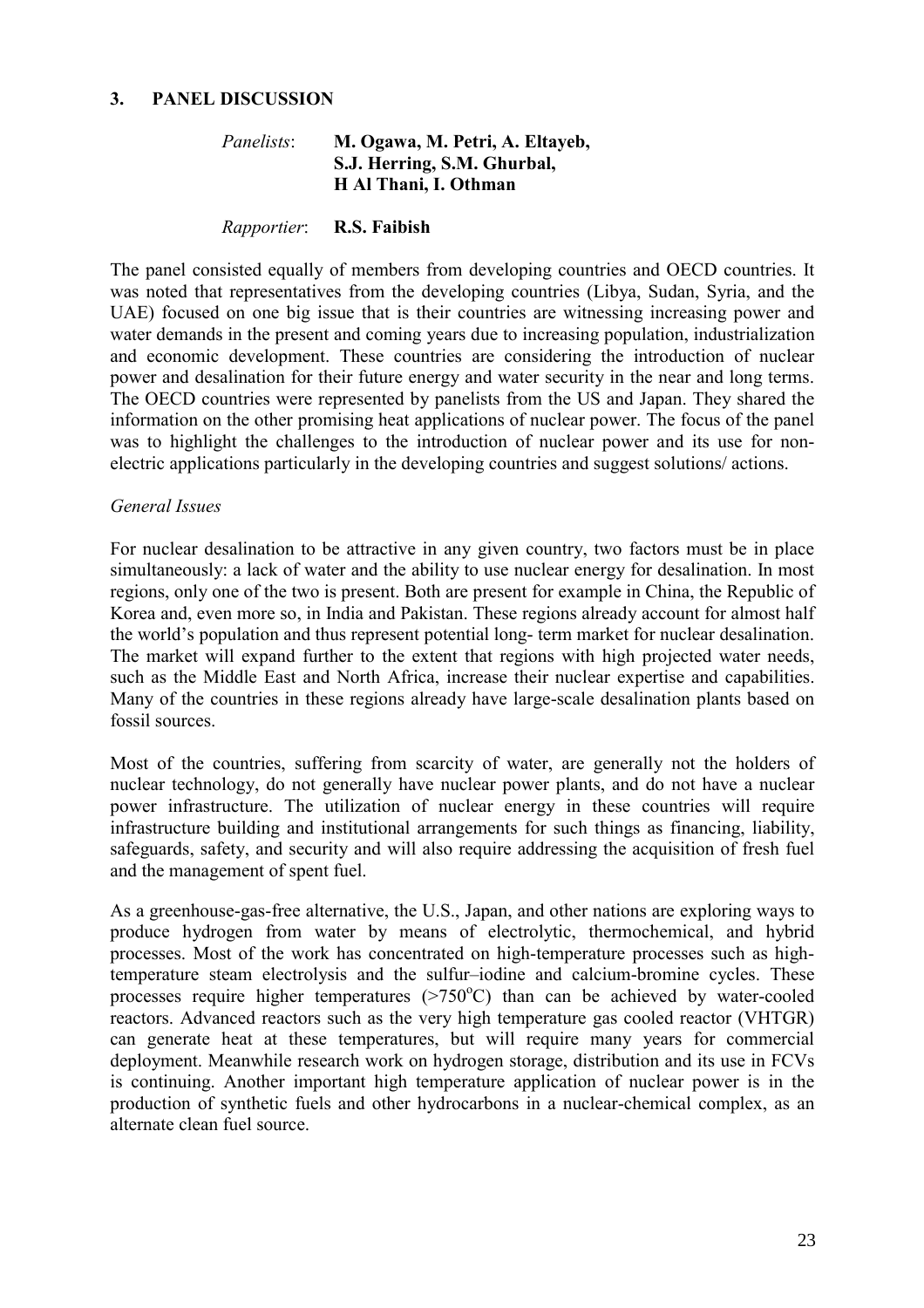Nuclear power production is now a mature technology. Its role in combined heat and power application such as mentioned above is significant indeed. Unfortunately, existing nuclear power plants have been branded as "cash cows" for most utilities worldwide. A remarkable change in the view of the capital markets in the last few years on nuclear being not that capital intensive is quite encouraging. Economic competitiveness appears to be no more an issue. A large number of reactors are now planned in many developing countries due to their increasing energy demand as a result of high economic growth, but which have meagre fossil fuel resources.

However lack of confidence in the political stability, nuclear regulatory policies and financial aspects in many countries interested in nuclear technology has been a negative factor. To overcome this, partnership of utilities/ large industrials will be welcome. The role of governments in recognizing the social benefits and in reducing various risks is also desirable.

Nuclear heat applications including desalination have been considered for long time, but not much has succeeded. Effective and practical measures to climate change/ green house gas reduction need to be taken, taking advantage of it being a clean energy source. Nuclear technology and its related institutions should advance and address to the real world as other technologies and environmental institutions do. Practical application would be possible based on exchange of experiences and further international collaboration.

#### *Specific issues*

Specific issues were raised by the panelists from the developing countries especially from Middle East and North Africa for the introduction of nuclear power/ desalination or other heat applications in their regions. These are as follows;

Although, no nuclear reactors have been so far utilized for electricity production in the Middle East region, dual use and other applications of nuclear reactors have been now suggested. As energy source, oil and gas reserves in the Middle East make more than 70% of world resources this may be one of the reasons for not giving priority to nuclear energy as an option. The socio-economic aspects of nuclear applications are favourable when compared and judged against conventional, non-nuclear competitors on cost, reliability, safety, simplicity and sustainability. When considering these applications, nuclear energy has priority not only in energy supply, but also in health, industry and agriculture.

Developing countries need skilled and trained human recourses to operate nuclear installations. In this respect the IAEA can support capacity building and enhance the knowledge in non -electrical applications. The IAEA support may include but not limited to energy options, health and safety risks of alternatives energy systems, local, regional and global environmental issues. In conclusion, it is time to benefit from nuclear power in the region of the Middle East and start serious joint nuclear projects. The Middle East countries got all reasons for success in achieving these objectives.

Seawater desalination is the sustainable solution for the supply of potable water. In view of the impact of conventional fuel prices, its depleting nature and the concern over the global warming, using nuclear energy for seawater desalination gained wide interest and is being considered as an appropriate solution including in North African countries. Countries, which are enjoying good wealth from oil revenue, need to consider the energy mix plan in their national strategy in order to maintain socio-economic development.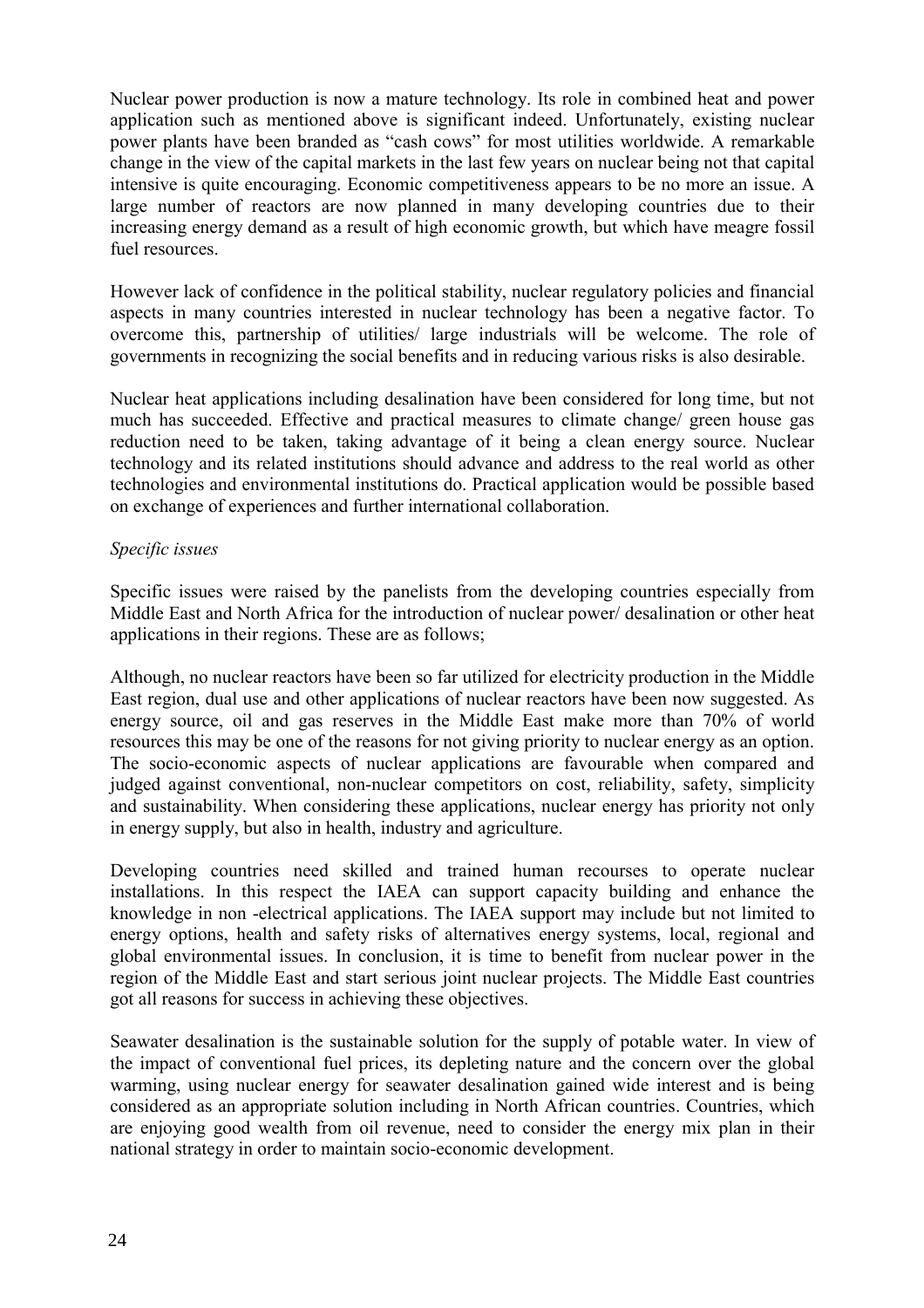The need for introduction of nuclear power technology for seawater desalination and electricity generation in developing countries faces some challenges. Among these challenges that can generally be envisaged are:

- The public perception (negative due to safety concern),
- Political will (both sides, vendor and recipient countries),
- Infrastructure requirement for nuclear power project such as, regulatory bodies, qualified manpower, grid size, basic supporting industry etc. The IAEA role in training, guidance, etc is desirable.
- Financial barrier.
- International community concern about safety and proliferation.

In fact these challenges differ from one country to another depending on its economic situation, available infrastructure and others.

#### *Open floor discussion*

Many points were raised during the open floor discussion wherein the participants took active interest. The challenges and the solutions suggested during this discussion are as follows:

Challenges to the introduction of nuclear power

- System integration/ requirements of nuclear power plants
- Safety/radiological issues
- Feed stocks: Transport and location
- Region-specific needs
- Building infrastructure
- Initial investments and general financial issues
- Public acceptance
- Political will
- Regulatory institutions and guidance
- Socio-economic and environmental concerns

Some issues on nuclear hydrogen production

- Distribution and storage
- Analysis tools and predictive modelling needs
- Understanding real market needs
- Safety and risk analysis

Suggested solutions/ actions for combined heat and power (CHP) applications

- Share information experiences in nuclear infrastructure planning and building possibly through IAEA
- Educate the public to alleviate concerns also with leadership of IAEA
- Utilize existing and develop additional required analysis tools in planning and implementation of nuclear applications: clearly identify opportunities, markets, customers, suppliers and understand short and long term needs
- Move quickly to demonstration projects of non-electric nuclear energy applications with IAEA leadership
- Engage potential investors/financiers in planning to make things happen (eg World Bank)
- Develop the regulatory infrastructure as soon as possible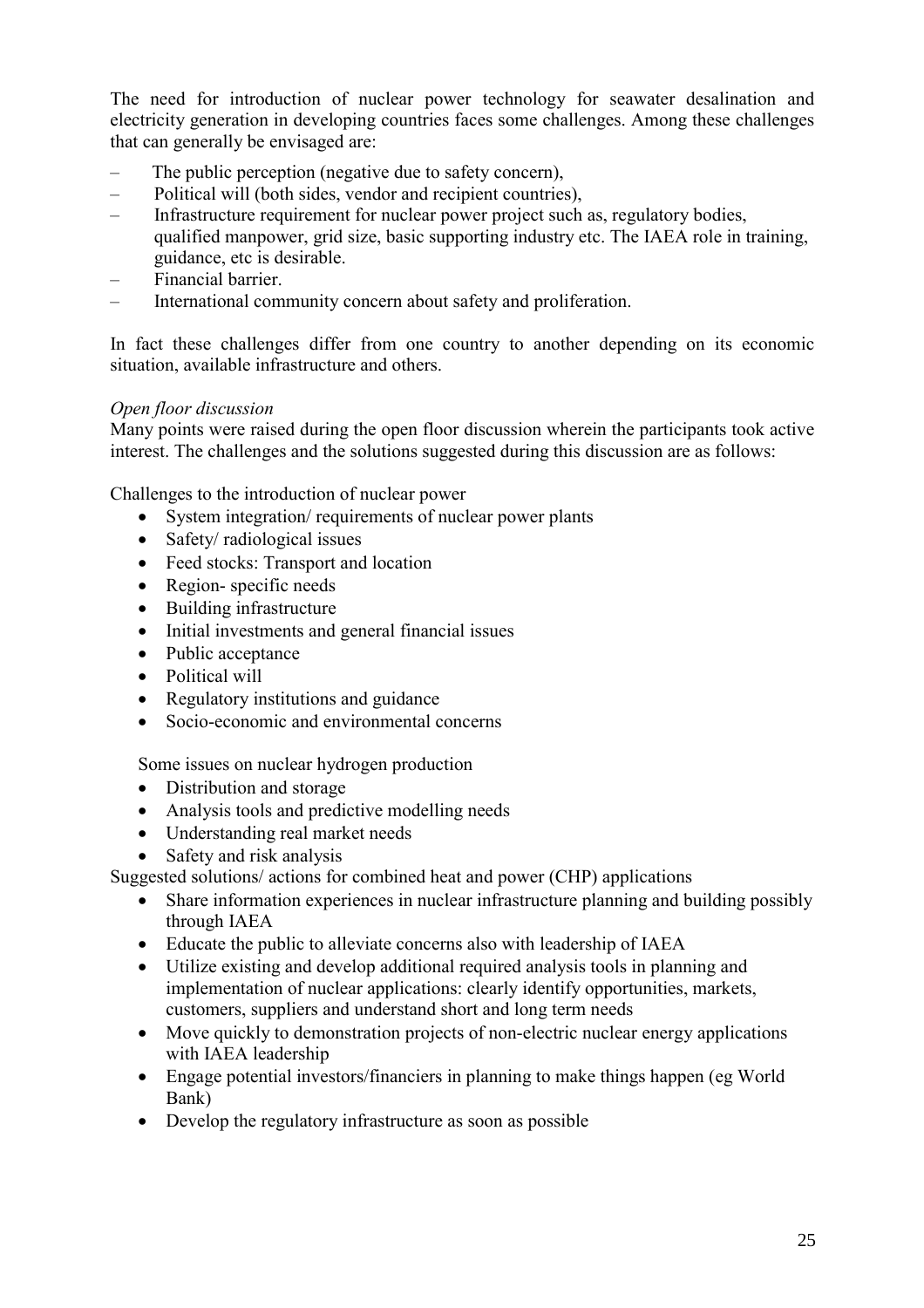#### *IAEA's role*

IAEA has reflected the new trend of rising expectation of nuclear power deployment particularly in developing countries, in its programme by putting emphasis on assistance to those countries, which are planning to introduce nuclear power or intend to extend its capacity. These include support to infrastructure building, technical cooperation for new projects on specific request from interested Member States, workshops and conferences. The Agency's increased scope of interest includes activities on non-electric applications of nuclear power. IAEA support covers wide spectrum of areas including infrastructure building, legal & regulatory frame- work, institutional issues, human resource development, site evaluation and others. A number of IAEA workshops in some of these areas were held in 2007 and many documents were published. Some of the relevant documents/ working materials are:

- IAEA-TECDOC-1513, Basic Infrastructure for a Nuclear Power Project.
- IAEA-TECDOC-1522, Potential for Sharing Nuclear Power Infrastructure between countries.
- IAEA-TECDOC-1555, Managing the First Nuclear Power Plant Project.
- IAEA-TECDOC (in preparation), Improving Prospects for Financing Nuclear Power Plants.
- Workshop on Steps for Conducting Assessment of Nuclear Power Plant Technology with Water cooled Reactors
- Workshop on Milestones for Nuclear Power Infrastructure and Issues for Improving Financing of Nuclear Power Projects Development
- Workshop on Common User Criteria for Development and Deployment of Nuclear Power Plants in Developing Countries.

Member States introducing their first nuclear power/ heat application project will benefit from the available information.

#### **4. HTTR WORKSHOP**

The workshop organized by JAEA included four technical presentations from the host institution dealing with operation of high temperature engineering test reactor (HTTR), fuel researches in the HTTR project, development and validation of analysis method for reactor performance and safety characteristics of HTGR and study on safety related issues of the cogeneration VHTR.

#### **5. POSTER PRESENTATIONS**

Six poster papers were displayed during the conference. These covered topics on economic evaluation of Cuba's nuclear desalination project using IAEA's DEEP programme, performance evaluation of a RO test rig at Atomic Energy Authority, Egypt and an overview of NPPA, Egypt's El Dabba experimental RO facility. A paper from India introduced the prospects of membrane distillation process utilizing low-grade waste heat of nuclear reactors. Mongolia's demand for nuclear power and Algerian programme on nuclear seawater desalination were presented in the other two posters.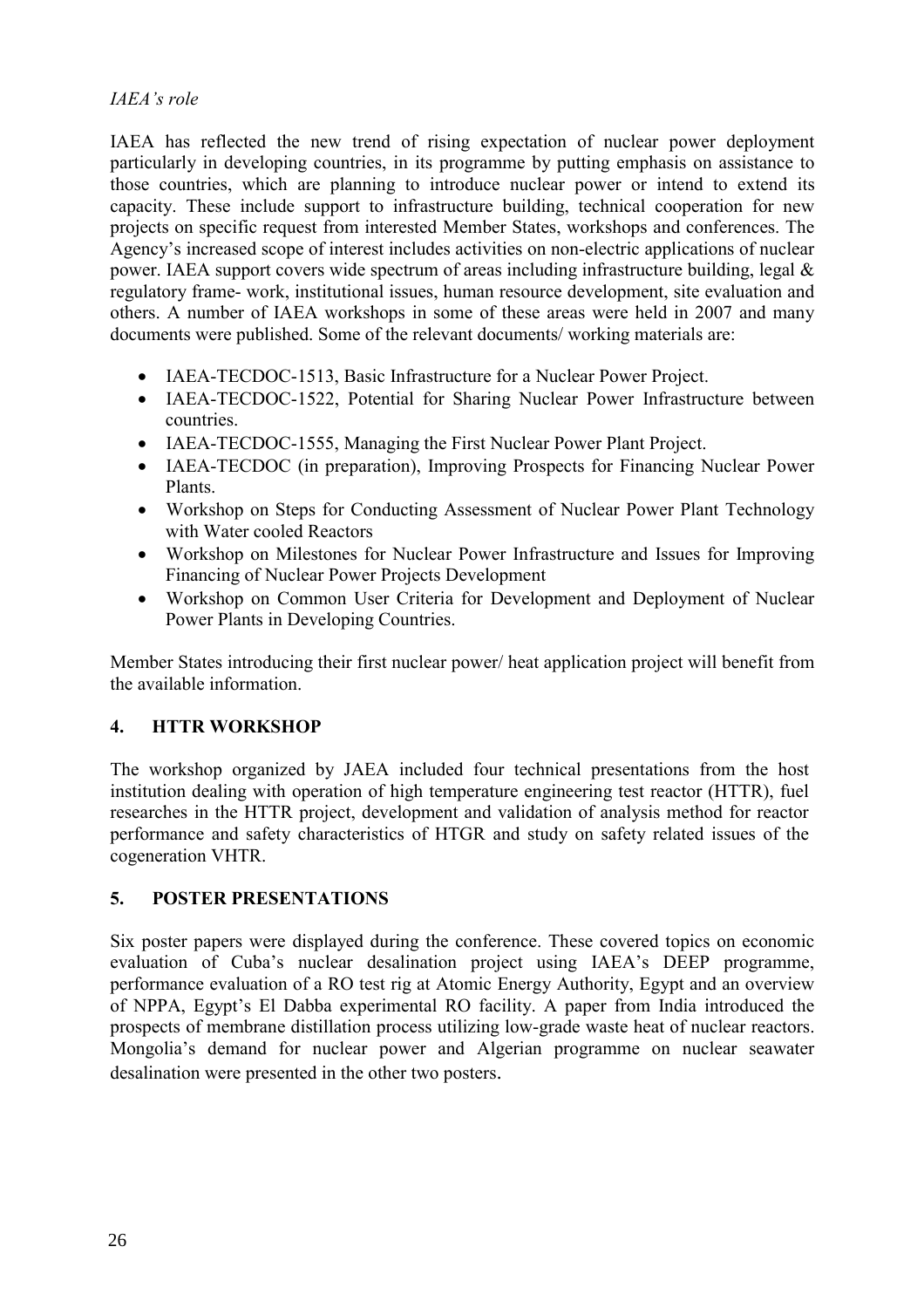#### **6. Visit to HTTR Facilities**

The Japan Atomic Energy Agency (JAEA) organized a technical visit, for participants, to the High Temperature Engineering Test Reactor (HTTR). The HTTR is being utilized mainly to demonstrate high-temperature nuclear heat utilization i.e. hydrogen production using high temperature nuclear reactor. The visit was limited to the hydrogen production plant but not to the High Temperature Engineering Test Reactor itself. The demonstration test plan is constructed as a hydrogen production system by steam reforming of methane and coupled to the High-Temperature Engineering Test Reactor (HTTR). The test facility is a 1/30-scale of the HTTR-H2 and simulates key components downstream from an intermediate heat exchanger of the HTTR. The main objective of the simulation tests is the establishment and demonstration of control technology, focusing on the mitigation of a thermal disturbance to the reactor by a steam generator and on the controllability of the pressure difference between the helium and process gases at the reaction tube in a steam reformer.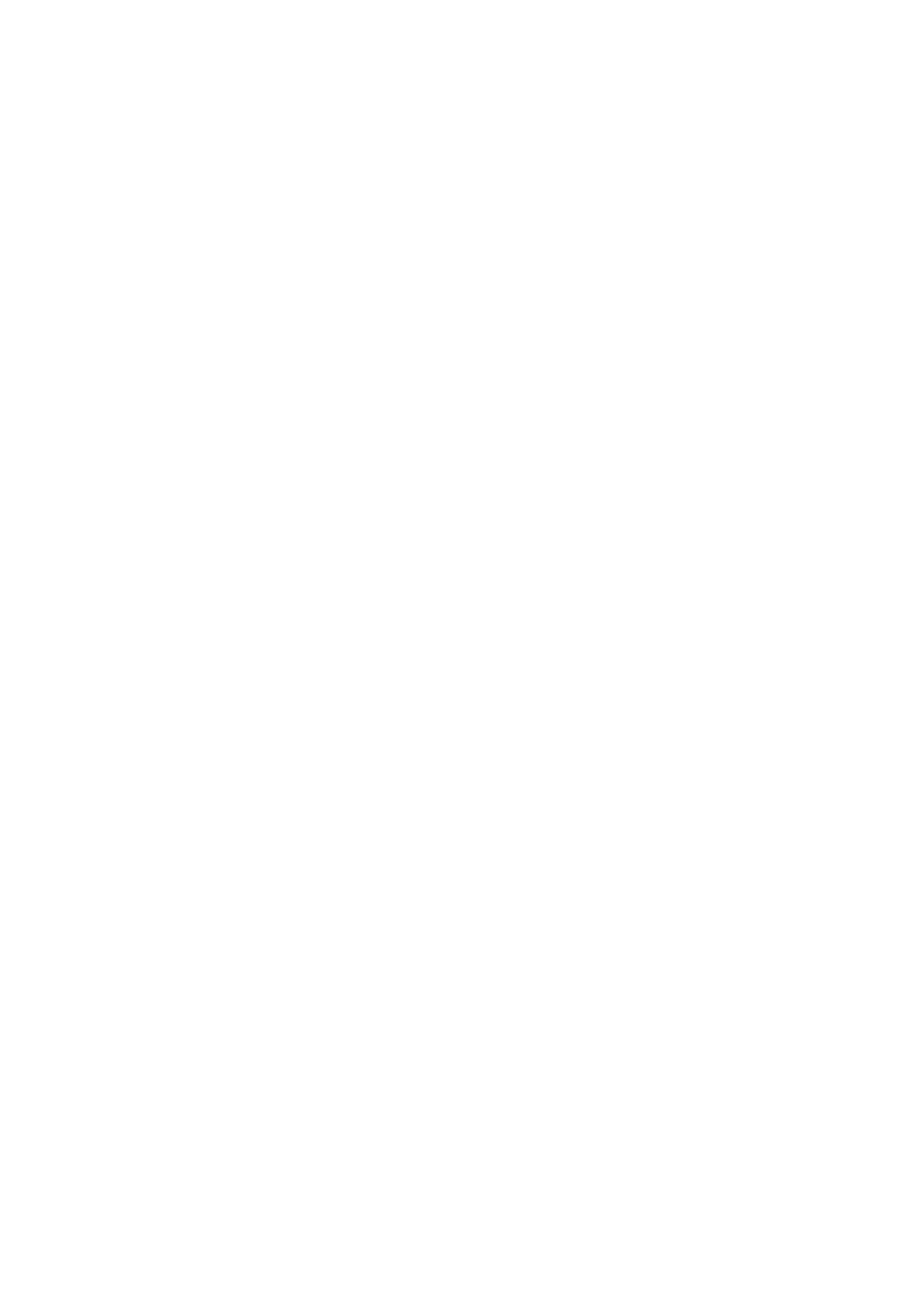#### CHAIRPERSONS OF SESSIONS

| Session 1                     | L. AWERBUCH<br><b>T. DUJARDIN</b>  | <b>IDA</b><br><b>OECD/NEA</b> |
|-------------------------------|------------------------------------|-------------------------------|
| Session 2                     | S. SHIOZAWA<br>A. OMOTO            | <b>JAEA</b><br><b>IAEA</b>    |
| Session 3                     | L. BREY<br>M. MEGAHED              | <b>USA</b><br>Egypt           |
| Session 4                     | <b>S.J. HERRING</b><br>A.I. MILLER | <b>USA</b><br>Canada          |
| Session 5                     | P.K. TEWARI<br>S. NISAN            | India<br>France               |
| Session 6<br>Panel Discussion | <b>I. KHAMIS</b>                   | <b>IAEA</b>                   |
| <b>HTTR Workshop</b>          | R. HINO                            | <b>JAEA</b>                   |
| Session 7<br>Conclusion       | <b>I. KHAMIS</b>                   | <b>IAEA</b>                   |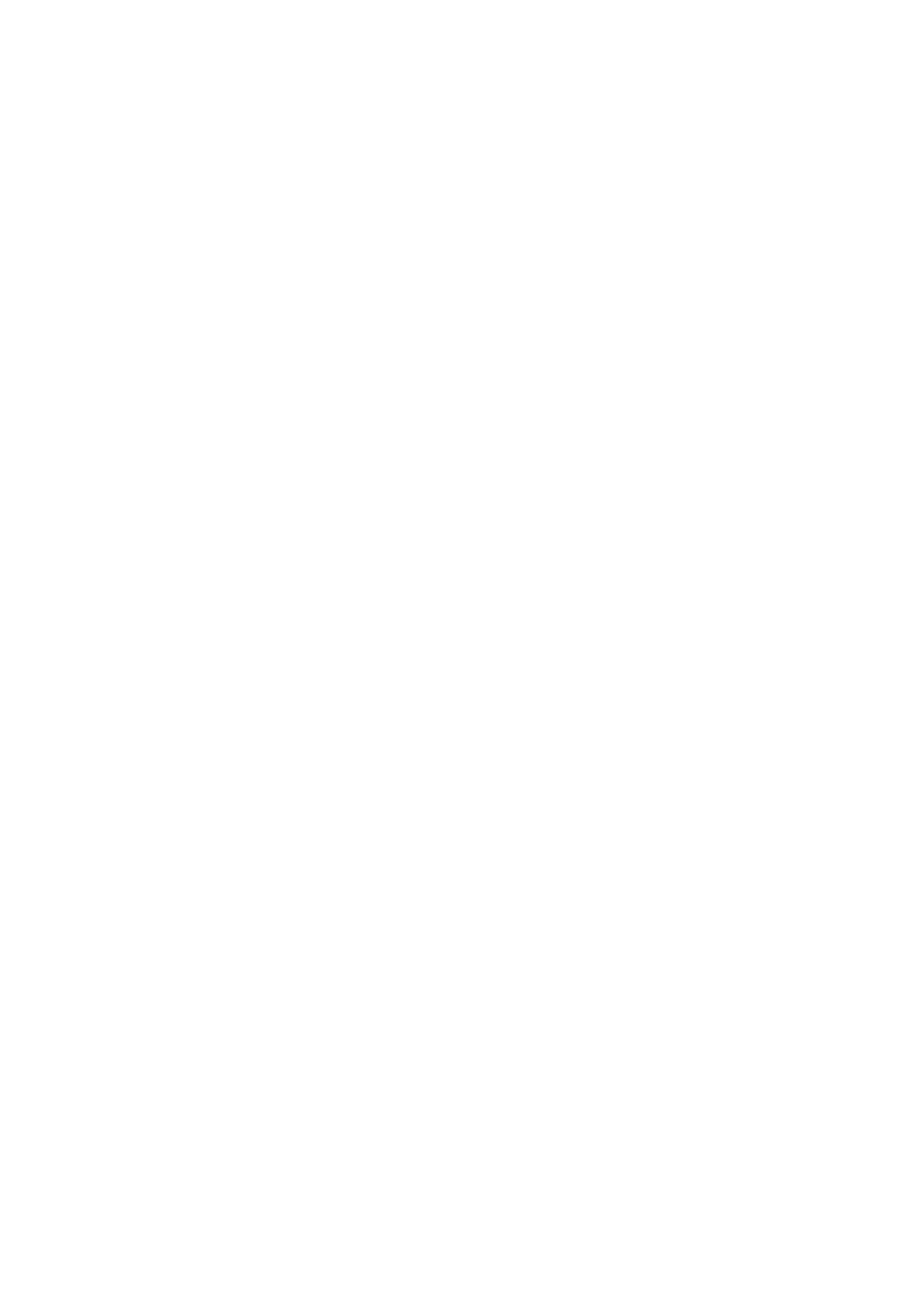#### **CONFERENCE SECRETARIAT**

#### **IAEA Conference Secretariat:**

| <b>I. KHAMIS</b>         | Scientific Secretary          |
|--------------------------|-------------------------------|
| K. MORRISON<br>I. ORLOVA | Conference Coordination       |
| C. CZIPIN                | <b>Administrative Support</b> |

#### **Local Coordination:**

| T. NISHIHARA | HTGR Cogeneration Design and Assessment Group |
|--------------|-----------------------------------------------|
|              | Nuclear Science and Engineering Directorate   |
|              | Japan Atomic Energy Agency (JAEA)             |

#### **Location of the Conference:**

Oarai Research and Develop Center (R&D Center), JAEA 4002 Narita-cho, O-arai-machi, Higashi-ibaraki-gun, Ibaraki 311-1393, Japan Tel: +81-29-267-4141 Web site: http://www.jaea.go.jp/english/index.shtml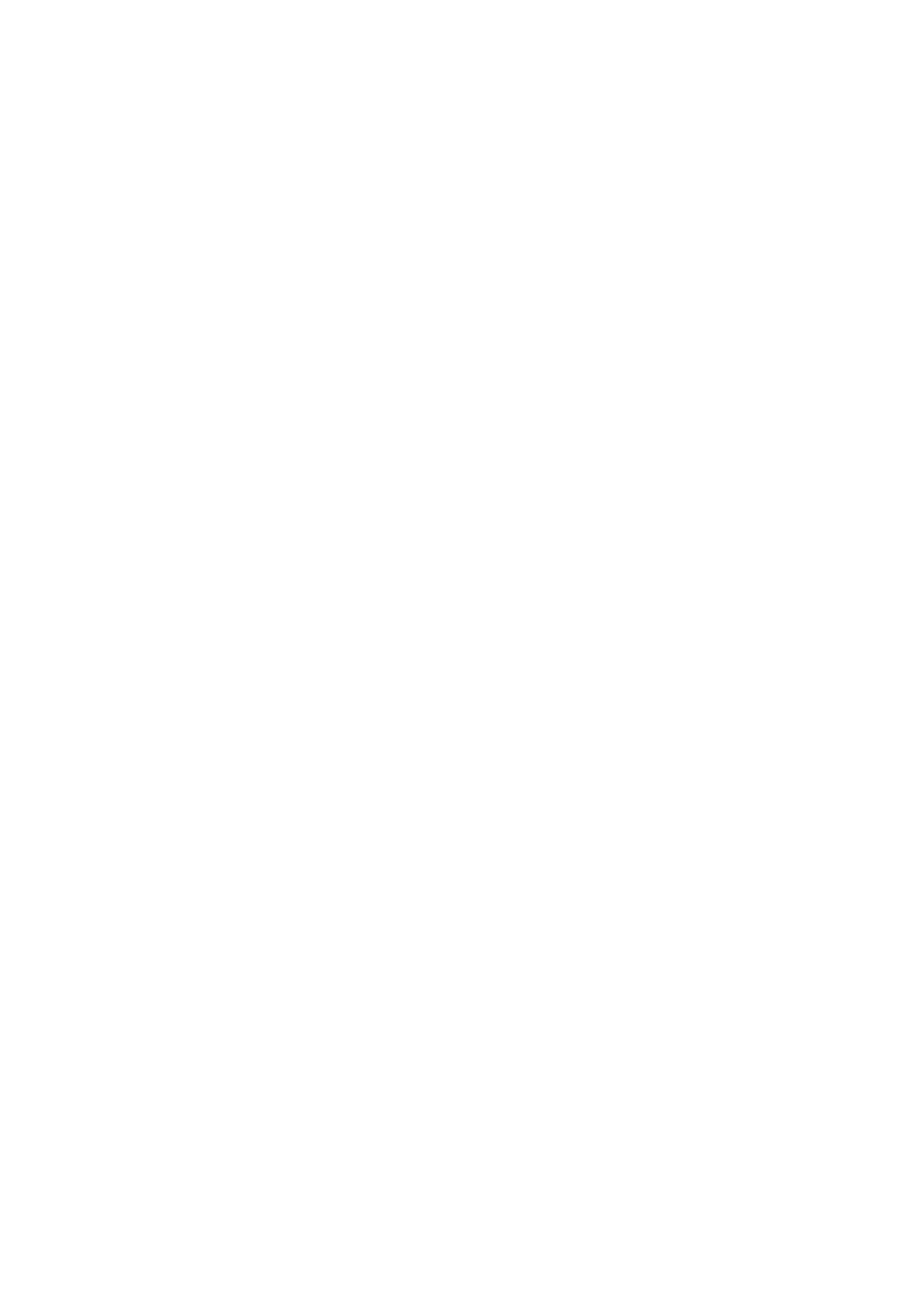#### **LIST OF PARTICIPANTS**

| Abdelaziz, Y.    | <b>Egyptian Atomic Energy Authority</b><br>Inshas<br>P.O. 13759<br>Egypt                                                                                                 |
|------------------|--------------------------------------------------------------------------------------------------------------------------------------------------------------------------|
| Ahmed, K.M.      | P.O.Box 223, sidi gaber<br>Alexandria Alex.<br>Egypt                                                                                                                     |
| Al Malek, S.     | Abu Dhabi Water & Electricity Authority<br>P.O. Box 54111<br>Abu Dhabi<br><b>United Arab Emirates</b>                                                                    |
| Al Thani, S.     | Abu Dhabi Water & Electricity Authority<br>P.O. Box 54111<br>Abu Dhabi<br><b>United Arab Emirates</b>                                                                    |
| Al-Eissa, K.A.   | <b>Institut for Atomic Energy Research</b><br>King Abdullah Rd.<br>P.O. Box: P.O. Box 6086<br>Riyadh 11442<br>Saudi Arabia                                               |
| Alhorayess, O.S. | National Center for Mathematics and Physics<br>King Abdulaziz City for Science and Technology<br>King Abdullah Road<br>P.O. Box 6068<br>Riyadh 11442 KSA<br>Saudi Arabia |
| Andersson, I.    | Prizztech Oy<br>Tiedepuisto 4<br>Pori 28600<br>Finland                                                                                                                   |
| Awerbuch, L.     | <b>International Desalination Association</b><br>4 Trinity Road<br>Winchester 01890<br><b>MA</b><br>United States of America                                             |
| Bae, K.K.        | Korea Institute of Energy Research<br>105-303 Countess Villa<br>Noeundong 495<br>Yousunggu Daejeon<br>Korea, Republic of                                                 |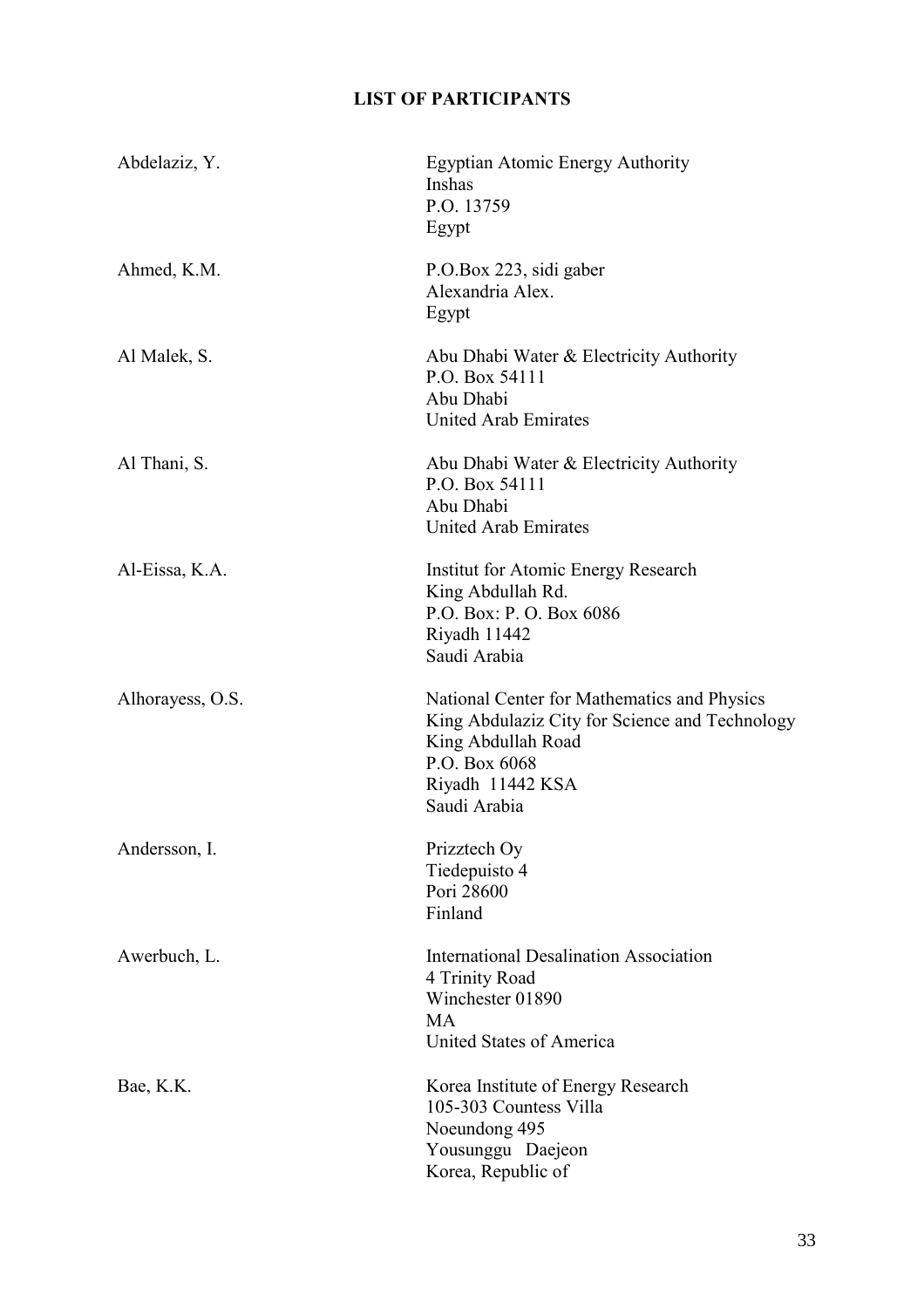| Baranaev, Y.   | Institute for Physics and Power<br>Engineering<br>P.O. Box: Bondarenko Sq. 1<br><b>Obninsk 249033</b><br><b>Russian Federation</b>                          |
|----------------|-------------------------------------------------------------------------------------------------------------------------------------------------------------|
| Batjargal, E.  | National University of Mongolia<br>Enkhtaivanii Gudamj Bayanzurkh district<br>P.O. Box: 51/79<br><b>Ulan Bator</b><br>Mongolia                              |
| Bedrose, S.D.  | <b>Nuclear Research Centre</b><br>Enshass<br>Cairo 13759<br>Egypt                                                                                           |
| Belkaid, A.    | Commissariat à l'énergie atomique<br>Centre de recherche nucléaire de Birine<br>B.P. 180 Ain Ousséra<br>17200 Wilaya de Djelfa<br>Algeria                   |
| Brey, H.L.     | 578 Cobble Drive<br>Montrose CO 81401<br><b>USA</b>                                                                                                         |
| Buckingham, B, | General Atomics<br>P.O.Box 85608<br>San Diego, CA 92186<br><b>USA</b>                                                                                       |
| Chang, J.      | Nuclear Hydrogen Development and<br>Demonstration<br>Korea Atomic Energy Research Institute<br>P.O. Box 105<br>Daejon, Yusong 305-600<br>Korea, Republic of |
| Dimic, V.      | Jozef Stefan Institute<br>Jamova 39<br>P.O. Box 3000<br>1000 Ljubljana<br>Slovenia                                                                          |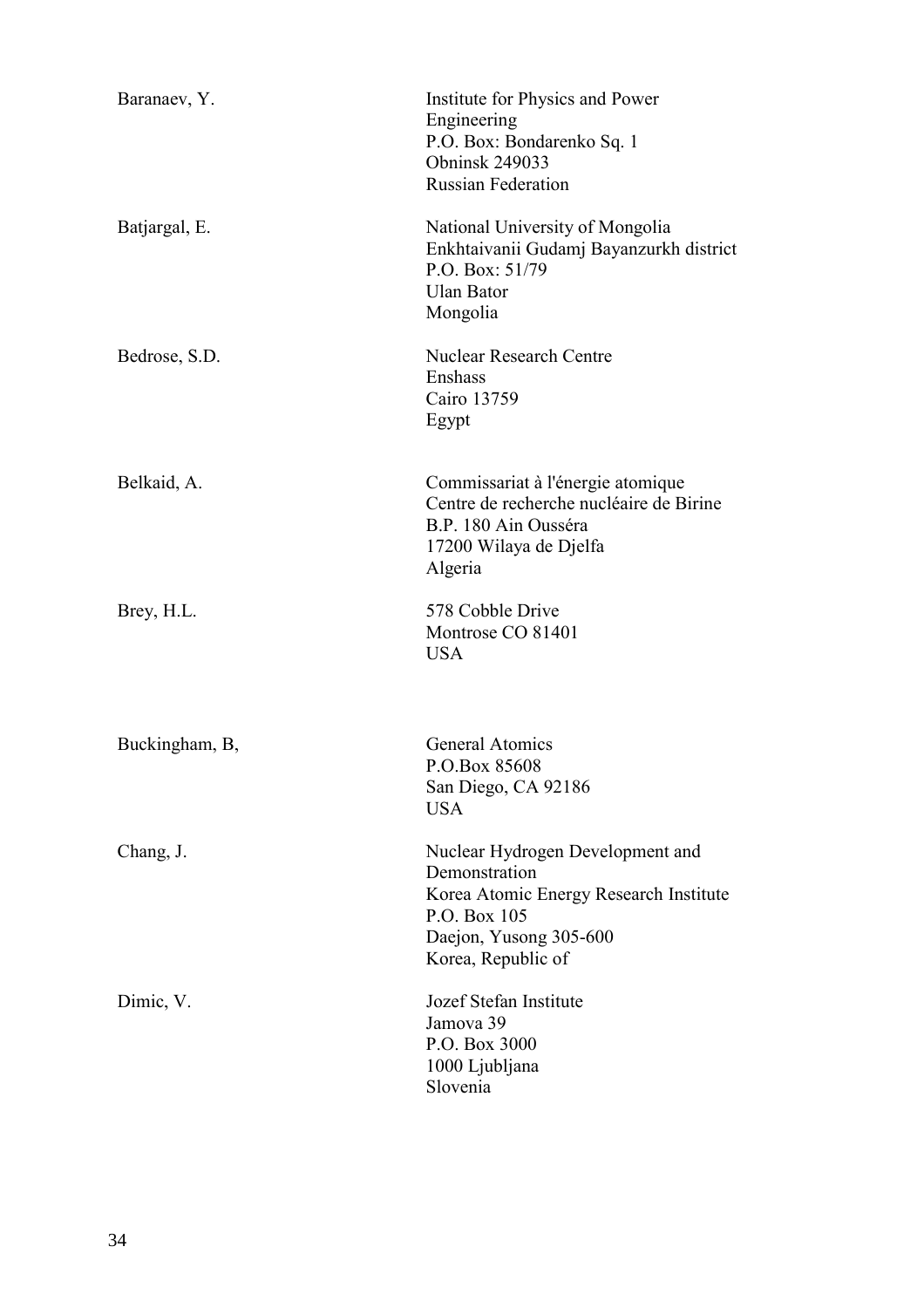| Doval, A.S.    | <b>INVAP S.E.</b><br>Moreno 1089<br>San Carlos de Bariloche<br>Rio Negro<br>Argentina                                                        |
|----------------|----------------------------------------------------------------------------------------------------------------------------------------------|
| Dujardin, T.   | <b>OECD/NEA</b><br>12, boulevard des îles<br>92130 Issy les Moulineaux<br>France                                                             |
| Dulera, I.     | Bhabha Atomic Research Centre<br>Trombay<br>Mumbai, Maharashtra 400 085<br>India                                                             |
| Ejjeh, G.      | <b>International Desalination Association</b><br>7 Central St. Topsfield MA 01983<br><b>USA</b>                                              |
| Eltayeb, M.    | Sudan Atomic Energy Commission<br>P.O. Box 3001<br>Khartoum<br>Sudan                                                                         |
| Faibish, R.    | <b>Argonne National Laboratory</b><br><b>International Energy Resource Cooperation</b><br>Bldg 208, Rm E224<br>Argonne IL60439<br><b>USA</b> |
| Fedor, E       | Research and Development Institute<br>of Nuclear Power Engineering<br>P.O. Box 788<br>Moscow 101000                                          |
| Fütterer, M.A. | European Commission - Joint Research Center,<br>Institute for Energy<br>P.O. Box: P.O. Box 2<br>Petten 1755 ZG<br>Netherlands                |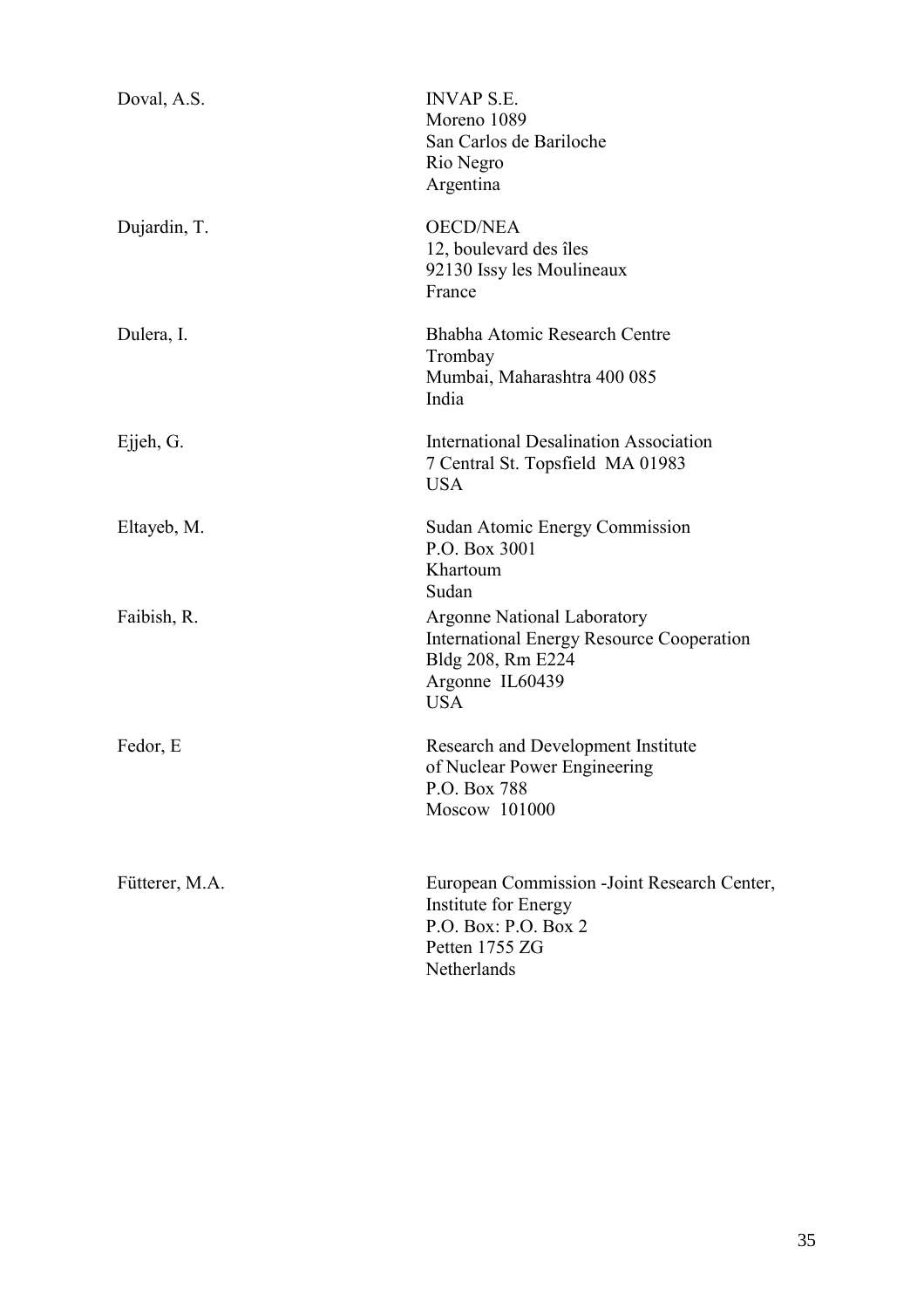| Ghurbal, S.    | Renewable Energies & Water<br><b>Desalination Research Centre</b><br>P.O. Box 30878 Tajoura<br>Tripoli<br>Libyan Arab Jamahiriya |
|----------------|----------------------------------------------------------------------------------------------------------------------------------|
| Guellouz, M.S. | École nationale d'ingénieurs<br>Route de Skanes<br>5019 Monastir<br>Tunisia                                                      |
| Hayakawa, H.   | Fuji Electric Systems<br>1-1, Tanabeshinden, Kawasaki-ku<br>Kawasaki-city 210-9530<br>Japan                                      |
| Herring S.     | Idaho National Laboratory<br>P.O. Box 1625 MS 3860<br>Idao Falls Idaho 83415-3860<br><b>USA</b>                                  |
| Hino, R.       | Japan Atomic Energy Agency<br>4002 Narito-cho<br>Oarai-machi<br>Ibaraki-ken 311-1393<br>Japan                                    |
| Hiroyuki, S.   | Japan Atomic Energy Agency<br>4002, Narita-cho, Oarai-machi, Higashiibaraki-<br>gum,<br>Ibaraki-Ken, 311-1393,<br>Japan          |
| Hodotsuka, M.  | Japan Atomic Energy Agency<br>4002 Narito-cho<br>Oarai-machi<br>Ibaraki-ken 311-1393<br>Japan                                    |
| Hori, M.       | <b>Nuclear Systems Association</b><br>Japan Atomic Industrial Forum<br>P.O. Box: 1-7-6, Toranomon, Mi<br>Tokyo 105-0001<br>Japan |
| Ijichi, M.     | Japan Atomic Energy Agency<br>4002 Narito-cho<br>Oarai-machi<br>Ibaraki-ken 311-1393<br>Japan                                    |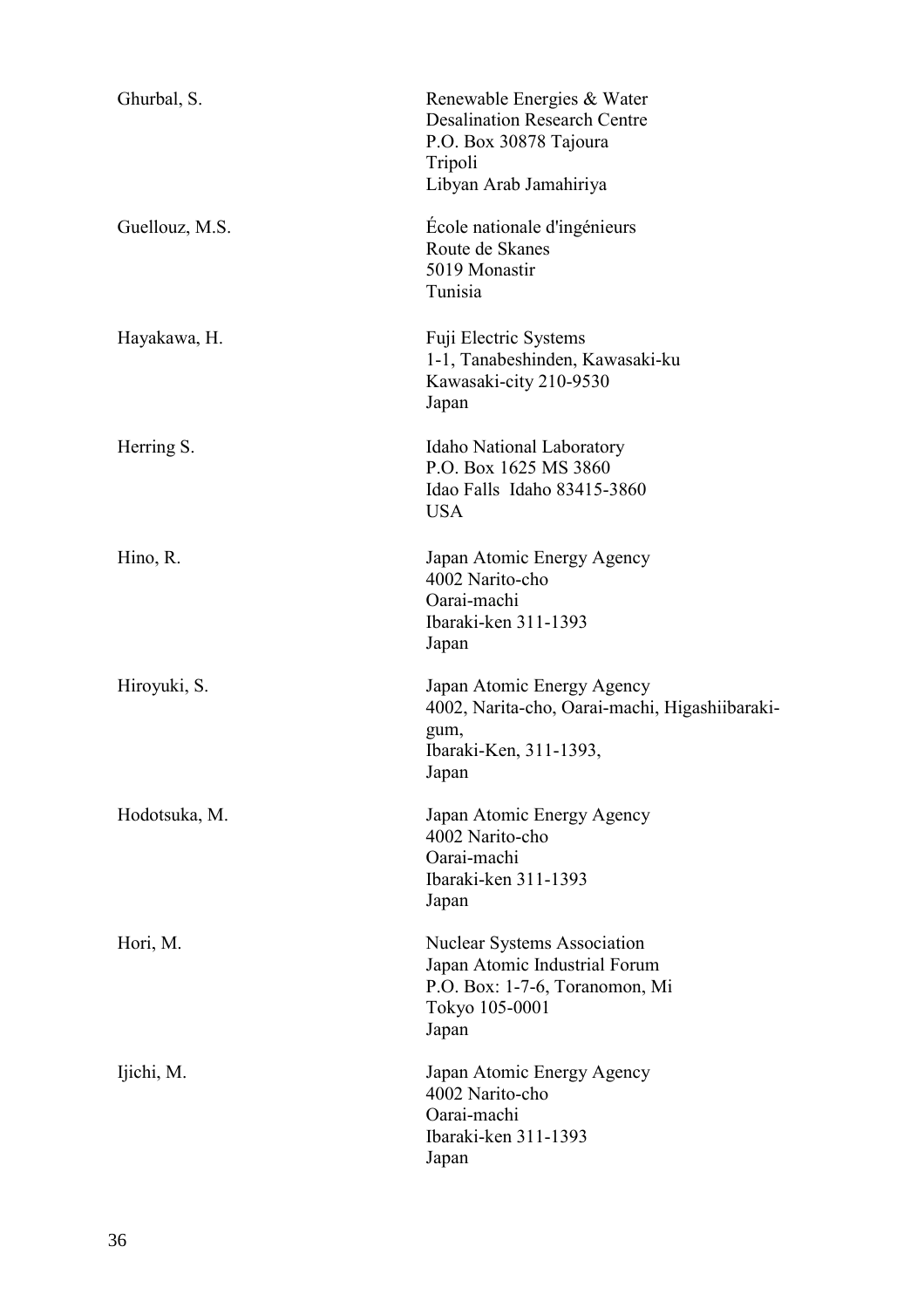| Imai, Y.     | Japan Atomic Energy Agency<br>4002 Narito-cho<br>Oarai-machi<br>Ibaraki-ken 311-1393<br>Japan                                                        |
|--------------|------------------------------------------------------------------------------------------------------------------------------------------------------|
| Inaba, Y.    | Japan Atomic Energy Agency<br>Narita cho 4002, Oarai-machi<br>Higashiibaraki-gun<br>Ibaraki, 311-1394<br>Japan                                       |
| Jain, A.     | Department of Chemical Engineering<br>NITK, P.O. Srinivashnagar<br>Mangalore 282002<br>India                                                         |
| Kasahara, S. | Japan Atomic Energy Agency<br>Narita cho 4002, Oarai-machi,<br>Higashiibaraki-gun,<br>Ibaraki, 311-1394<br>Japan                                     |
| Kato, Y.     | Tokyo Institute of Technology<br>P.O. Box: 2-12-1-N1-22 O-okaya<br>Tokyo 152-8550<br>Japan                                                           |
| Khamis, I.   | Division of Nuclear Power<br><b>IAEA</b><br>Wagramer Strasse 5<br>1400 Vienna<br>Austria                                                             |
| Kim, C.-H.   | <b>Hydrogen Energy Research Group</b><br>Korea Institute of Energy Research<br>71-2 Jang-dong, Yuseong-gu<br>Daejeon 305 - 343<br>Korea, Republic of |
| $Kim, C.-Y.$ | Korea Electric Power Corporation<br>167 Samseongdong<br>Gangnamgu. Seoul<br>Korea, Rep. of                                                           |
| Kim, H.G.    | Korea Institute of Science and Technology<br>39-1 Hawolgok-fong, Seongbuk-gu<br>Seoul 136-791<br>Korea, Republic of                                  |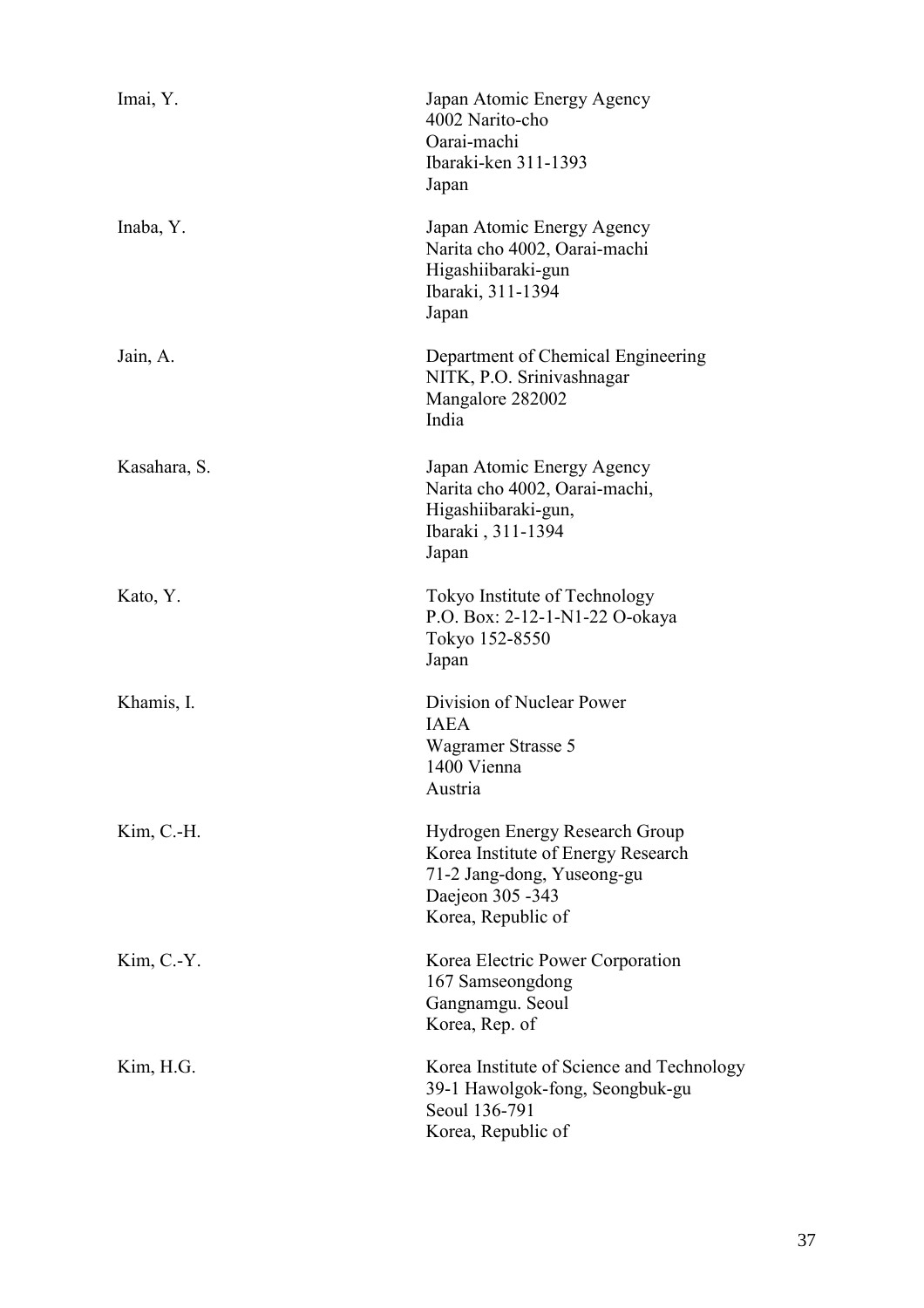| Kim, J.H.         | Korea Atomic Energy Research Institute<br>150 Dukjin-dong<br>Yuseong-gu<br>Daejeon-si<br>Korea, Republic of                 |
|-------------------|-----------------------------------------------------------------------------------------------------------------------------|
| $Kim, S.-H.$      | Korea Atomic Energy Research Institute<br>150 Deokjin-dong, Yuseong<br>P.O. Box 105<br>Daejon 305-353<br>Korea, Republic of |
| Kim, S.           | <b>ANSTO</b><br>B25, New Illawarra Road<br>P.O. Box: PMB 1 Menai<br>Lucas Heights 2234 NSW<br>Australia                     |
| Klefenz, H.F.     | HTC-RTM<br>Hauptstr. 35<br>76879 Bornheim<br>Germany                                                                        |
| Kloosterman, J.L. | Delft University of Technology<br>Mekelweg 15<br>Delft NL 2629 JB<br>Netherlands                                            |
| Konishi, T.       | Japan Atomic Industrial Forum (JAIF)<br>2-1-3, Shimbashi<br>Minato-ku<br>Tokyo 105-8605<br>Japan                            |
| Kriel, W.A.       | Pebble Bed Modular Reactor Pty Ltd<br>Lake Buena Vista Building<br>1267 Gordon Hood Ave<br>Centurion<br>South Africa        |
| Kubo, S.          | Japan Atomic Energy Agency<br>Narita-cho 4002<br>Oarai-machi<br>Higashiibaraki-gun Ibaraki-ken 311-1393<br>Japan            |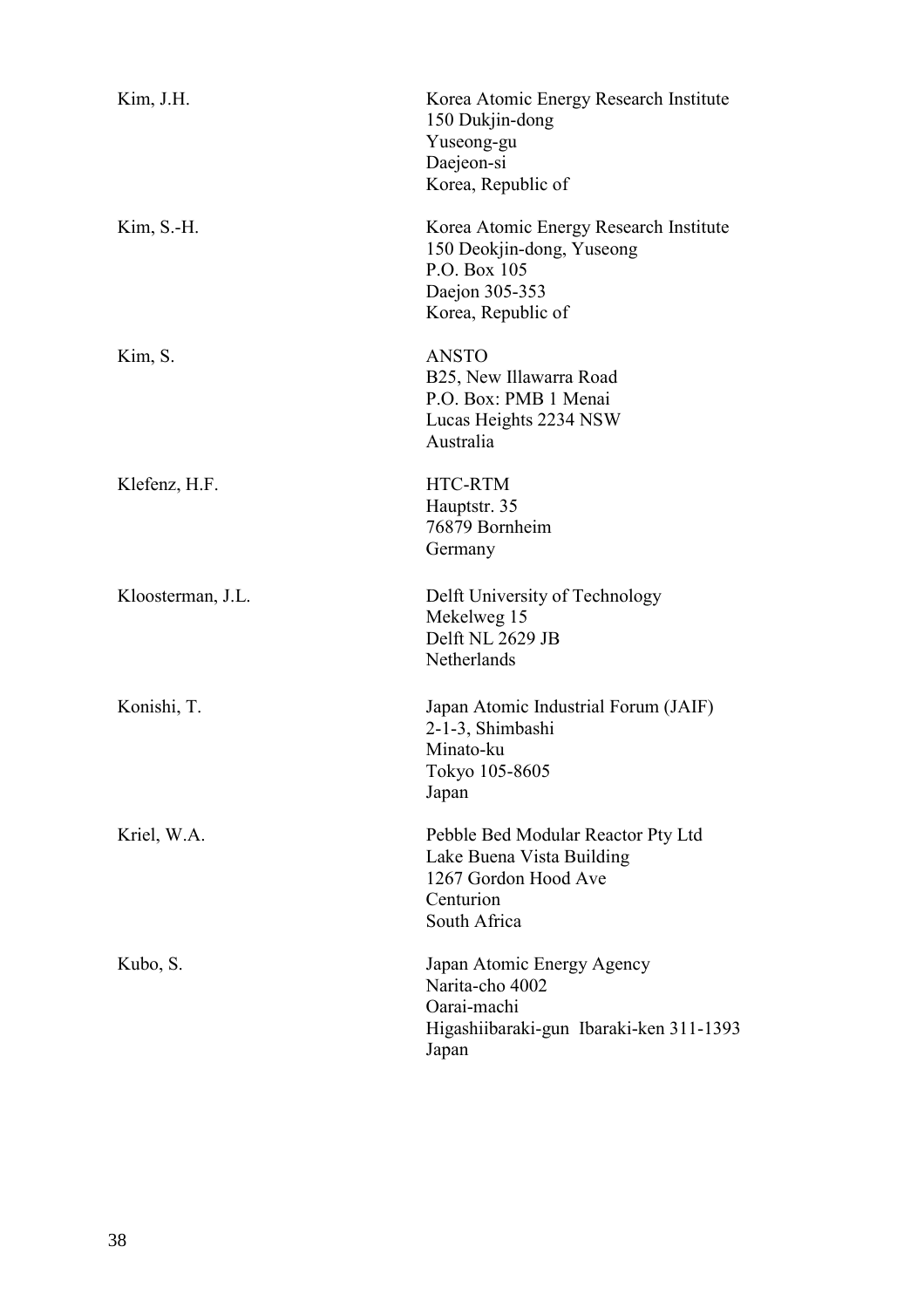| Kunitomi, K.      | Japan Atomic Energy Agency<br>4002 Narito-cho<br>Oarai-machi<br>Ibaraki-ken 311-1393<br>Japan                                  |
|-------------------|--------------------------------------------------------------------------------------------------------------------------------|
| Kuznetsov, V.     | Division of Nuclear Power<br><b>IAEA</b><br>Wagramer Strasse 5<br>1400 Vienna<br>Austria                                       |
| Kuznetsov, Y.     | Research and Development Institute for Power<br>Engineering<br>(NIKIET)<br>P.O. Box 788<br>Moscow<br><b>Russian Federation</b> |
| Madisha, M.K.     | <b>NRG</b><br>Utrechtseweg 310 6800 ES<br>P.O. Box: PO Box 9034<br>Arnhem 31<br>Netherlands                                    |
| Mansoor, M.       | National Atomic Energy Commission<br>Al-Hassab Street<br>P.O. Box 4720<br>Sana'a<br>Yemen                                      |
| Martins Jr., L.U. | Eletronuclear<br>Rua da Candelária 65, 7º andar<br>Rio de Janeiro 20091-020<br><b>Brazil</b>                                   |
| Matsui, K.        | The Institute of Applied Energy<br>1-14-2, Nishishinbashi<br>Minato-ku<br>Tokyo 105-0003<br>Japan                              |
| Megahed, M.       | <b>Nuclear Power Plants Authority</b><br>4 El-Nasr Ave.<br>P.O. Box 8191 Nasr City<br>Cairo 11371<br>Egypt                     |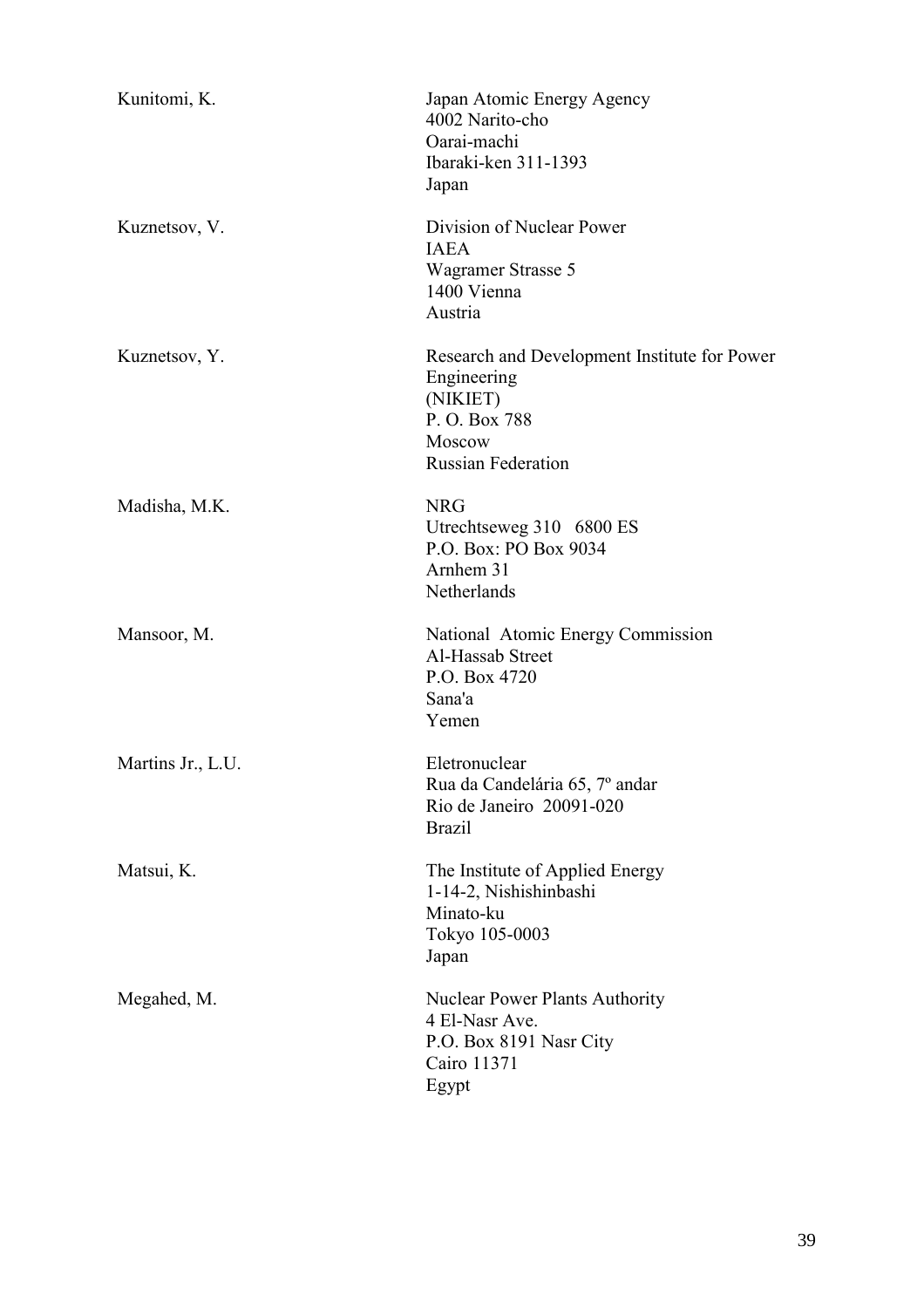| Miller, A.I.   | Atomic Energy of Canada limited<br><b>Chalk River Laboratories</b><br>Chalk River KOJ 1JO<br>Canada                              |
|----------------|----------------------------------------------------------------------------------------------------------------------------------|
| Minato, A.     | Central Research Institute of<br><b>Electric Power Industry</b><br>P.O. Box: 2-11-1, Iwado-kita<br>Komae 2018511<br>Japan        |
| Mohan, S.      | Bhabha Atomic Research Centre<br>Hall 2<br>Trombay Mumbai 400 085<br>India                                                       |
| Nagai, K.      | Nippon Steel Corp.<br>20-1, Shintomi, Futtsu-shi,<br>Chiba-Ken, 293-8511,<br>Japan                                               |
| Nakagawa, S.   | Japan Atomic Energy Agency<br>4002, Narita-cho, Oarai-machi, Higashiibaraki-<br>gum,<br>Ibaraki-Ken, 311-1393,<br>Japan          |
| Nakagiri, T.   | Japan Atomic Energy Agency<br>4002 Narita<br>O-Arai 311-1393<br>Japan                                                            |
| Nakamura, N.   | <b>Toyota Motor Corporation</b><br>1, Toyoto-cho, Toyoto-shi, Toyota Aichi-Ken 471-<br>8572<br>Japan                             |
| Nakano, M.     | Fuji Electric Advanced Technology Co. Ltd<br>1-1 Tanabeshinden<br>Kawasaki-ku<br>Kawasaki-city<br>Kanagwa-Ken, 210-9530<br>Japan |
| Nasreddine, M. | Arab Atomic Energy Agency<br>7, rue Fatma El Fehria<br>Mutuelle ville<br>B.P. 402<br>1004 Tunis, El-Manzah<br>Tunisia            |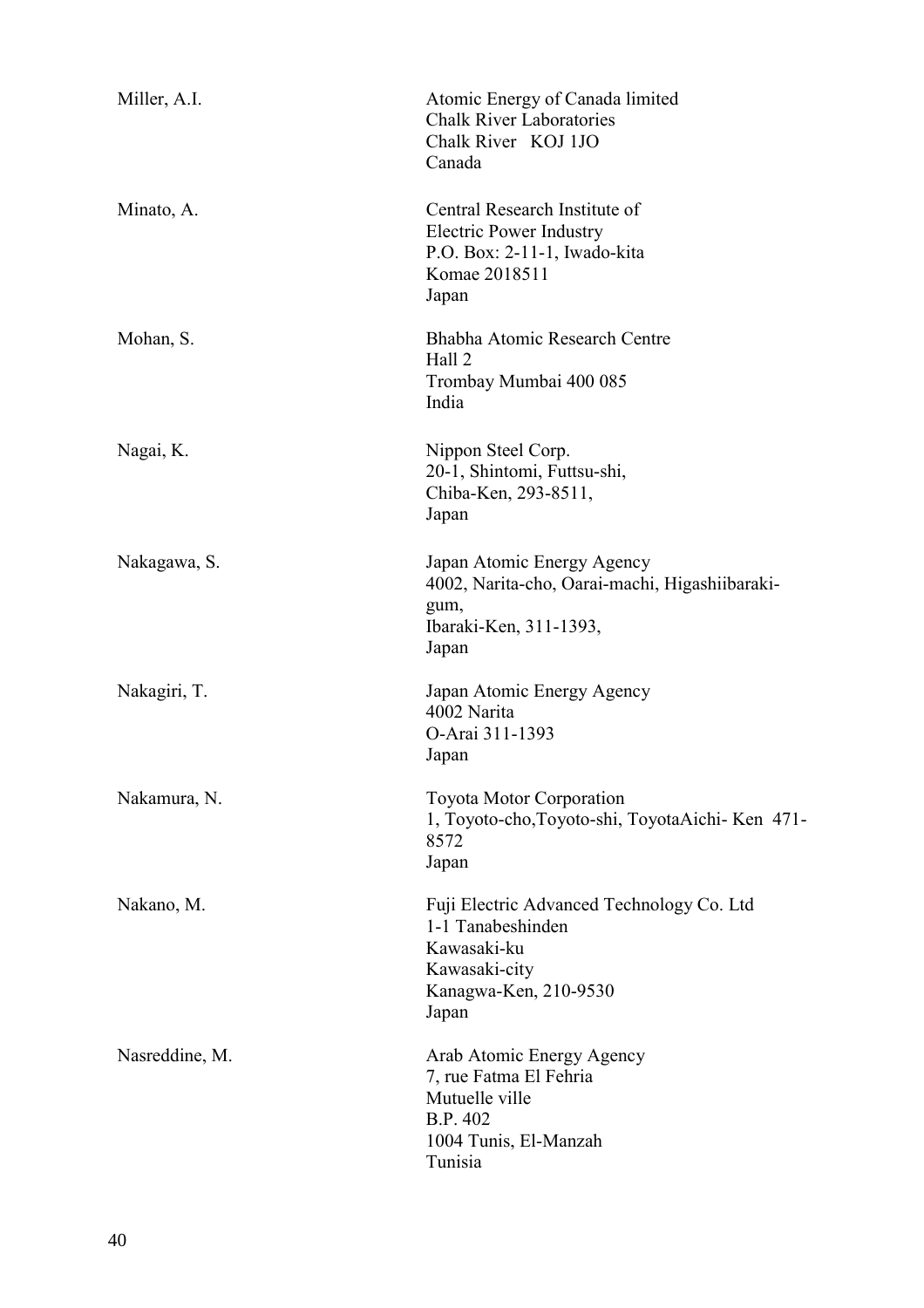| Nisan, S.     | <b>CEA</b><br>Cadarache Atomic Centre<br>Building 212<br>13108 St. Paul lez Durance Cedex<br>France      |
|---------------|----------------------------------------------------------------------------------------------------------|
| Nishihara, T. | Japan Atomic Energy Agency<br>4002 Narita-cho<br>Oarai-machi<br>Ibaraki-ken 311-1393<br>Japan            |
| Nojiri, N.    | Japan Atomic Energy Agency<br>4002 Narito-cho<br>Oarai-machi<br>Ibaraki-ken 311-1393<br>Japan            |
| Ohashi, J.    | Nuclear Fuel Industries, Ltd.<br>14-10, Mita 3-chome<br>Minato-ku<br>Tokyo, 108-0073<br>Japan            |
| Okamoto, F.   | Fuji Electric Systems<br>1-1, Tanabeshinden, Kawasaki-ku<br>Kawasaki-Shi, Kanagawa-Ken 210-9530<br>Japan |
| Omoto, A.     | Division of Nuclear Power<br><b>IAEA</b><br>Wagramer Strasse 5<br>1400 Vienna<br>Austria                 |
| Ono, K.       | Japan Atomic Energy Agency<br>4002 Narita-cho<br>Oarai-machi<br>Ibaraki-ken 311-1393<br>Japan            |
| Onuki, K.     | Japan Atomic Energy Agency<br>4002 Narito-cho<br>Oarai-machi<br>Ibaraki-ken 311-1393<br>Japan            |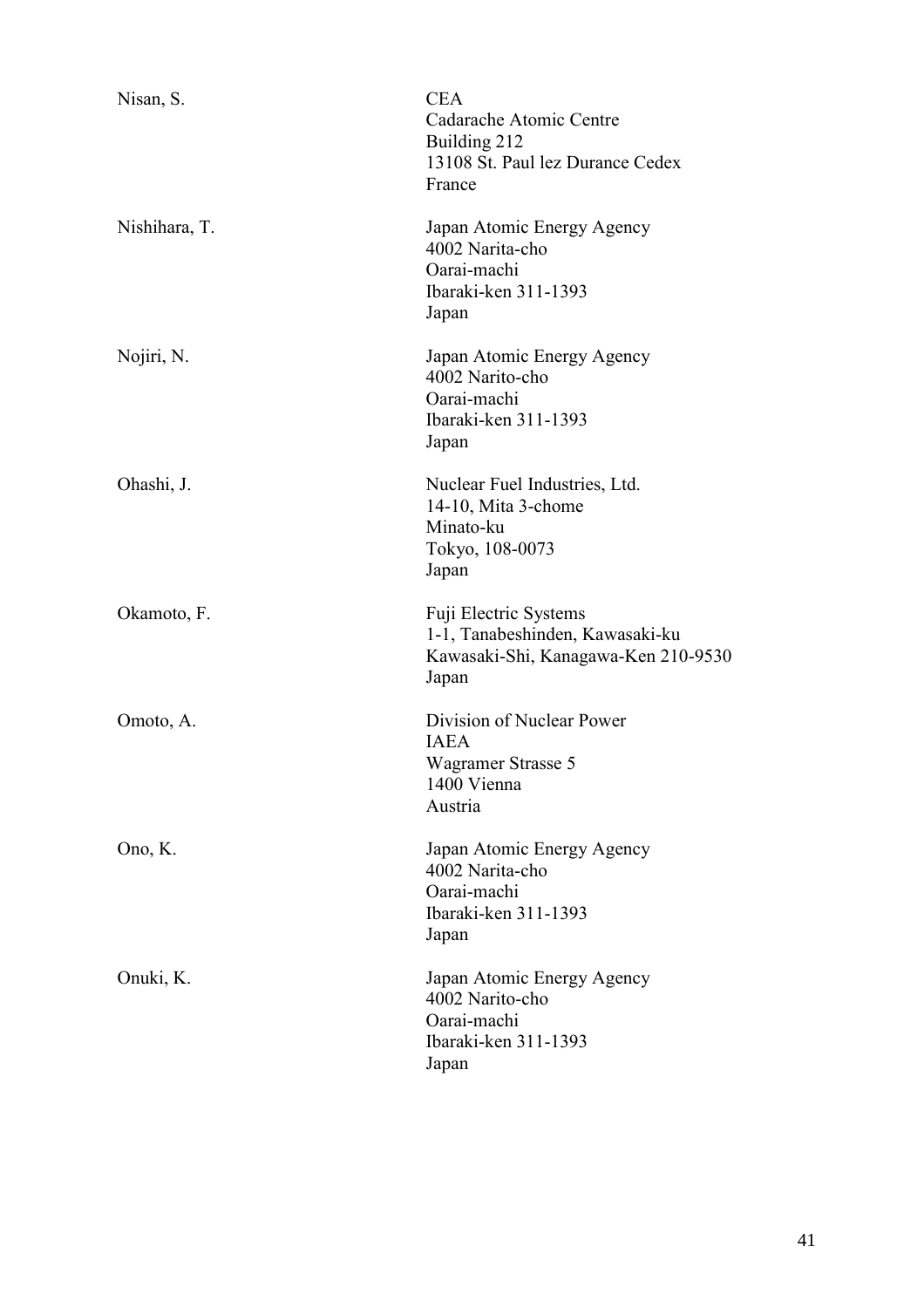| Othman, I.     | Atomic Energy Commission of Syria<br>P.O. Box 6091<br>Damascus<br>Syrian Arab Republic                                                                      |
|----------------|-------------------------------------------------------------------------------------------------------------------------------------------------------------|
| Park, K.-B.    | Korea Atomic Energy Research Institute<br>150 Dukjin-dong<br>Yuseong-ku<br>Daejeon<br>Korea, Republic of                                                    |
| Petri, M.C.    | <b>Argonne National Laboratory</b><br>Building 208<br>P.O. Box: 9700 South Cass Aven<br>Argonne 60439<br><b>Illinois</b><br><b>United States of America</b> |
| Pickett, S.E.  | Ludlum Measurements, Inc.<br>6-6-1 Ginza<br>Ghuo-ku<br>Tokyo 104<br>Japan                                                                                   |
| Prasad, C.S.R. | <b>Chemical Technology Division</b><br><b>BARC</b><br>Trombay<br>Mumbai PIN 400 085<br>India                                                                |
| Richards, M.   | <b>General Atomics</b><br>3550 General Atomics Court<br>San Diego CA 92121-1122<br><b>USA</b>                                                               |
| Rolfe, B.A.    | Atomic Energy of Canada Limited<br>2251 Speakman Drive<br>Mississauga Ontario<br>Canada L5K 1B2                                                             |
| Sakaba, N.     | Japan Atomic Energy Agency<br>4002 Narita Oarai Higahiibaraki<br>Ibaraki<br>Japan                                                                           |
| Sakuragi, Y.   | <b>TEPCO</b><br>1-1-3 Uchisaiwaicho<br>Chiyodaku<br>Tokyo 100-8560<br>Japan                                                                                 |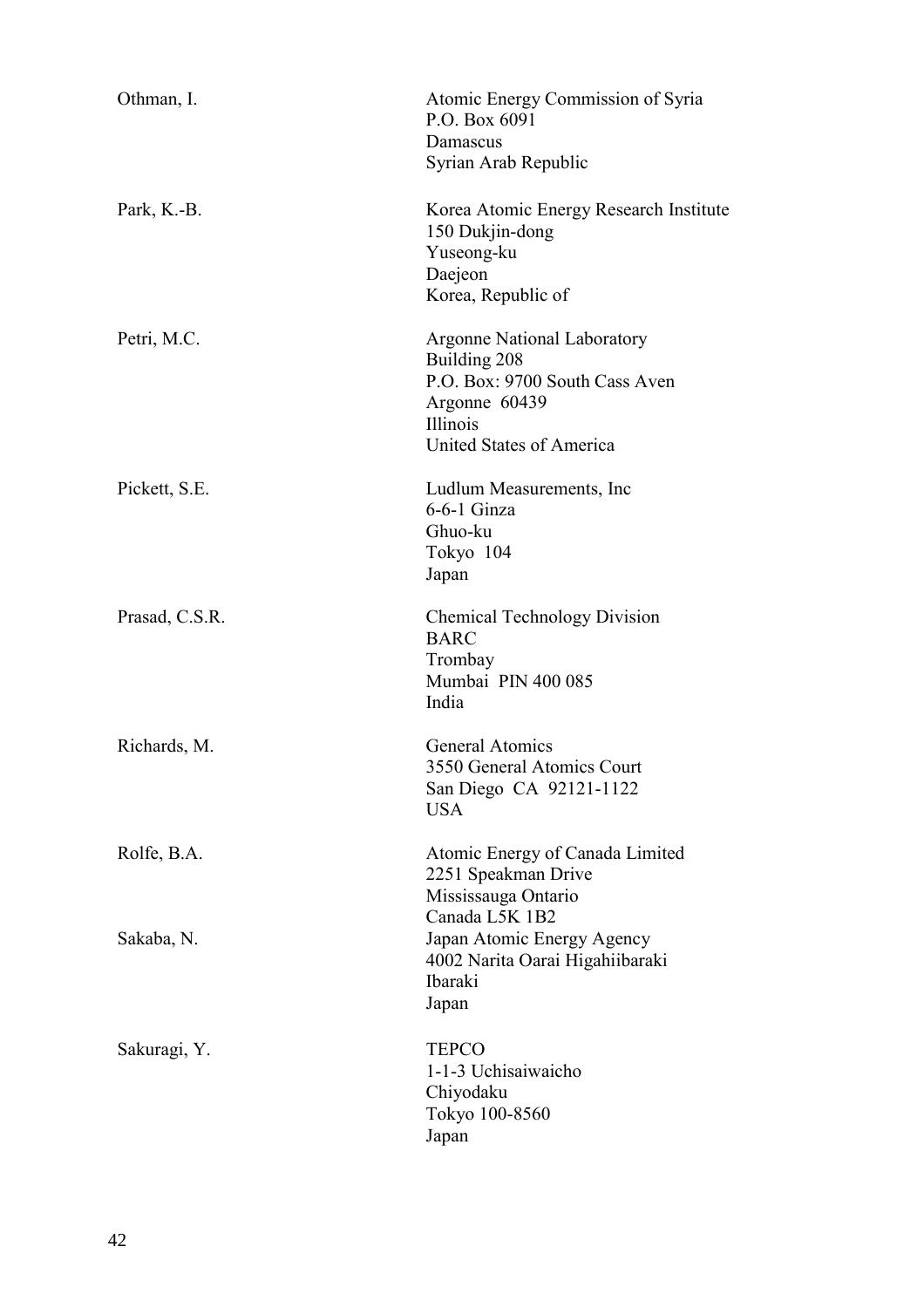| Sasaki, S.   | Mutsu-Ogawara Oil Storage Co. Ltd<br>525-2 Futamata, Obuchi<br>Rokkasho-Mura<br>Kamikita-Gun<br>Aomori-ken 039-3212<br>Japan                                                          |
|--------------|---------------------------------------------------------------------------------------------------------------------------------------------------------------------------------------|
| Sato, K.     | Japan Atomic Energy Agency<br>4002 Narito-cho<br>Oarai-machi<br>Ibaraki-ken 311-1393<br>Japan                                                                                         |
| Shin, Y.J.   | Korea Atomic Energy Research Institute<br>150, Dukjin-dong,<br>Yuseong-ku, Daejeon,<br>Korea, Rep. of                                                                                 |
| Shiozawa, S. | Japan Atomic Energy Agency<br>3607 Narita-Cho<br>Oarai, Ibaraki-ken 311-1394<br>Japan                                                                                                 |
| Somolova, M. | Nuclear Research Institute Rez plc<br>Husinec - Rez 130<br>250 68<br>Czech Republic                                                                                                   |
| Song, D.     | <b>Nuclear Power Institute</b><br>No.25, South Third Section Erhuan Road<br>P.O. Box: P.O. Box 622 Ext.500<br>Chengdu<br>Sichuan, 610041<br>China                                     |
| Sudi, A.     | National Nuclear Energy Agency<br>Centre for Development of Nuclear Energy<br>Jl. K.H. Abdul Rohim<br>Kuningan Barat, Mampang Prapatan<br>P.O. Box 4390<br>Jakarta 12710<br>Indonesia |
| Summers, B.  | Savannah River National Laboratory<br>Savannah River Site<br>Building 773-42A Aiken<br>SC 29808<br><b>USA</b>                                                                         |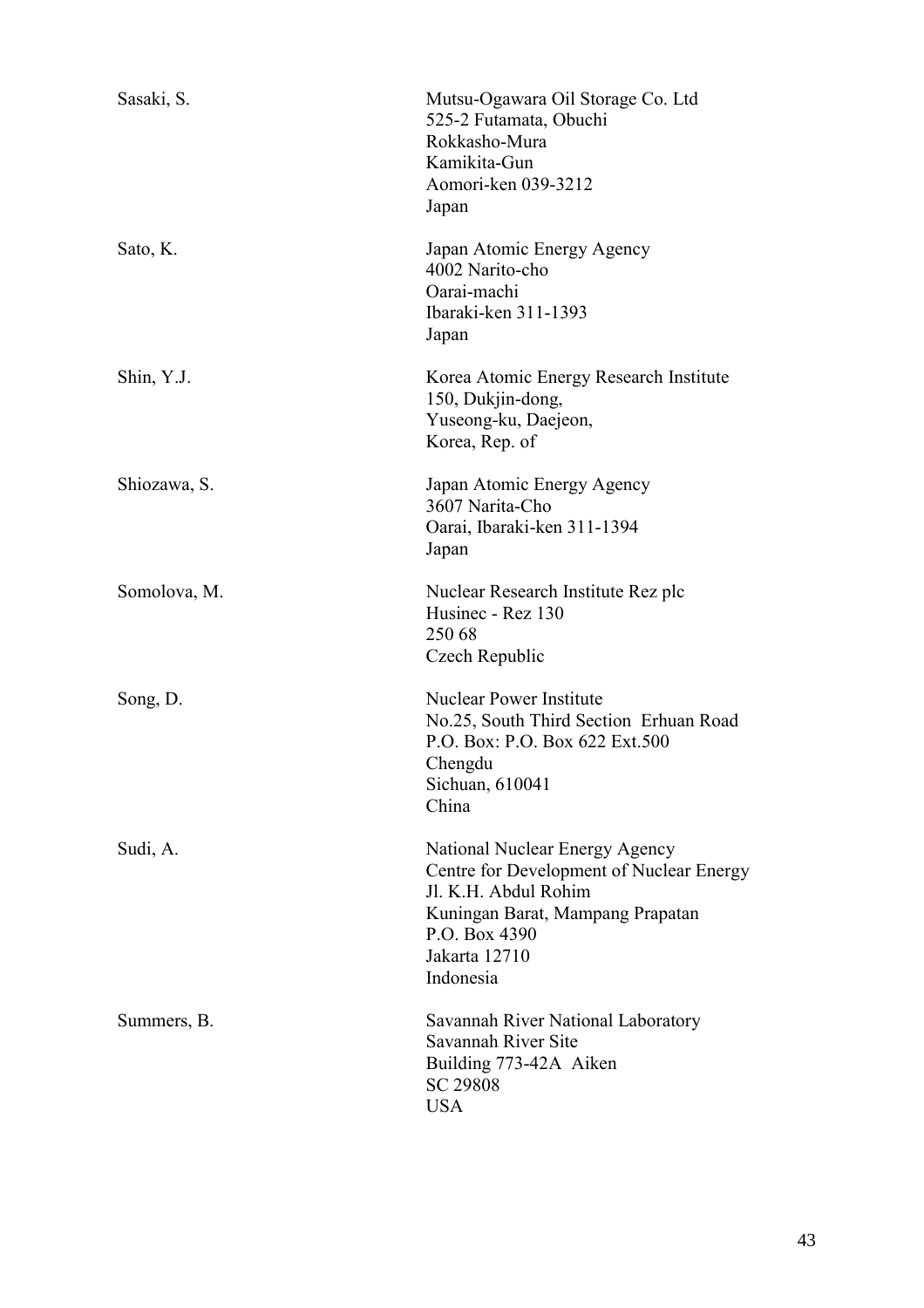| Sunaryo, G.R. | PTRKN-BATAN<br>Bldg80, Kawasan Puspiptek Serpong<br>Tangerang 15310<br>Indonesia                                                                                                      |
|---------------|---------------------------------------------------------------------------------------------------------------------------------------------------------------------------------------|
| Suprawoto, B. | National Nuclear Energy Agency<br>Centre for Development of Nuclear Energy<br>Jl. K.H. Abdul Rohim<br>Kuningan Barat, Mampang Prapatan<br>P.O. Box 4390<br>Jakarta 12710<br>Indonesia |
| Takamatsu, K. | Japan Atomic Energy Agency<br>4002 Narito-cho<br>Oarai-machi<br>Ibaraki-ken 311-1393<br>Japan                                                                                         |
| Takekoh, I.   | Sumitome Corporation<br>Harumi Triton Squrare Office Tower Y<br>1-8-11 Harumi, Chuo-Ku,<br>Tokyo, 104-8610,<br>Japan                                                                  |
| Takizuka, T.  | Japan Atomic Energy Agency<br>4002, Narita-cho, Oarai-machi, Higashiibaraki-<br>gum,<br>Ibaraki-Ken, 311-1393,<br>Japan                                                               |
| Tazawa, Y.    | Fuji Electric Advanced Technology Co. Ltd<br>1-1 Tanabeshinden, Kawasaki-ku<br>Kawasaki-city 210-9531<br>Japan                                                                        |
| Tewari, P.K.  | Bhaba Atomic Research Centre<br><b>Desalination Division</b><br>Trombay<br>Mumbai 400 085<br>India                                                                                    |
| Tian, Li.     | Institute of Nuclear and<br>New Energy Technology<br>Tsinghua University<br>A304 Building of Energy and Science<br>Beijing 100084<br>China                                            |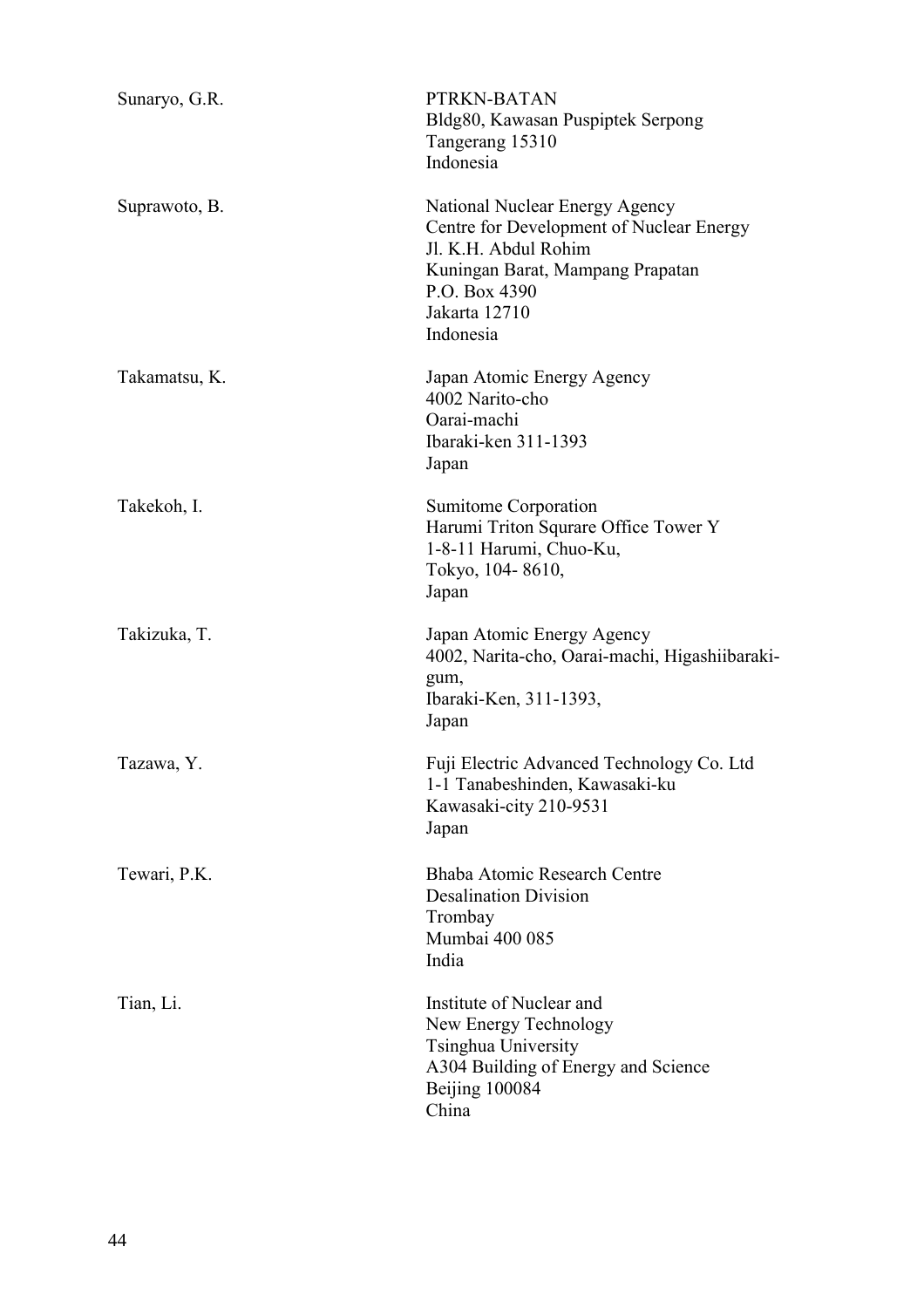| Tsuchie, Y.       | The Japan Atomic Power Company<br>1-1 Kanda-Mitoshiro-cho<br>Chiyoda-ku<br>Tokyo 101-0053<br>Japan                                                                                                                                            |
|-------------------|-----------------------------------------------------------------------------------------------------------------------------------------------------------------------------------------------------------------------------------------------|
| Ueta, S.          | Japan Atomic Energy Agency (JAEA); Nuclear<br>Science and Energy Directorate,<br>Nuclear Applied Heat Technology Division High<br>Temperature Fuel & Material Group<br>4002 Narita-cho, Oarai-machi, Higashiibaraki-gun,<br>Ibaraki, 311-1393 |
| Ueta, S.          | Japan Atomic Energy Agency<br>4002 Narito-cho<br>Oarai-machi<br>Ibaraki-ken 311-1393<br>Japan                                                                                                                                                 |
| Uotani, M.        | Central Research Institute of Electric Power<br>Industry<br>2-11-1 Iwado-kita<br>Komae-shi<br>Tokyo 201-8511<br>Japan                                                                                                                         |
| Van der Hagen, T. | Delft University of Technology<br>Mekelweg 15<br>Delft NL 2629 JB<br>Netherlands                                                                                                                                                              |
| Verfondern, K.    | Research Centre Jülich<br>Postfach 1913<br>52425 Jülich<br>Germany                                                                                                                                                                            |
| Vitart, X.        | CEA/Saclay<br><b>DEN/DANS/DPC</b><br>91191 Gif Sur Yvette Cedex<br>France                                                                                                                                                                     |
| Yang, $X$         | Japan Atomic Energy Agency<br>4002 Narito-cho<br>Oarai-machi<br>Ibaraki-ken 311-1393<br>Japan                                                                                                                                                 |
| Yoo, C.-H.        | Korea Electric Power Corporation<br>167 Samseongdong<br>Gangnamgu Seoul<br>Korea, Republic of                                                                                                                                                 |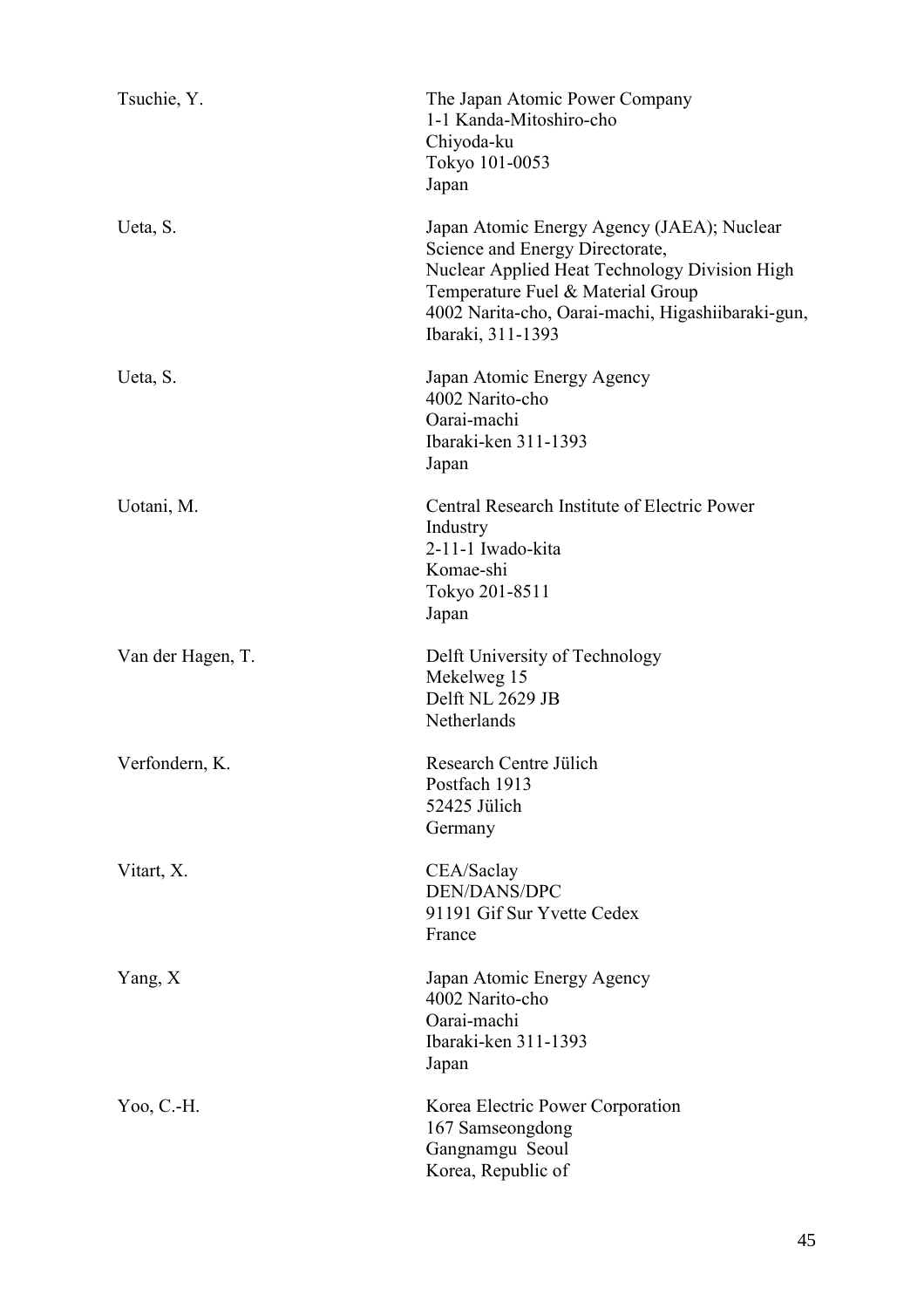| Yoshida, M.          | Japan Atomic Energy Agency<br>4002 Narito-cho<br>Oarai-machi<br>Ibaraki-ken 311-1393<br>Japan                                                           |
|----------------------|---------------------------------------------------------------------------------------------------------------------------------------------------------|
| Zidi. T.             | Commissariat à l'énergie atomique<br>2, boulevard Frantz Fanon<br>B.P. 399<br>16000 Alger Gare<br>Algeria                                               |
| Zidouri, H.          | Office National de l'Eau Potable<br>Direction Technique et Ingenierie<br>Rabat Chellah<br>Rabat<br>Morocco                                              |
| Zuniga Santana, J.F. | Information Management and<br><b>Energy Development Center</b><br>Calle 20, No. 411118-ay47,<br>Miramar Playa<br>Codigo Postal: 11300<br>Havana<br>Cuba |